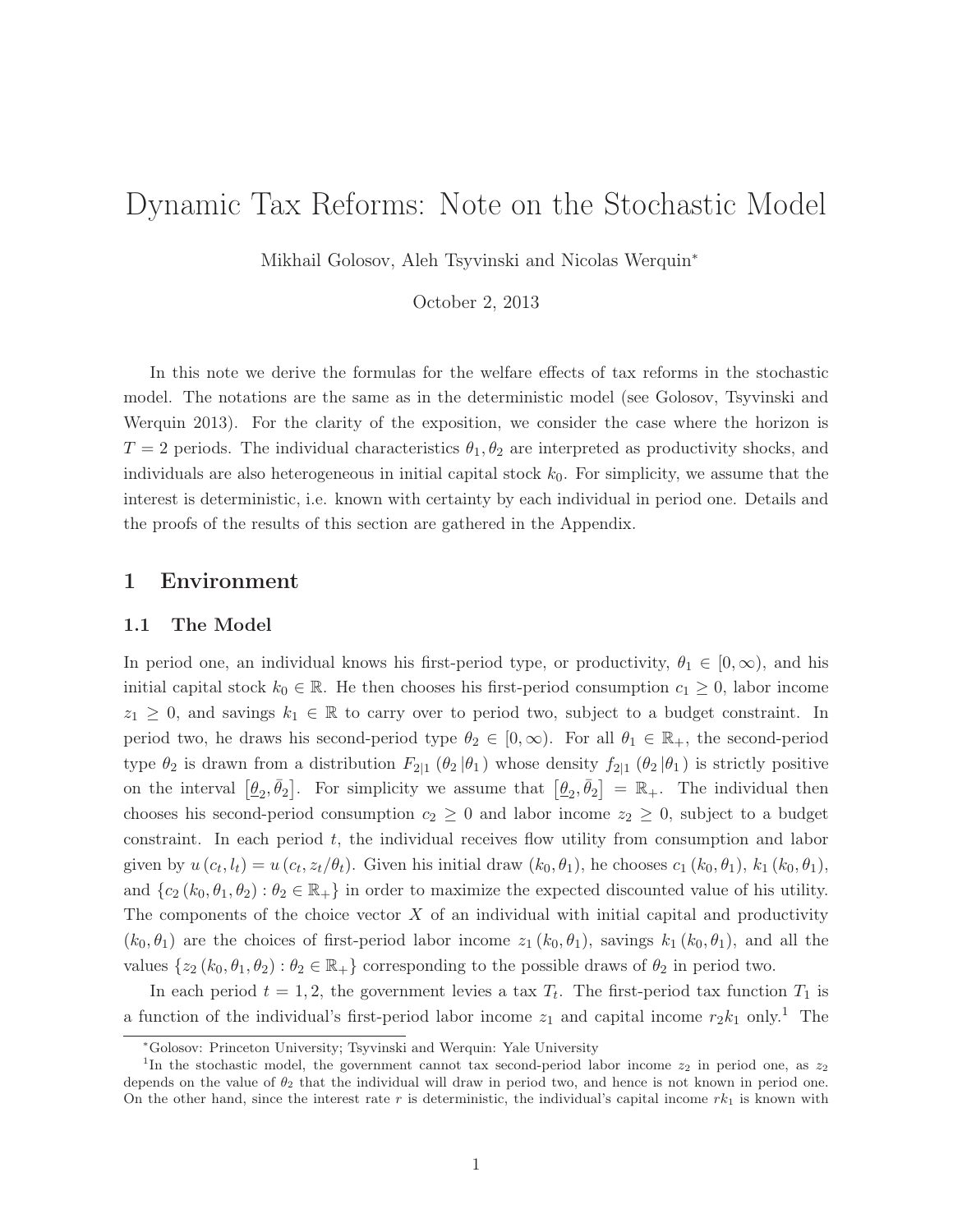second-period tax function  $T_2$  is a function of the individual's entire history of labor incomes  $\{z_1, z_2\}$  and capital income  $r_2k_2$ . The assumptions about the tax functions are identical to those we made in the deterministic model.

#### 1.1.1 The Individual's Problem.

An individual with type  $\theta_1$  in period 1 solves the following problem,

$$
\mathcal{U}(k_0, \theta_1) \equiv \max u (c_1, z_1/\theta_1) + \beta \mathbb{E}_{\theta_2} [u (c_2, z_2/\theta_2) | \theta_1]
$$
  
s.t.  $c_1 + k_1 = z_1 + k_0 - T_1 (z_1, rk_1)$   
and  $c_2 (\theta_2) = z_2 (\theta_2) + (1+r) k_1 - T_2 (z_1, z_2 (\theta_2), rk_1), \quad \forall \theta_2 \in \mathbb{R}_+,$  (1)

so that  $\mathscr{U}(k_0, \theta_1)$  denotes the individual's indirect utility. We can rewrite this problem as follows

$$
\mathcal{U}(k_0, \theta_1) \equiv \max u (c_1, z_1/\theta_1) + \beta \mathbb{E}_{\theta_2} [u (c_2, z_2/\theta_2) | \theta_1]
$$
  
s.t.  $c_1 = (1 - \tau_{1,z_1}) z_1 - (1 + \tau_{1,rk_1} r) k_1 + R_1$   
and  $c_2 = -\tau_{2,z_1} z_1 + (1 - \tau_{2,z_2}) z_2 + (1 + (1 - \tau_{2,rk_1}) r) k_1 + R_2, \quad \forall \theta_2$ . (2)

where the marginal rates are defined as

$$
\tau_{1,x_j} \equiv \frac{\partial T_1}{\partial x_j} (z_1, rk_1), \quad \forall x_j \in \{z_1, rk_1\}, \tau_{2,x_j} (z_1, \mathbf{x}_2^2, rk_1) \equiv \frac{\partial T_2}{\partial x_j} (z_1, \mathbf{x}_2^2, rk_1), \quad \forall x_j \in \{z_1, z_2, rk_1\},
$$
\n(3)

and the virtual incomes are defined as

$$
R_1 \equiv \tau_{1,z_1} z_1 + \tau_{1,rk_1} r k_1 + k_0 - T_1 (z_1, r k_1),
$$
  
\n
$$
R_2 (z_1, \mathbf{x}_2^2, r k_1) \equiv \tau_{2,z_1} z_1 + \tau_{2,z_2} \mathbf{x}_2^2 + \tau_{2,rk_1} r k_1 - T_2 (z_1, \mathbf{x}_2^2, r k_1).
$$
\n(4)

The first-order conditions of the individual's problem (1), which we derive in the Appendix, define implicitely a Marshallian (uncompensated) earnings supply functions and a capital income function, where  $z_1, z_2 (\theta_2)$  for all  $\theta_2 \in \mathbb{R}_+$ , and  $rk_1$ , depend on the marginal and net-of-tax rates 1 −  $\left. \tau_{1,z_1},\, \left\{\tau_{2,z_1}\left(z_1,\mathbf{x}_2^2,rk_1\right)\right\}_{\mathbf{x}_2^2 \in \mathbb{R}_+},\, \left\{1-\tau_{2,z_2}\left(z_1,\mathbf{x}_2^2,rk_1\right)\right\}_{\mathbf{x}_2^2 \in \mathbb{R}_+},\, \tau_{1,rk_1},\, \left\{1-\tau_{2,rk_1}\left(z_1,\mathbf{x}_2^2,rk_1\right)\right\}_{\mathbf{x}_2^2 \in \mathbb{R}_+},$ and on the virtual incomes  $R_1$ ,  $\{R_2(z_1, \mathbf{x}_2^2, rk_1)\}_{\mathbf{x}_2^2 \in \mathbb{R}_+}$ , defined respectively in (3) and (4). Since  $\theta_2$ , and hence  $z_2$  and  $T_2(\cdot, \cdot, \cdot)$ , are unknown when  $z_1$  and  $rk_1$  are chosen, the two decision variables  $(z_1, rk_1)$  depend on the set of all possible marginal tax rates and virtual incomes that the individual may end up facing in period two, depending on his type  $\theta_2$ . Thus,  $z_1$  and  $rk_1$  depend on the whole set  $\left\{ \left( \tau_2 \left( z_1, \mathbf{x}_2^2, r k_1 \right), R_2 \left( z_1, \mathbf{x}_2^2, r k_1 \right) \right) : \mathbf{x}_2^2 \in \mathbb{R}_+ \right\}$ , parametrized by the possible values  $x_2^2$  of second-period incomes that the individual may end up choosing in period two.

certainty in period one, even though it is realized in period two.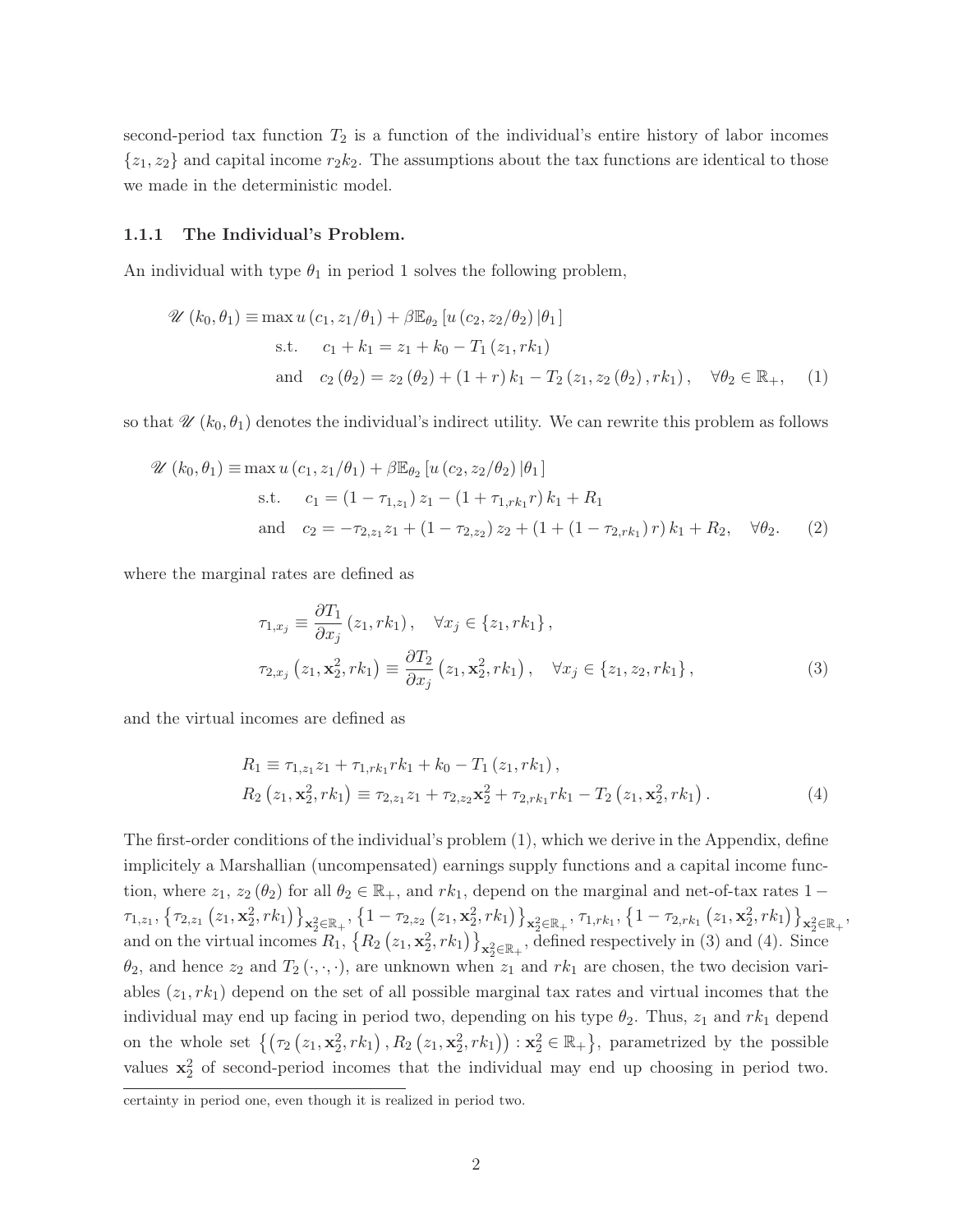Moreover, even though  $z_2$  is chosen after a value of  $\theta_2$  has been drawn (say  $\theta_2^*$ ),  $z_2(\theta_2^*)$  does not depend only on the marginal tax rate and virtual income that he ends up actually facing (i.e.,  $\tau_2(z_1, z_2(\theta_2^*), rk_1)$ , unless the utility function has no income effects. This is because  $z_1$  and  $rk_1$ , which have been chosen before the draw (taking into account the probabilities of all possible draws of  $\theta_2$ ), are not in general the optimal values given this particular draw  $\theta_2^*$ , and this in turn affects the choice of  $z_2(\theta_2^*)$ . We thus obtain that for all  $\theta_2^* \in \mathbb{R}_+$ ,  $z_2(\theta_2^*)$  depends on the entire set of marginal tax rates and virtual incomes  $\{(\tau_2(z_1, \mathbf{x}_2^2, rk_1), R_2(z_1, \mathbf{x}_2^2, rk_1)) : \mathbf{x}_2^2 \in \mathbb{R}_+\}.$  In particular, when we perturb the tax function in the second period,  $T_2(\cdot, \cdot, \cdot)$ , at a given point  $\mathbf{x}^2 = (z_1, \mathbf{x}_2^2, rk_1)$ , *all* the choice variables,  $(z_1, \{z_2(\theta_2) : \theta_2 \in \mathbb{R}_+\}\, , rk_1)$ , ajdust, even if the individual turns out not to be affected at all by the perturbation (i.e., even if  $z_2(\theta_2^*) \neq \mathbf{x}_2^2$ ). This is the main conceptual difficulty that needs to be addressed in the stochastic model. Note finally that if the utility function has no income effects, then for all  $\theta_2^*$ ,  $z_2(\theta_2^*)$  depends only on  $\tau_2\left(z_1, z_2\left(\theta_2^*\right), r k_1\right)$ .

We define the vector of income choices  $X$  as<sup>2</sup>

$$
X(k_0, \theta_1) = \begin{pmatrix} z_1(k_0, \theta_1) \\ z_2(k_0, \theta_1, \theta_2) \\ \vdots \\ z_2(k_0, \theta_1, \theta_2) \\ \vdots \\ z_2(k_0, \theta_1, \bar{\theta}_2) \\ r k_1(k_0, \theta_1) \end{pmatrix} .
$$
 (5)

It is the vector of choice variables of an individual who has type  $\theta_1$  in period one, and a continuum of possible types  $\theta_2$  in period two, drawn from the distribution  $F(\theta_2|\theta_1)$  on  $[\underline{\theta}_2,\overline{\theta}_2]$ . Thus, in period one, this individual chooses his first-period labor income  $z_1 (k_0, \theta_1)$ , his capital income  $rk_1(k_0, \theta_1)$ , and all the values of second-period labor incomes  $z_2(k_0, \theta_1, \theta_2)$  corresponding to the possible draws of  $\theta_2$ .

## 1.2 Elasticities and Income Effect Parameters.

It is important to note that there are many more marginal tax rates and virtual incomes that are relevant for the individual than there were in the deterministic model. As we explained above,  $z_1$ ,  $\{z_2(\theta_2): \theta_2 \in \mathbb{R}_+\}$  and  $rk_1$  all depend on the whole set of marginal tax rates and virtual incomes  $\{(\tau_2(z_1, \mathbf{x}_2^2, k_1), R_2(z_1, \mathbf{x}_2^2, k_1)) : \mathbf{x}_2^2 \in \mathbb{R}_+\}$ , parametrized by the possible values  $x_2^2$  of second-period incomes that the individual may end up choosing in period two. We thus need to define the following elasticities and income effect parameters. First, we define

<sup>&</sup>lt;sup>2</sup>Note that this "vector" has a continuum of rows. It will also be the case for the "matrices" that will be defined later. However, we show in the Appendix that all the usual operations on vectors and matrices naturally generalize to this case.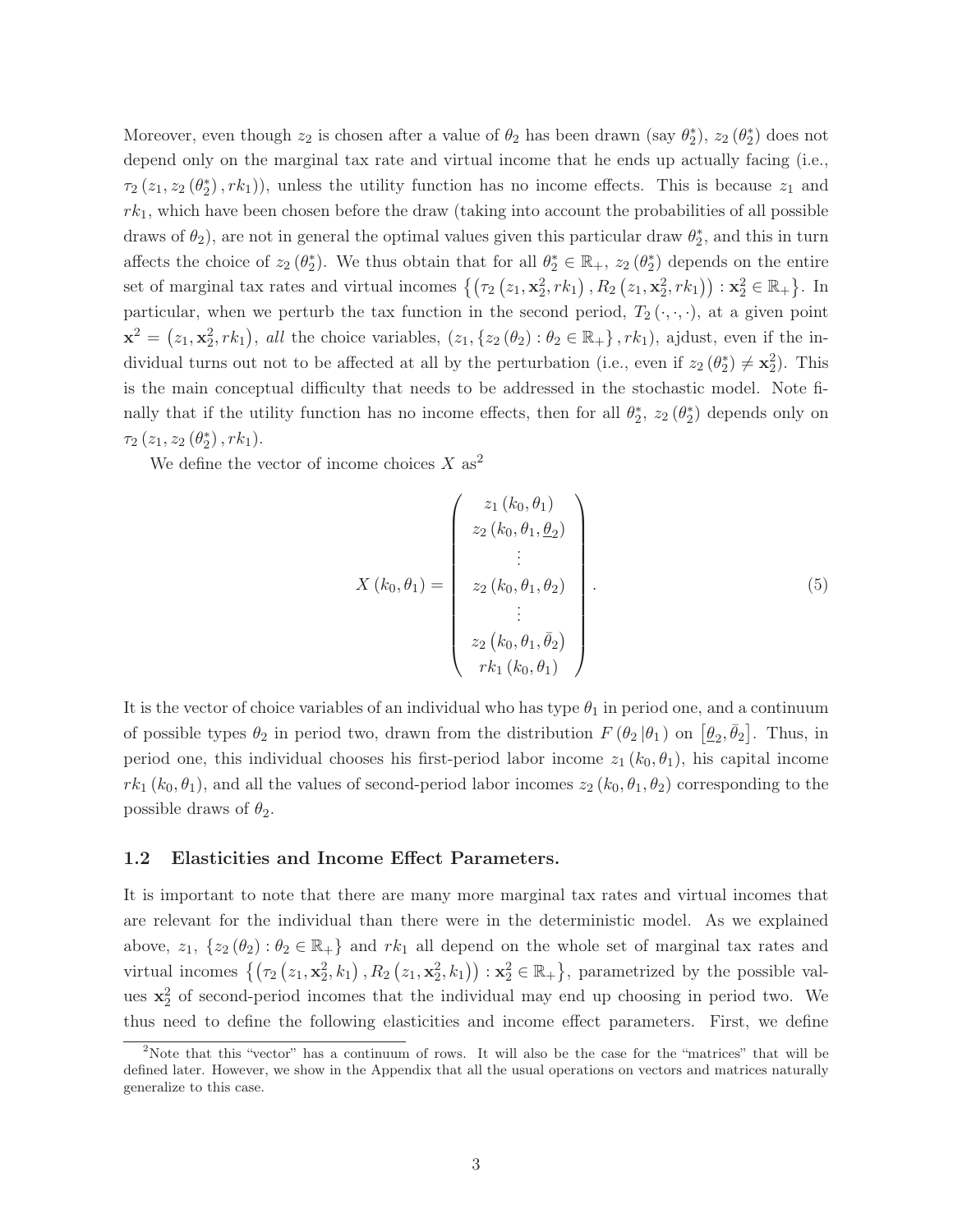the elasticities of labor incomes  $z_1$ ,  $\{z_2 (\theta_2) : \theta_2 \in \mathbb{R}_+\}$  and capital income  $rk_1$  with respect to the marginal tax rates on  $z_1$  and  $rk_1$  that the individual faces in period one:  $\tau_{1,z_1}, \tau_{1,rk_1}$ . We then define the elasticities of  $z_1$ ,  $\{z_2 (\theta_2) : \theta_2 \in \mathbb{R}_+\}$  and  $rk_1$  with respect to all the marginal  $\text{tax rates } \{ \tau_{2,z_1} (\mathbf{x}^2), \tau_{2,z_2} (\mathbf{x}^2), \tau_{2,rk_1} (\mathbf{x}^2) : \mathbf{x}^2 = (z_1, \mathbf{x}_2^2, rk_1) \in \mathbb{R}_+^2 \times \mathbb{R} \}$  that the individual can possibly face in period two, depending on the possible values  $x_2^2$  of second-period incomes that the individual may end up choosing. Similarly we first define the income effect parameters of  $z_1$ ,  $\{z_2 (\theta_2) : \theta_2 \in \mathbb{R}_+\}$  and  $rk_1$  with respect to the individual's virtual income in period one,  $R_1$ . We then define the income effect parameters of  $z_1$ ,  $\{z_2 (\theta_2) : \theta_2 \in \mathbb{R}_+\}$  and  $rk_1$ with respect to all the virtual incomes that the individual can possibly face in period two,  ${R_2 (\mathbf{x}^2) : \mathbf{x}^2 = (z_1, \mathbf{x}_2^2, rk_1) \in \mathbb{R}_+^2 \times \mathbb{R}}.$ 

These elasticities are new to the literature on taxation, and have not been estimated empirically. Whether they are quantitatively significant is an empirical question, but we show that they matter theoretically. We derive explicit, closed-form expressions for all these elasticities, as we did in the deterministic setting.

#### 1.2.1 Uncompensated Elasticities.

Consider an individual with type  $(k_0, \theta_1)$  in the first period, which leads him to choose a vector X of incomes and savings. Let  $X_1 = (z_1, rk_1)$  be his choice of first-period labor income and capital income. To keep notations concise, we let, for all  $y \in \{z_1, rk_1\}$ ,  $\tau_{1,y} = 1 - \tau_{1,z_1}$  if  $y = z_1$ and  $\tau_{1,y} = 1 + \tau_{1,rk_1} r$  if  $y = rk_1$ . Similarly, we let, for all  $y \in \{z_1, z_2, rk_1\}$ ,  $\tau_{2,y}(\mathbf{x}^2) = \tau_{2,z_1}(\mathbf{x}^2)$ if  $y = z_1, \tau_{2,z_2} (\mathbf{x}^2) = 1 - \tau_{2,z_2} (\mathbf{x}^2)$  if  $y = z_2$ , and  $\tau_{2,y} (\mathbf{x}^2) = 1 + (1 - \tau_{2,rk_1} (\mathbf{x}^2)) r$  if  $y = rk_1$ .

We define this individual's uncompensated elasticities of first-period labor income  $z_1$ , capital income  $rk_1$ , and second-period labor incomes  $z_2$  ( $\theta_1$ ,  $\theta_2$ ), with respect to the first-period marginal tax rates at point  $\mathbf{x}^1 = (\mathbf{x}_1^1, \mathbf{x}_2^1) = (z_1, rk_1), \text{ as}^3$ 

$$
\zeta_{x,\tau_{1,y}}^{u,(X_1)} = \frac{\tau_{1,y}}{x} \frac{\partial x}{\partial \tau_{1,y}}, \quad \forall x \in \{z_1, rk_1\}, \n\zeta_{z_2,\tau_{1,y}}^{u,(X)} = \frac{\tau_{1,y}}{z_2} \frac{\partial z_2}{\partial \tau_{1,y}}, \quad \forall z_2 (k_0, \theta_1, \theta_2) \in \mathbb{R}_+.
$$
\n(6)

We define this individual's uncompensated elasticities of first-period labor income  $z_1$ , capital  $rk_1$ , and second-period labor incomes  $z_2 (k_0, \theta_1, \theta_2)$ , with respect to the second-period marginal

<sup>&</sup>lt;sup>3</sup>These elasticities depend in general directly on the individual's types  $(k_0, \theta_1, \theta_2)$ . Indeed, it is possible that two individuals with different types choose the same vector of incomes and savings. In this case, their elasticities of  $z_1, rk_1$  and  $z_2$  ( $k_0, \theta_1, \theta_2$ ), will be different. For simplicity, and as we did in the deterministic case, we assume throughout the paper that for all  $X_1 = (z_1, rk_1) \in \mathbb{R}_+ \times \mathbb{R}$ , there is at most one vector  $(k_0, \theta_1)$  such that  $X_1(k_0, \theta_1) = (z_1, rk_1)$ , and that for all  $X = (z_1, z_2, rk_1) \in \mathbb{R}_+^2 \times \mathbb{R}$ , there is at most one vector  $(k_0, \theta_1, \theta_2)$ such that  $X(k_0, \theta_1, \theta_2) = (z_1, z_2, rk_1)$ . Thus  $\zeta_{x, \tau_{1,y}}^u(k_0, \theta_1)$  can simply be written  $\zeta_{x, \tau_{1,y}}^u(X_1(k_0, \theta_1))$ , or  $\zeta_{x, \tau_{1,y}}^{u, (X_1)}$ . Similarly,  $\zeta_{z_2,\tau_{1,y}}^u$  (k<sub>0</sub>,  $\theta_1$ ,  $\theta_2$ ) can simply be written  $\zeta_{z_2,\tau_{1,y}}^u$  (X (k<sub>0</sub>,  $\theta_1$ ,  $\theta_2$ )), or  $\zeta_{x,\tau_{1,y}}^{u,(X)}$ .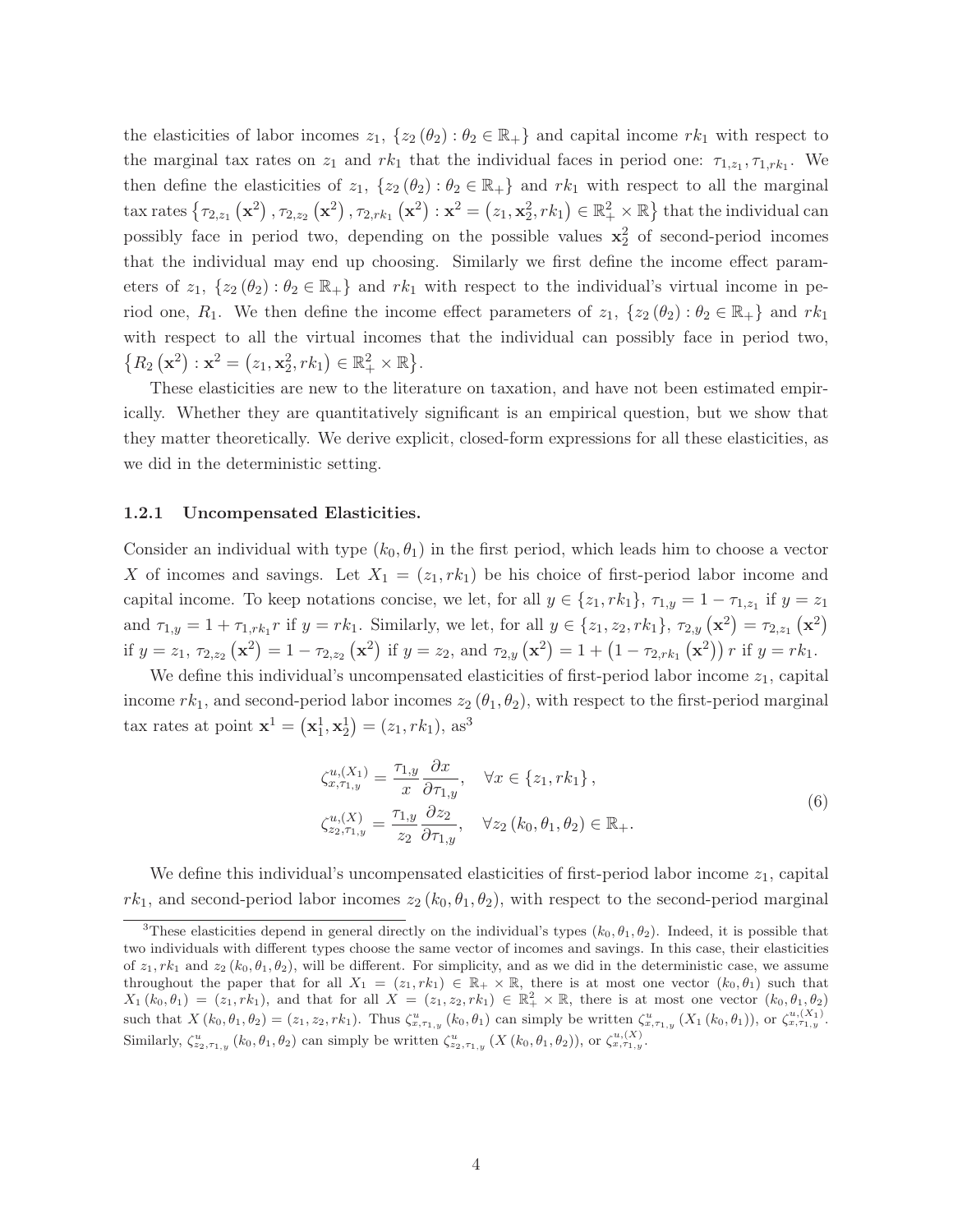tax rates *at point*  $\mathbf{x}^2 = (\mathbf{x}_1^2, \mathbf{x}_2^2, \mathbf{x}_3^2) = (z_1, \mathbf{x}_2^2, rk_1), \text{ as}^4$ 

$$
\zeta_{x,\tau_{2,y}(\mathbf{x}^2)}^{u,(X_1)} = \frac{\tau_{2,y}(\mathbf{x}^2)}{x} \frac{\partial x}{\partial \tau_{2,y}(\mathbf{x}^2)}, \quad \forall x \in \{z_1, rk_1\},
$$
\n
$$
\zeta_{z_2,\tau_{2,y}(\mathbf{x}^2)}^{u,(X)} = \frac{\tau_{2,y}(\mathbf{x}^2)}{z_2} \frac{\partial z_2}{\partial \tau_{2,y}(\mathbf{x}^2)}, \quad \forall z_2 (k_0, \theta_1, \theta_2) \in \mathbb{R}_+.
$$
\n
$$
(7)
$$

## 1.2.2 Income Effect Parameters.

Consider an individual with type  $(k_0, \theta_1)$  in the first period, which leads him to choose a vector X of incomes and savings. Let  $X_1 = (z_1, rk_1)$  be his choice of first-period labor income and capital income. We define this individual's marginal propensities to earn and save out of first-period non-wage income in period as

$$
\eta_{x,R_1}^{(X_1)} = \tau_{1,x} \frac{\partial x}{\partial R_1}, \quad \forall x \in \{z_1, rk_1\},
$$
  

$$
\eta_{z_2,R_1}^{(X)} = \frac{\partial z_2}{\partial R_1}, \quad \forall z_2 (k_0, \theta_1, \theta_2) \in \mathbb{R}_+,
$$
 (8)

where  $\tau_{1,x} = 1 - \tau_{1,z_1}$  if  $x = z_1$ , and  $\tau_{1,x} = 1 + \tau_{1,rk_1} r$  if  $x = rk_1$ .

We define this individual's marginal propensities to earn and save out of second-period nonwage income *at point*  $\mathbf{x}^2 = (\mathbf{x}_1^2, \mathbf{x}_2^2, \mathbf{x}_3^2) = (z_1, \mathbf{x}_2^2, rk_1)$ , as

$$
\eta_{x,R_2(\mathbf{x}^2)}^{(X_1)} = \tau_{2,x} (\mathbf{x}^2) \frac{\partial x}{\partial R_2 (\mathbf{x}^2)}, \quad \forall x \in \{z_1, rk_1\},
$$
\n
$$
\eta_{z_2,R_2(\mathbf{x}^2)}^{(X)} = \left(1 - \tau_{2,z_2} (\mathbf{x}^2)\right) \frac{\partial z_2}{\partial R_2 (\mathbf{x}^2)}, \quad \forall z_2 (k_1, \theta_1, \theta_2) \in \mathbb{R}_+,
$$
\n(9)

where  $\tau_{2,x}(\mathbf{x}^2) = \tau_{2,z_1}(\mathbf{x}^2)$  if  $x = z_1$ , and  $\tau_{2,x}(\mathbf{x}^2) = 1 + (1 - \tau_{2,rk_1(\mathbf{x}^2)}) r$  if  $x = rk_1$ .

<sup>&</sup>lt;sup>4</sup>To define these elasticities formally, we need to approximate the tax function  $T_2(\mathbf{x}_1^2, \mathbf{x}_2^2, \mathbf{x}_3^2)$  on the cube  $\left[\mathbf{x}_1^2, \mathbf{x}_1^2 + d\bar{x}\right] \times \left[\mathbf{x}_2^2, \mathbf{x}_2^2 + d\bar{x}\right] \times \left[\mathbf{x}_3^2, \mathbf{x}_3^2 + d\bar{x}\right]$  by a hyperplane,  $T_2\left(\mathbf{x}^2\right) = \tau_{2, z_1} \mathbf{x}_1^2 + \tau_{2, z_2} \mathbf{x}_2^2 + \tau_{2, r k_1} r \mathbf{x}_3^2 + R_2$ . Then, we increase the first component of its gradient,  $\partial T_2/\partial z_1 = \tau_{2,z_1}$ , by  $d\tau_{2,z_1}$  in the cube. Taking the limit as  $d\bar{x} \to 0$ of the change in  $X = (z_1, \{z_2(\theta_2) : \theta_2 \in \mathbb{R}_+\}, rk_1)$ , where  $(z_1, rk_1) = (\mathbf{x}_1^2, \mathbf{x}_3^2)$ , following this perturbation, divided by  $(d\bar{x})^3$ , gives the elasticities  $\zeta^u_{z_1,\tau_{2,z_1}(\mathbf{x}^2)}$ ,  $\left\{ \zeta^u_{z_2,\tau_{2,z_1}(\mathbf{x}^2)} : z_2 \in \mathbb{R}_+ \right\}$ ,  $\zeta^u_{rk_1,\tau_{2,z_1}(\mathbf{x}^2)}$ .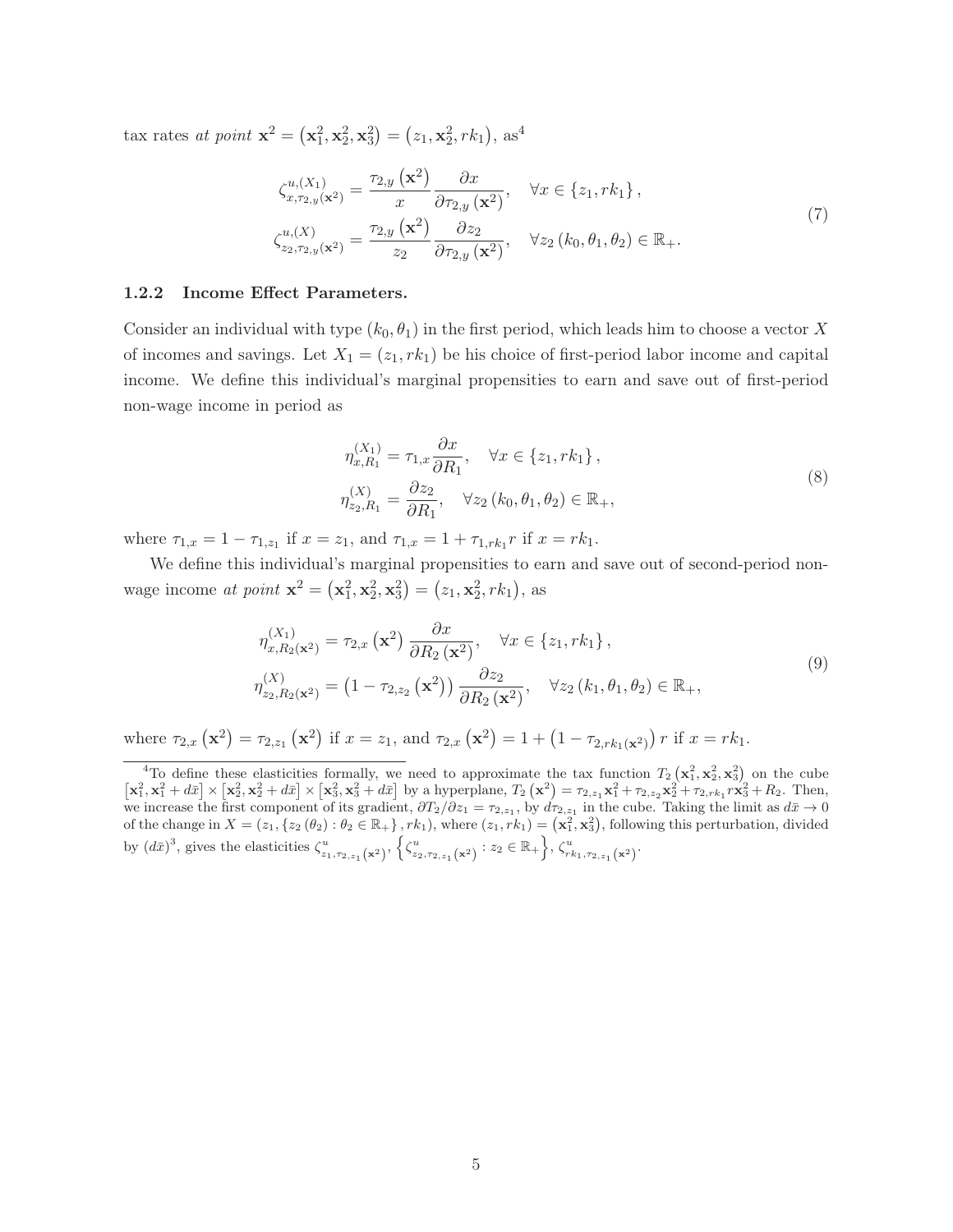We finally define the following vectors of income effect parameters,

$$
\eta_{X,R_1}^{(X)} = \begin{pmatrix} \frac{\eta_{z_1,R_1}}{1-\tau_{1,z_1}} \\ \frac{\eta_{z_2,R_1}}{\tau_{2z,R_1}} \\ \vdots \\ \frac{\eta_{z_2,R_1}}{\tau_{2z,R_1}} \\ \vdots \\ \frac{\eta_{z_2,R_1}^{(\theta_2)}}{\tau_{2z,R_1}} \\ \vdots \\ \frac{\eta_{z_2,R_1}^{(\theta_2)}}{\tau_{2z,R_1}} \\ \frac{\eta_{z_2,R_1}^{(\theta_2)}}{\tau_{2z,R_1}} \\ \vdots \\ \frac{\eta_{z_2,R_2}^{(\theta_2)}}{\tau_{2z,R_2}} \\ \frac{\eta_{z_2,R_2}^{(\theta_2)}}{\tau_{2z,R_2}} \\ \vdots \\ \frac{\eta_{z_2,R_2}^{(\theta_2)}}{\tau_{2z,R_2}} \\ \frac{\eta_{z_2,R_2}^{(\theta_2)}}{\tau_{2z,R_2}} \\ \frac{\eta_{z_2,R_2}^{(\theta_2)}}{\tau_{2z,R_2}} \\ \frac{\eta_{z_2,R_2}^{(\theta_2)}}{\tau_{2z,R_2}} \\ \frac{\eta_{z_2,R_2}^{(\theta_2)}}{\tau_{2z,R_2}} \\ \frac{\eta_{r_{k_1,R_2}^{(\theta_2)}}}{\tau_{r_{k_1,R_2}^{(\theta_2)}}} \end{pmatrix}, \qquad (10)
$$

where  $\eta_{z_2,R_1}^{(\theta_2)}$  denotes  $\eta_{z_2,R_1}^{(X(k_0,\theta_1,\theta_2))} = \eta_{z_2,R_1}^{(z_1,z_2(k_0,\theta_1,\theta_2),rk_1)}$ .

## 1.2.3 Compensated Elasticities.

Consider an individual with type  $(k_0, \theta_1)$  in the first period, which leads him to choose a vector X of incomes and savings. Let  $X_1 = (z_1, rk_1)$  be his choice of first-period labor income and capital income. We define this individual's matrix of compensated elasticities  $\zeta_{X,\tau_1}^{c,(X)}$  with respect to the first-period marginal tax rates  $\tau_{1,z_1}(\mathbf{x}^1), \tau_{1,rk_1}(\mathbf{x}^1)$ , at point  $\mathbf{x}^1 = (\mathbf{x}^1_1, \mathbf{x}^1_2) = (z_1, rk_1)$ , as

$$
\zeta_{X,\tau_1}^{c, (X)} = \begin{pmatrix}\n\frac{-z_1}{1-\tau_{1,z_1}} \zeta_{z_1,1-\tau_{1,z_1}}^c & 0 & \cdots & 0 & \cdots & 0 & \frac{z_1}{1+\tau_{1,rk_1}} \zeta_{z_1,1+\tau_{1,rk_1}}^c \\
\frac{-z_2(\theta_2)}{1-\tau_{1,z_1}} \zeta_{z_2,1-\tau_{1,z_1}}^c & 0 & \cdots & 0 & \cdots & 0 & \frac{z_2(\theta_2)}{1+\tau_{1,rk_1}} \zeta_{z_2,1+\tau_{1,rk_1}}^c \\
\vdots & \vdots & \ddots & \vdots & \vdots & \vdots \\
\frac{-z_2(\theta_2)}{1-\tau_{1,z_1}} \zeta_{z_2,1-\tau_{1,z_1}}^c & 0 & \cdots & 0 & \cdots & 0 & \frac{z_2(\theta_2)}{1+\tau_{1,rk_1}} \zeta_{z_2,1+\tau_{1,rk_1}}^c \\
\vdots & \vdots & \ddots & \vdots & \vdots & \vdots \\
\frac{-z_2(\bar{\theta}_2)}{1-\tau_{1,z_1}} \zeta_{z_2,1-\tau_{1,z_1}}^c & 0 & \cdots & 0 & \cdots & 0 & \frac{z_2(\bar{\theta}_2)}{1+\tau_{1,rk_1}} \zeta_{z_2,1+\tau_{1,rk_1}}^c \\
\frac{-r k_1}{1-\tau_{1,z_1}} \zeta_{z_2,1-\tau_{1,z_1}}^c & 0 & \cdots & 0 & \cdots & 0 & \frac{r k_1}{1+\tau_{1,rk_1}} \zeta_{rk_1,1+\tau_{1,rk_1}}^c\n\end{pmatrix},
$$
\n(11)

where there are a continuum of columns of zeros (corresponding to  $\theta_2 \in [\underline{\theta}_2, \overline{\theta}_2]$ ), and where  $\zeta^{c,(\theta_2)}_{z_2,\tau_{1,y}}$  denotes  $\zeta^{c,(X(k_1,\theta_1,\theta_2))}_{z_2,\tau_{1,y}} = \zeta^{c,(z_1,z_2(k_1,\theta_1,\theta_2),rk_1)}_{z_2,\tau_{1,y}}$ .

We define this individual's matrix of compensated elasticities  $\zeta_{X,\tau_2(\mathbf{x}^2)}^{c,(X)}$  with respect to the second-period marginal tax rates  $\tau_{2,z_1} (\mathbf{x}^2)$ ,  $\tau_{2,z_2} (\mathbf{x}^2)$ ,  $\tau_{2,rk_1} (\mathbf{x}^2)$ , at point  $\mathbf{x}^2 = (\mathbf{x}_1^2, \mathbf{x}_2^2, \mathbf{x}_3^2) =$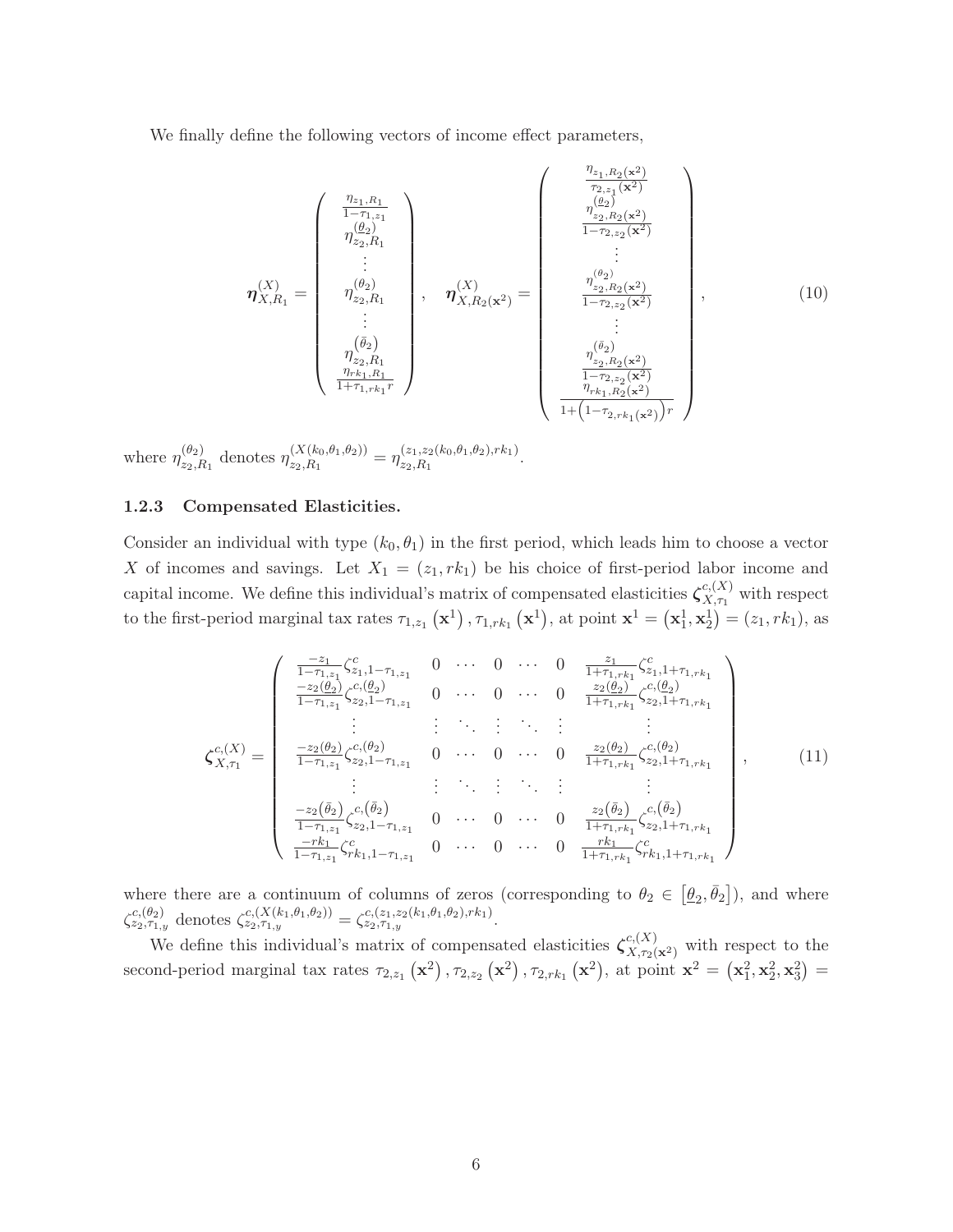$$
\zeta_{X,\tau_2(\mathbf{x}^2)}^{c,(X)} = \begin{pmatrix}\n\frac{z_1}{\tau_{2,\tau_1}(\mathbf{x}^2)} \zeta_{2,1,\tau_{2,\tau_1}(\mathbf{x}^2)}^{c} & 0 & \cdots & 0 & \frac{-z_1}{1-\tau_{2,\tau_2}(\mathbf{x}^2)} \zeta_{2,1,1-\tau_{2,\tau_2}(\mathbf{x}^2)}^{c} & 0 & \cdots & 0 & \frac{-z_1}{1-\tau_{2,\tau k_1}(\mathbf{x}^2)} \zeta_{2,1,1-\tau_{2,\tau k_1}(\mathbf{x}^2)}^{c} \\
\frac{z_2(\theta_2)}{\tau_{2,\tau_1}(\mathbf{x}^2)} \zeta_{2,2,\tau_{2,\tau_1}(\mathbf{x}^2)}^{c} & 0 & \cdots & 0 & \frac{-z_2(\theta_2)}{1-\tau_{2,\tau_2}(\mathbf{x}^2)} \zeta_{2,1,-\tau_{2,\tau_2}(\mathbf{x}^2)}^{c} & 0 & \cdots & 0 & \frac{-z_2(\theta_2)}{1-\tau_{2,\tau k_1}(\mathbf{x}^2)} \zeta_{2,1,-\tau_{2,\tau k_1}(\mathbf{x}^2)}^{c} \\
\vdots & \vdots & \vdots & \vdots & \vdots & \vdots & \vdots & \vdots & \vdots & \vdots \\
\frac{z_2(\theta_2)}{\tau_{2,\tau_1}(\mathbf{x}^2)} \zeta_{2,2,\tau_{2,\tau_1}(\mathbf{x}^2)}^{c} & 0 & \cdots & 0 & \frac{-z_2(\theta_2)}{1-\tau_{2,\tau_2}(\mathbf{x}^2)} \zeta_{2,1,-\tau_{2,\tau_2}(\mathbf{x}^2)}^{c} & 0 & \cdots & 0 & \frac{-z_2(\theta_2)}{1-\tau_{2,\tau k_1}(\mathbf{x}^2)} \zeta_{2,1,-\tau_{2,\tau k_1}(\mathbf{x}^2)}^{c} \\
\vdots & \vdots & \vdots & \vdots & \vdots & \vdots & \vdots & \vdots \\
\frac{z_2(\theta_2)}{\tau_{2,\tau_1}(\mathbf{x}^2)} \zeta_{2,\tau_{2,\tau_1}(\mathbf{x}^2)}^{c} & 0 & \cdots & 0 & \frac{-z_2(\theta_2)}{1-\tau_{2,\
$$

,

where the only interior column of this matrix that has non-zero components is the column indexed by  $\theta_2^*$ , where  $\theta_2^*$  is such that  $z_2(k_0, \theta_1, \theta_2^*) = \mathbf{x}_2^2$ . That is, it is the column indexed by the value  $\theta_2^*$  which is such that, if the individual draws this type  $\theta_2^*$  in period two, his choice of secondperiod income will be the point where the second-period marginal tax function is perturbed, i.e.  $(z_1, z_2 (k_0, \theta_1, \theta_2^*), rk_1) = \mathbf{x}^2.$ 

First, note that these matrices have a continuum of rows and columns. However, we show in the Appendix that the usual matrix operations extend naturally to this case. Second, we haven't rigorously defined the compensated demands. It is not obvious as in the deterministic case, because markets are incomplete in the stochastic case. However, we can define the compensated elasticities from the uncompensated elasticities and the income effect parameters from the Slutsky equations which we present in the next paragraph (see Appendix).

#### 1.2.4 Slutsky Equations.

 $(z_1, \mathbf{x}_2^2, rk_1),$  as

The Slutsky equations, which define formally the compensated elasticities from the uncompensated elasticities and the income effect parameters, are all written explicitly in the Appendix.

#### 1.2.5 Explicit Expressions for the elasticities and income effect parameters.

We derive explicit expressions for all these elasticities and income effect parameters in the Appendix.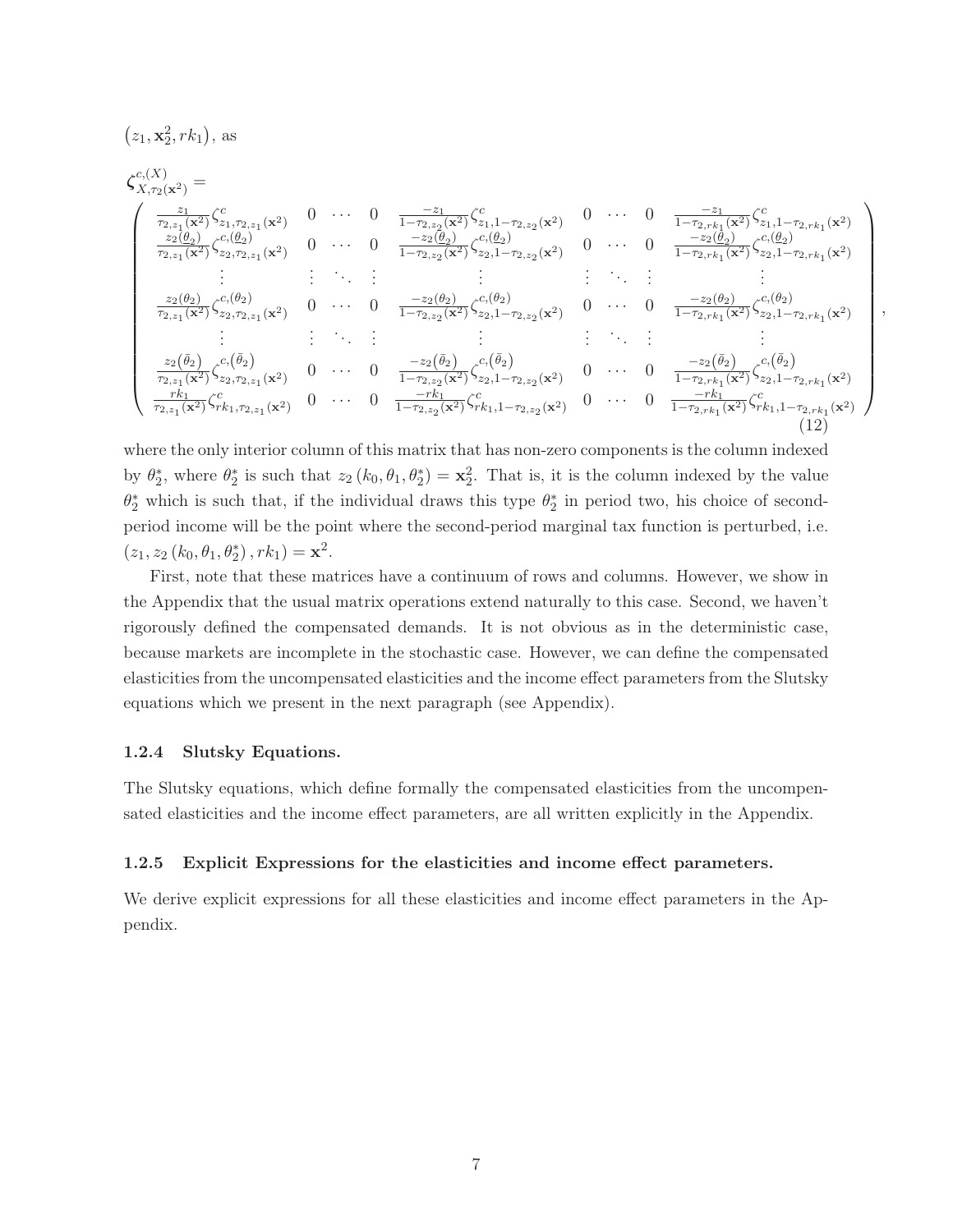#### 1.3 Social Welfare

Let  $F_1(k_0, \theta_1)$  be the joint c.d.f. of  $(k_0, \theta_1)$  on  $\mathbb{R} \times \mathbb{R}_+$ . The government chooses the tax functions  $T_1 \, (\cdot, \cdot), T_2 \, (\cdot, \cdot, \cdot)$ . We define social welfare function as

$$
\mathscr{W}|_{\{T_1,T_2\}} = \frac{1}{p} \int_{\mathbb{R} \times \mathbb{R}_+} G\left(\mathscr{U}(k_0,\theta_1)|_{\{T_1,T_2\}}\right) dF_1(k_0,\theta_1) \n+ \int_{\mathbb{R} \times \mathbb{R}_+} \left[ T_1\left(X_1(k_0,\theta_1)\right) + \delta \int_{\mathbb{R}_+} T_2\left(X(k_0,\theta_1,\theta_2)\right) dF\left(\theta_2|\theta_1\right) \right] dF_1(k_0,\theta_1),
$$
\n(13)

where  $p$  denote the shadow value of public funds.

We define the marginal social welfare weights in both periods as follows (details and intuitions are given in the Appendix):

$$
g_1\left(\bar{X}_1\left(k_0, \theta_1\right)\right) \equiv \frac{1}{p} G'\left(\mathcal{U}\left(k_0, \theta_1\right)\right) u_{c1}\left(k_0, \theta_1\right),
$$
  
\n
$$
g_2\left(\bar{X}_2\left(k_0, \theta_1, \theta_2\right)\right) \equiv \frac{\beta \delta^{-1}}{p} G'\left(\mathcal{U}\left(k_0, \theta_1\right)\right) u_{c2}\left(k_0, \theta_1, \theta_2\right),
$$
\n(14)

where  $X_1$  denotes the individual's choice vector in period one, and  $X_2$  denotes his choice vector in period two, after the second-period type  $\theta_2$  has been drawn. To define these weights we use our assumption that there is at most one type vector that leads an individual to choose a particular income vector in each period.

Intuitively, the marginal welfare weight  $g_1(\bar{X}_1)$  represents the value, in terms of public funds, of giving one additional dollar in the first period, uniformly to all individuals who have first-period income and savings  $\bar{X}_1 = (\bar{z}_1, r\bar{k}_1)$ . Similarly, the marginal welfare weight  $g_2(\bar{X}_2)$  represents the value, in terms of public funds, of giving one additional dollar in the second period, uniformly to all individuals who have first-period income, (realized) second-period income, and savings  $\bar{X}_1 = (\bar{z}_1, \bar{z}_2, r\bar{k}_1).$ 

# 2 Behavioral Responses to Perturbations

We now derive the behavioral responses to the multilinear perturbations we have defined in Section 3. The formulas we obtain are more complex than in the deterministic setting, due to the additional degree of conceptual complexity, described above, inherent to the stochastic setting. Remarkably, however, we show that we can define the elasticity matrices (as well as the gradients and Hessians of the tax functions) in a way that allows to write the formula in a similar compact and empirically estimable form as (25) in the deterministic model. Moreover, we provide a heuristic derivation of this formula that, although conceptually more difficult than in the deterministic case, follows the same steps and the intuition of the static case.

Consider an individual with type  $(k_0, \theta_1)$  in the first period, which leads him to choose a vector X of incomes and savings. Let  $X_1 = (z_1, rk_1)$  be his choice of first-period income and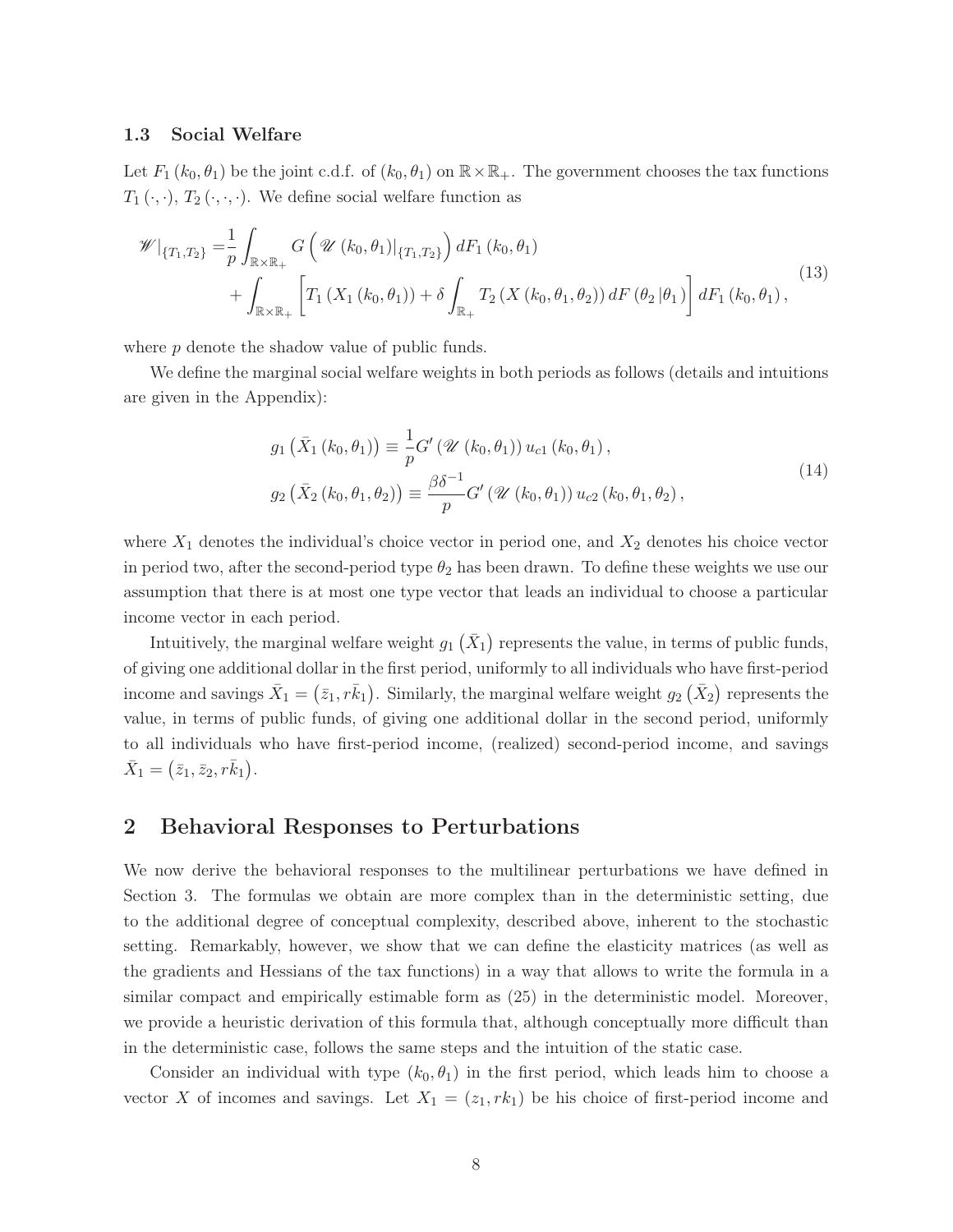savings. We define the following matrices

$$
DT_{1}(z_{1},rk_{1}) = \begin{pmatrix} \frac{\partial T_{1}}{\partial z_{1}}(z_{1},rk_{1}) \\ 0 \\ \vdots \\ 0 \\ \frac{\partial T_{1}}{\partial (rk_{1})}(z_{1},rk_{1}) \end{pmatrix}, \quad DT_{2}(z_{1},\mathbf{x}_{2}^{2},rk_{1}) = \begin{pmatrix} \frac{\partial T_{2}}{\partial z_{1}}(z_{1},\mathbf{x}_{2}^{2},rk_{1}) \\ 0 \\ \vdots \\ \frac{\partial T_{2}}{\partial z_{2}}(z_{1},\mathbf{x}_{2}^{2},rk_{1}) \\ 0 \\ 0 \\ \vdots \\ 0 \\ \frac{\partial T_{2}}{\partial (rk_{1})}(z_{1},\mathbf{x}_{2}^{2},rk_{1}) \end{pmatrix}, \quad (15)
$$

where the only non-zero element in the (continuum of) interior rows of  $DT_2(z_1, \mathbf{x}_2^2, rk_1)$  is in the row indexed by  $\theta_2^*$ , where  $\theta_2^*$  is such that  $z_2(k_0, \theta_1, \theta_2^*) = \mathbf{x}_2^2$ .

We also define

$$
D^{2}T_{1}(z_{1},rk_{1}) = \begin{pmatrix} \frac{\partial^{2}T_{1}}{\partial z_{1}^{2}}(z_{1},rk_{1}) & 0 & \cdots & 0 & \frac{\partial^{2}T_{1}}{\partial z_{1}\partial(rk_{1})}(z_{1},rk_{1}) \\ 0 & 0 & \cdots & 0 & 0 \\ \vdots & \vdots & \ddots & \vdots & \vdots \\ 0 & 0 & \cdots & 0 & 0 \\ \frac{\partial^{2}T_{1}}{\partial z_{1}\partial(rk_{1})}(z_{1},rk_{1}) & 0 & \cdots & 0 & \frac{\partial^{2}T_{1}}{\partial(rk_{1})^{2}}(z_{1},rk_{1}) \end{pmatrix}, \qquad (16)
$$

and

$$
D^{2}T_{2}\left(\mathbf{x}^{2}\right) = \begin{pmatrix} \frac{\partial^{2}T_{2}}{\partial z_{1}^{2}}\left(\mathbf{x}^{2}\right) & 0 & \cdots & 0 & \frac{\partial^{2}T_{2}}{\partial z_{1}\partial z_{2}}\left(\mathbf{x}^{2}\right) & 0 & \cdots & 0 & \frac{\partial^{2}T_{2}}{\partial z_{1}\partial(rk_{1})}\left(\mathbf{x}^{2}\right) \\ 0 & 0 & \cdots & 0 & 0 & 0 & \cdots & 0 & 0 \\ \vdots & \vdots & \ddots & \vdots & \vdots & \vdots & \ddots & \vdots & \vdots \\ 0 & 0 & \cdots & 0 & 0 & 0 & \cdots & 0 & 0 \\ \frac{\partial^{2}T_{2}}{\partial z_{1}\partial z_{2}}\left(\mathbf{x}^{2}\right) & 0 & \cdots & 0 & \frac{\partial^{2}T_{2}}{\partial z_{2}^{2}}\left(\mathbf{x}^{2}\right) & 0 & \cdots & 0 & \frac{\partial^{2}T_{2}}{\partial z_{2}\partial(rk_{1})}\left(\mathbf{x}^{2}\right) \\ 0 & 0 & \cdots & 0 & 0 & 0 & \cdots & 0 & 0 \\ \vdots & \vdots & \vdots & \ddots & \vdots & \vdots & \vdots & \ddots & \vdots & \vdots \\ 0 & 0 & \cdots & 0 & 0 & 0 & \cdots & 0 & 0 \\ \frac{\partial^{2}T_{2}}{\partial z_{1}\partial(rk_{1})}\left(\mathbf{x}^{2}\right) & 0 & \cdots & 0 & \frac{\partial^{2}T_{2}}{\partial z_{2}\partial(rk_{1})}\left(\mathbf{x}^{2}\right) & 0 & \cdots & 0 & \frac{\partial^{2}T_{2}}{\partial(rk_{1})^{2}}\left(\mathbf{x}^{2}\right) \end{pmatrix}, (17)
$$

where the only non-zero elements in the (continuum of) interior rows (resp., columns) of  $D^2T_2(\mathbf{x}^2)$ are in the row (resp., column) indexed by  $\theta_2^*$ , where  $\theta_2^*$  is such that  $z_2 (k_0, \theta_1, \theta_2^*) = \mathbf{x}_2^2$ .

We now derive the behavioral responses to general perturbations of the tax system. The proofs of these results are all collected in the Appendix. Here we just describe the heuristic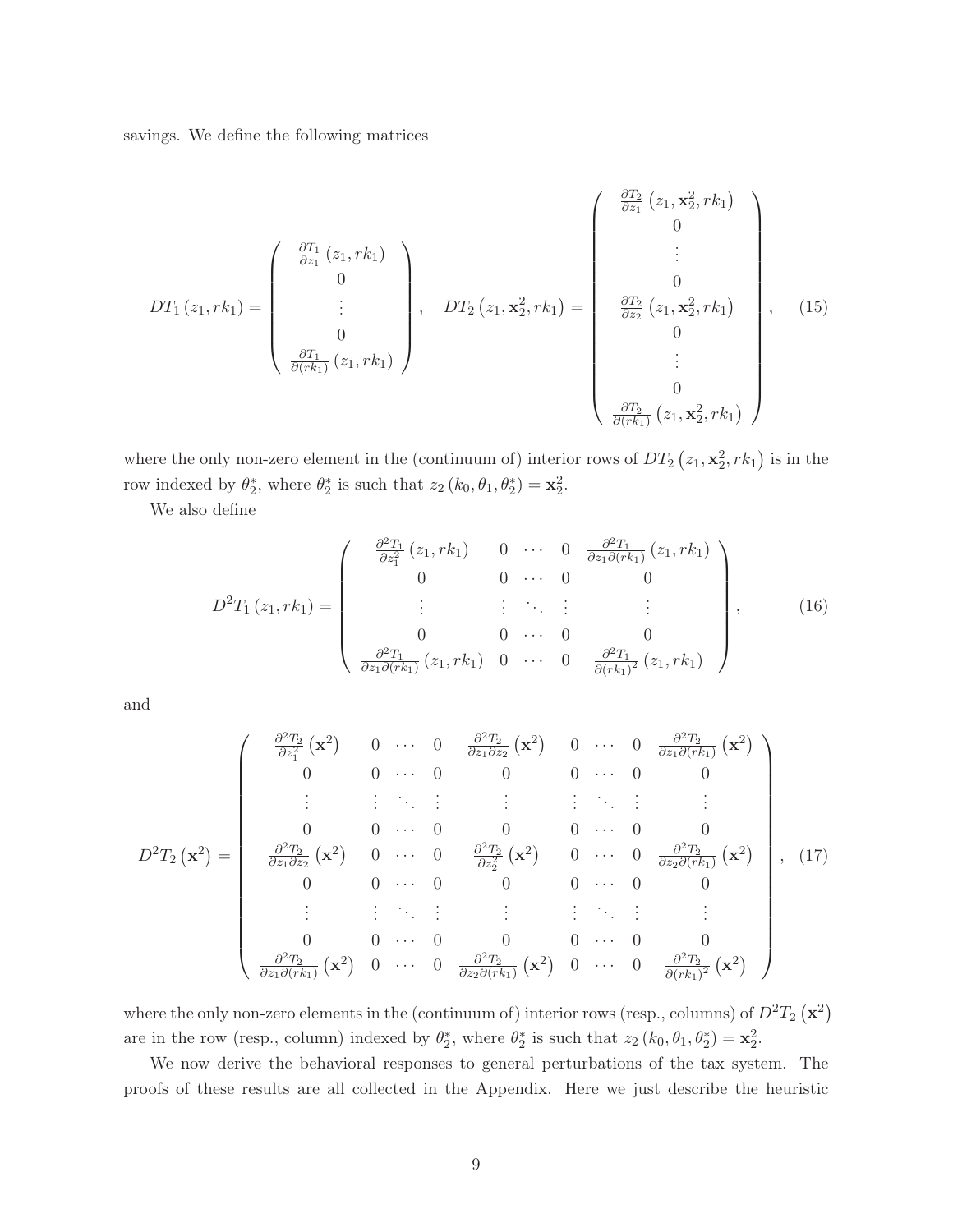derivation.

Elasticity Effect. Consider an individual with type  $(k_0, \theta_1)$  in the first period, which leads him to choose a vector X of incomes and savings, as in (5). Let  $X_1 = (z_1, rk_1)$  be his choice of first-period income and savings. Assume that X belongs to a region of the space  $\mathbb{R}_+$  ×  $\mathbb{R}^{[0,\infty)}_+$  × R where the gradient of the tax function  $T_1(\cdot,\cdot)$  is perturbed by the amount  $d\tau_1 =$  $(d\tau_{1,z_1}, d\tau_{1,rk_1})'$ , and the gradient of the tax function  $T_2(\cdot, \cdot, \cdot)$  is perturbed by the amount  $d\tau_2 =$  $(d\tau_{2,z_1}, d\tau_{2,z_2}, d\tau_{2,rk_1})'$ . More precisely, assume that the gradient of  $T_2(\cdot,\cdot,\cdot)$  is perturbed by  $d\tau_2$  at the point  $\mathbf{x}^2 = (z_1, \mathbf{x}_2^2, rk_1)$ . (More rigorously, we perturb on the cube  $[z_1, z_1 + d\bar{x}] \times$  $\left[\mathbf{x}_2^2, \mathbf{x}_2^2 + d\bar{x}\right] \times \left[rk_1, rk_1 + d\bar{x}\right]$ .) Let  $\theta_2^*$  be the second period type such that  $z_2(k_0, \theta_1, \theta_2^*) = \mathbf{x}_2^2$ . Define the vectors  $d\tau_1, d\tau_2(\mathbf{x}^2)$  as the change in the matrices  $DT_1(z_1, rk_1)$  and  $DT_2(\mathbf{x}^2)$  (defined in (15)) due to the perturbation, i.e.,

$$
d\tau_1 = \left(d\tau_{1,z_1} \quad 0 \quad \dots \quad 0 \quad d\tau_{1,rk_1}\right)',d\tau_2(\mathbf{x}^2) = \left(d\tau_{2,z_1} \quad 0 \quad \dots \quad 0 \quad d\tau_{2,z_2} \quad 0 \quad \dots \quad 0 \quad d\tau_{2,rk_1}\right)',
$$
(18)

where the only interior row of  $d\tau_2(\mathbf{x}^2)$  that has a non-zero component is the row indexed by  $\theta_2^*$ .

This perturbation has an elasticity effect which produces a small change  $dX$  for the individual  $X (k_0, \theta_1)$ . This change is the consequence of two effects. First, there is a direct compensated effect due to the exogenous increase in the marginal tax rates. This effect is equal to  $\zeta_{X,\tau_1}^{c,(X)} d\tau_1$ for the perturbation of the first-period tax function, and to  $\zeta_{X,\tau_2(\mathbf{x}^2)}^{c,(X)} d\tau_2(\mathbf{x}^2)$  for the perturbation of the second-period tax function, where  $\zeta_{X,\tau_1}^{c,(X)}$ ,  $\zeta_{X,\tau_2(\mathbf{x}^2)}^{c,(X)}$  are the compensated elasticity matrices defined in (11),(12). Note that  $\zeta_{X,\tau_2(\mathbf{x}^2)}^{c,(X)} d\tau_2(\mathbf{x}^2)$  is equal to

$$
\frac{\partial X}{\partial \tau_{2,z_1}(\mathbf{x}^2)}d\tau_{2,z_1}-\frac{\partial X}{\partial \left(1-\tau_{2,z_2}(\mathbf{x}^2)\right)}d\tau_{2,z_2}-\frac{\partial X}{\partial \left(1-\tau_{2,rk_1}(\mathbf{x}^2)\right)}d\tau_{2,rk_1}.
$$

All the components of X, including those with  $z_2(\theta'_2) \neq x_2^2$  (i.e.,  $\theta'_2 \neq \theta_2^*$ ), are directly affected by the perturbation at the point  $x^2$ , as was explained above.

Second, there is an indirect effect due to the shift of the taxpayer along the tax function by  $dX$ , which induces an endogenous additional change in marginal rates. This change is equal to  $d(DT_1(z_1,rk_1)) = (D^2T_1(z_1,rk_1)) dX$  for the first-period tax function, where  $D^2T_1(z_1,rk_1)$ is the matrix defined in (16). Thus the first-period indirect change in the choice vector is equal to  $\zeta_{X,\tau_1}^{c,(X)}(D^2T_1(X_1))dX$ . For the second-period tax function, this indirect change is more complex. Consider a second-period income  $z'_2 \equiv z_2 (k_0, \theta_1, \theta'_2)$ , with  $\theta'_2$  not necessarily equal to  $\theta_2^*$  (i.e.,  $z_2'$  not necessarily equal to  $\mathbf{x}_2^2$ ). Since  $z_2'$  changes due to the direct effect described above, it induces a change in the second-period marginal tax function at the point  $(z_1, z'_2, rk_1)$ , equal to  $d(DT_2(z_1, z_2', r k_1)) = (D^2T_2(z_1, z_2', r k_1)) dX$ , where  $D^2T_2(z_1, z_2', r k_1)$  is the matrix defined in  $(17)$ . This in turn induces an indirect change in the vector X. This indirect change is equal to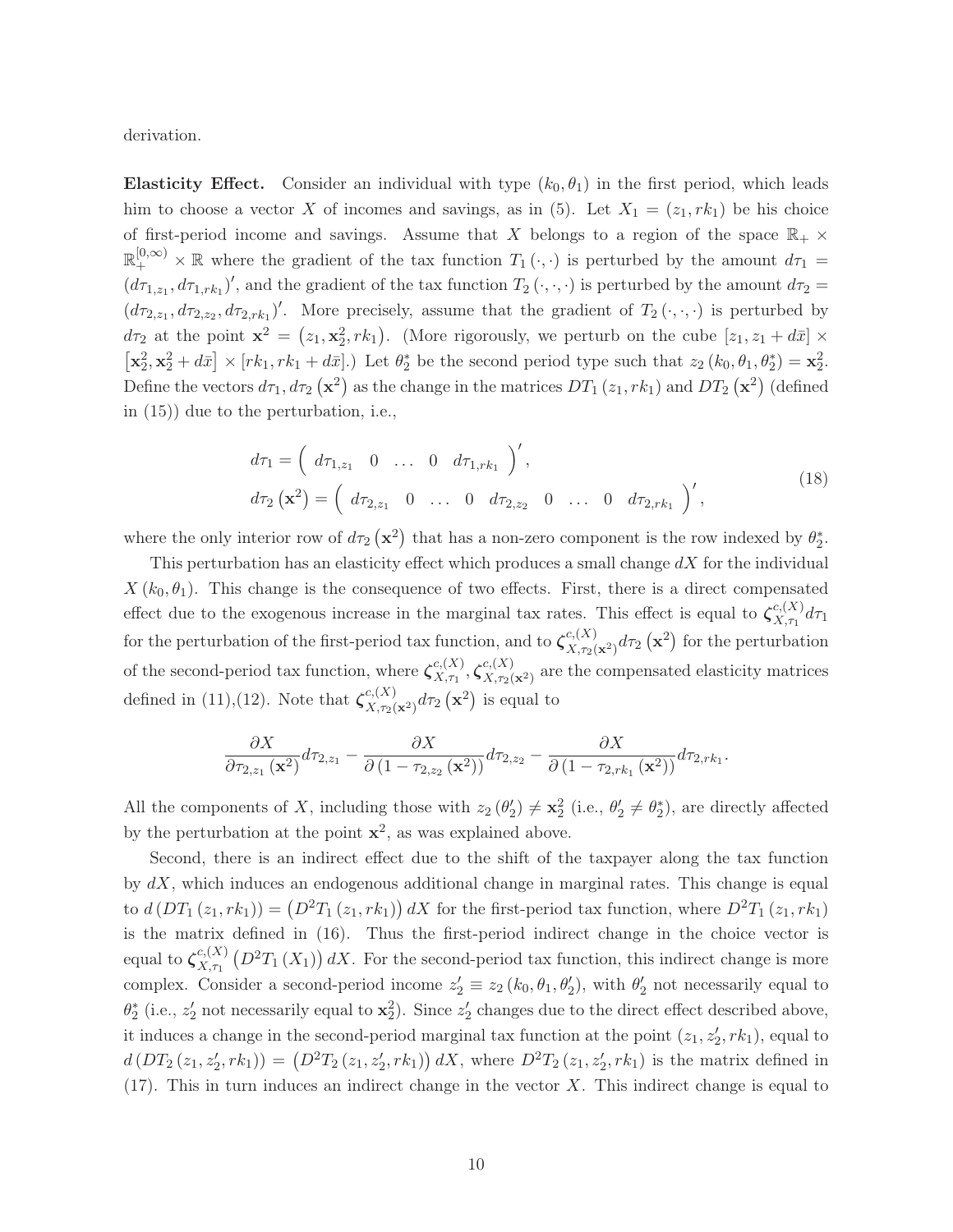$\zeta_{X,\tau_2(\mathbf{x}^{2\prime})}^{c,(X)}(D^2T_2(z_1,z'_2,rk_1))dX$ , where  $\zeta_{X,\tau_2(\mathbf{x}^{2\prime})}^{c,(X)}$  denotes the matrix  $\zeta_{X,\tau_2(z_1,z'_2,k_2)}^{c,(X)}$ . This effect must be summed over all possible values of  $\theta_2'$  (i.e., of  $z_2' = \mathbf{x}_2^{2'}$ ).

Therefore, we obtain that the individual changes his vector  $X$  in response to the perturbation by an amount

$$
dX = \left[I - \zeta_{X,\tau_1}^{c,(X)}(D^2T_1(X_1)) - \int_0^\infty \zeta_{X,\tau_2(\mathbf{x}^{2\prime})}^{c,(X)}(D^2T_2(\mathbf{x}^{2\prime})) d\mathbf{x}_2^{2\prime}\right]^{-1} \times \left[\zeta_{X,\tau_1}^{c,(X)}d\tau_1 + \zeta_{X,\tau_2(\mathbf{x}^2)}^{c,(X)}d\tau_2(\mathbf{x}^2)\right],
$$

where  $I$  is the identity matrix (with a continuum of interior rows and columns).

**Income Effect.** Consider an individual with type  $(k_0, \theta_1)$  in the first period, which leads him to choose a vector X of incomes and savings. Let  $X_1 = (z_1, rk_1)$  be his choice of first-period income and savings. Assume that X belongs to a region of the space  $\mathbb{R}_+ \times \mathbb{R}^{[0,\infty)}_+ \times \mathbb{R}$  where the period-one virtual income  $R_1$  is perturbed by the amount  $dR_1 \in \mathbb{R}$ , and the period-two virtual income is perturbed by the amount  $dR_2$  at the point  $\mathbf{x}^2 = (z_1, \mathbf{x}_2^2, rk_1)$ . (More rigorously, we perturb on the cube  $[z_1, z_1 + d\bar{x}] \times [\mathbf{x}_2^2, \mathbf{x}_2^2 + d\bar{x}] \times [rk_1, rk_1 + d\bar{x}]$ .) Let  $\theta_2^*$  be the second period type such that  $z_2 (k_0, \theta_1, \theta_2^*) = \mathbf{x}_2^2$ .

This perturbation induces a small change  $dX$  in the choice vector of individual X. This change is the consequence of two effects. First, there is a direct income effect due to the exogenous increase in virtual incomes. It is equal to  $\eta_{X,R_1}^{(X)} dR_1$  for the perturbation of the first-period virtual income, and to  $\eta_{X,R_2(\mathbf{x}^2)}^{(X)} dR_2(\mathbf{x}^2)$  for the perturbation of the second-period virtual income at point  $\mathbf{x}^2$ , where the vectors  $\eta_{X,R_1}^{(X)}$ ,  $\eta_{X,R_2(\mathbf{x}^2)}^{(X)}$  are defined in (10). Second, there is an indirect elastic effect due to the shift of the taxpayer on the tax function by  $dX$ , which induces an endogenous change in marginal rates similar to those described in the previous paragraph. Therefore, the individual changes his vector  $X$  in response to the perturbation by an amount

$$
dX = \left[I - \zeta_{X,\tau_1}^{c,(X)}(D^2T_1(X_1)) - \int_0^\infty \zeta_{X,\tau_2(\mathbf{x}^{2\prime})}^{c,(X)}(D^2T_2(\mathbf{x}^{2\prime})) d\mathbf{x}_2^{2\prime}\right]^{-1}
$$
  
 
$$
\times \left[\pmb{\eta}_{X,R_1}^{(X)} dR_1 + \pmb{\eta}_{X,R_2(\mathbf{x}^2)}^{(X)} dR_2(\mathbf{x}^2)\right].
$$

−<sup>1</sup>

Individual Responses to Perturbations. We summarize these results in the following Proposition, which is proved in the Appendix:

**Proposition 1.** *Consider an individual with type*  $(k_0, \theta_1)$  *in the first period, which leads him to choose a vector* X *of incomes and savings.* Let  $X_1 = (z_1, rk_1)$  *be his choice of first-period income and savings. Assume that* X *belongs to a region of the space where the gradient of the tax*  $f$ unction  $T_1(\cdot, \cdot)$  *is perturbed by the amount*  $d\tau_1 = (d\tau_{1,z_1}, d\tau_{1,rk_1})'$ , *the gradient of the tax function*  $T_2(\cdot, \cdot, \cdot)$  *is perturbed by the amount*  $d\tau_2 = (d\tau_{2,z_1}, d\tau_{2,z_2}, d\tau_{2,rk_1})'$  *at the point*  $\mathbf{x}^2 = (z_1, \mathbf{x}_2^2, rk_1)$ , *the period-one virtual income*  $R_1$  *is perturbed by the amount*  $dR_1 \in \mathbb{R}$ *, and the period-two virtual*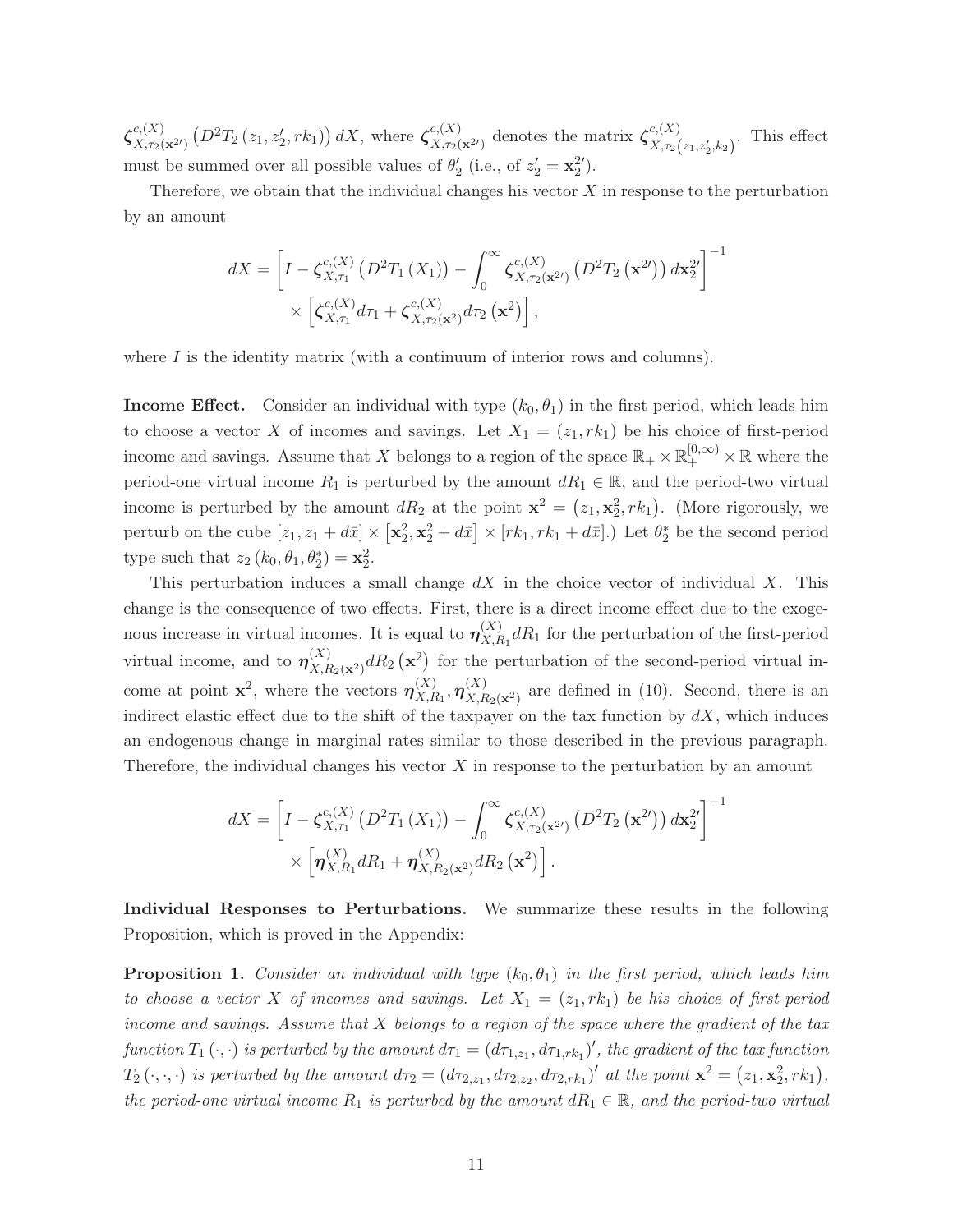*income is perturbed by the amount*  $dR_2$  *at the point*  $\mathbf{x}^2 = (z_1, \mathbf{x}_2^2, rk_1)$ *. Let*  $\theta_2^*$  *be the second period type such that*  $z_2 (k_0, \theta_1, \theta_2^*) = \mathbf{x}_2^2$ . Define the vectors  $d\tau_1, d\tau_2 (\mathbf{x}^2)$  as in (18). Then the *individual changes his vector* X *in response to the perturbation by an amount*

$$
dX = \left[I - \zeta_{X,\tau_1}^{c,(X)}(D^2T_1(X_1)) - \int_0^\infty \zeta_{X,\tau_2(\mathbf{x}^{2\prime})}^{c,(X)}(D^2T_2(\mathbf{x}^{2\prime})) d\mathbf{x}_2^{2\prime}\right]^{-1} \times \left[\zeta_{X,\tau_1}^{c,(X)}d\tau_1 + \zeta_{X,\tau_2(\mathbf{x}^2)}^{c,(X)}d\tau_2(\mathbf{x}^2) + \eta_{X,R_1}^{(X)}dR_1 + \eta_{X,R_2(\mathbf{x}^2)}^{(X)}dR_2(\mathbf{x}^2)\right].
$$
\n(19)

*Proof.* See the Appendix.

# 3 Welfare Gains of Tax Reforms

As in the deterministic case, the welfare gains of tax reforms, i.e. the change in social welfare (13) due to the perturbations (20) defined in Section 3 of the deterministic model, are given by the sum of (*i*) a mechanical gain in tax revenue (net of the welfare loss) due to the increase in the tax liability faced by individuals above the point of the perturbation (e.g., individuals who earn  $z_1 \ge \bar{z}_1$  and  $z_2 \ge \bar{z}_2$  if the second-period tax function is perturbed at point  $(\bar{z}_1, \bar{z}_2)$ , similar to what shown in Figure 3); (*ii*) the elasticity effects, due to the increases in the marginal tax rates in the corresponding regions (similar to the dark shaded bands in Figure 3), and the behavioral responses that these changes induce on the choice vectors X of individuals; and (*iii*) an income effect due to the lump-sum increase in the tax liability in the corresponding region (similar to the light shaded band in Figure 3), and the behavioral responses that this change induces on the choice vectors  $X$  of individuals. Importantly, in the stochastic model, if the tax function is perturbed only for some values of second-period income  $z_2$  (e.g., for  $z_2 \geq \bar{z}_2$ ), then *all* the individuals adjust their income vector X, not just those who end up earning  $z_2 \geq \bar{z}_2$  in period two. This is because, in period one, every individual has a positive probability of drawing a second-period type that would induce him to choose  $z_2 \geq \overline{z}_2$  in period two. Other than that, the intuitions and the proofs parallel those of the deterministic setting.

For simplicity, we only show how the formulas of Section 6 of the deterministic model, i.e. (40), (45), (55) and (57), write in the stochastic model. We thus make the same assumptions as in Section 6, namely, that the utility function has no income effects,  $u(c, l) = u(c - v(l))$ , the planner maximizes revenue, and the initial tax system is separable between labor and capital incomes, capital is taxed linearly only in period two, and labor income  $z_t$  is taxed only in period t, with an age-independent labor income tax schedule.

Under these assumptions, we show in the Appendix, using the explicit expressions for the elasticities and income effect parameters, the following relationships between the income effect parameters of capital income w.r.t. an increase in the first- and second-period virtual income in

 $\Box$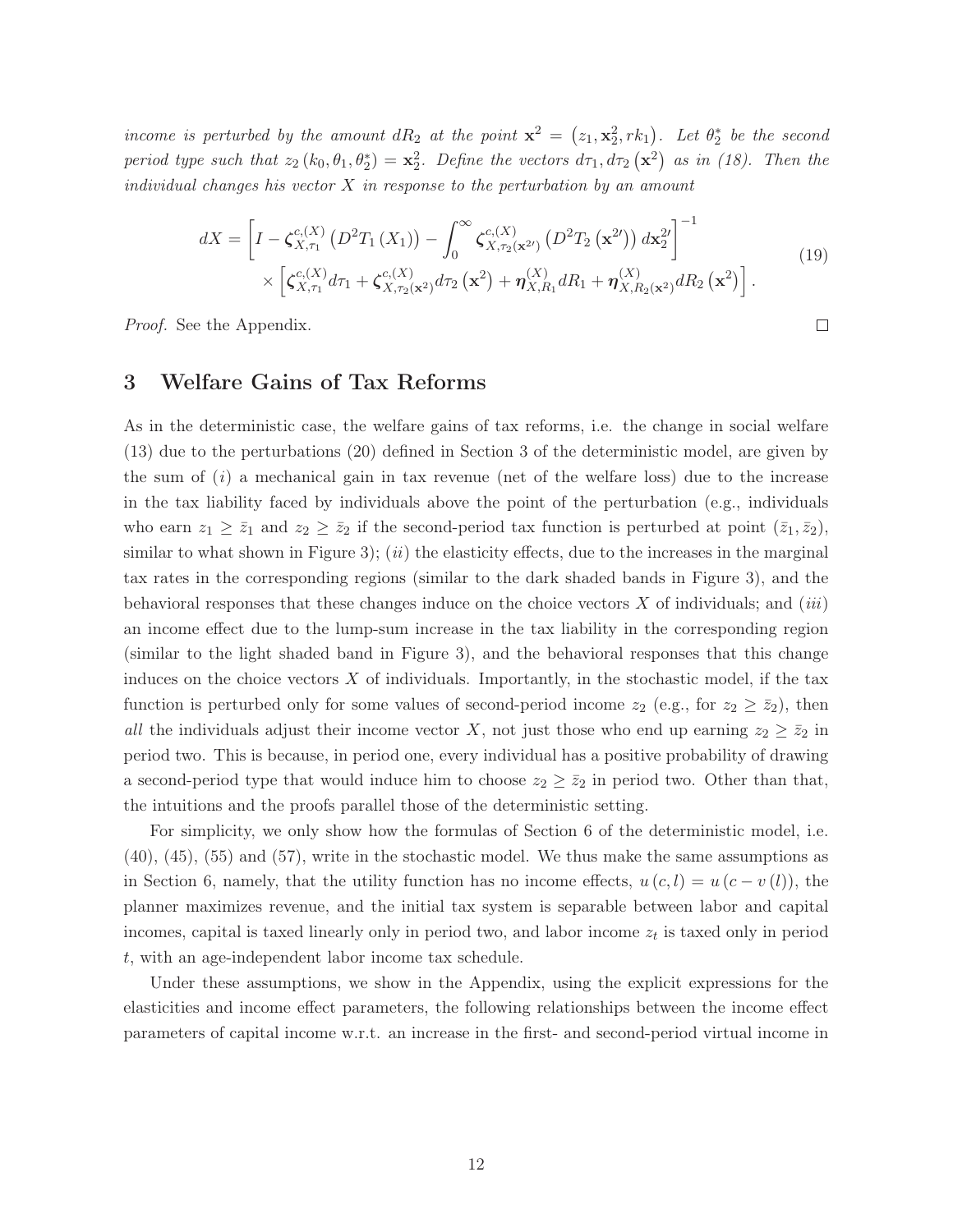the stochastic and the deterministic models:

$$
0 < \frac{\partial \left(rk_1\right)}{\partial R_1} < \frac{\partial \left(rk_1\right)}{\partial R_1} \bigg|^{Det}, \text{ and } \int_{\mathbf{x}_2^2 = 0}^{\infty} \frac{\partial \left(rk_1\right)}{\partial R_2 \left(\mathbf{x}^2\right)} d\mathbf{x}_2^2 < \frac{\partial \left(rk_1\right)}{\partial R_2} \bigg|^{Det} < 0,\tag{20}
$$

and between the compensated elasticities of capital income w.r.t. an increase in the net-of capital income tax rate in the stochastic and the deterministic models:

$$
0 < \int_{\mathbf{x}_2^2 = 0}^{\infty} \frac{\partial \left( r k_1^c \right)}{\partial \left( 1 - \tau_{2, r k_1} \left( \mathbf{x}^2 \right) \right)} d\mathbf{x}_2^2 < \left. \frac{\partial \left( r k_1^c \right)}{\partial \left( 1 - \tau_{2, r k_1} \right)} \right|^{Det} . \tag{21}
$$

That is, the effect on capital income of a lump-sum increase in income in the first-period income is smaller in the stochastic model than in the deterministic model. Similarly, the effect on capital income of an *certain* increase in the second-period virtual income (i.e., a change that occurs for all the values of the individual's second-period labor income) in the stochastic model, is smaller than the second-period income effect parameter in the deterministic model. Finally, the compensated capital income elasticity is also smaller in the stochastic model than its counterpart in the deterministic model. The explicit expressions for the elasticities in the Appendix show precisely how these expressions differ.

We show in the Appendix that the revenue gains of separable perturbations of labor incomes in periods one and two have formal expressions that are identical to their counterparts (40) in the deterministic model. However, the inequalities (20) about the income effect parameters imply that the revenue gains of the perturbations are closer to the static gains (37) in the stochastic model than in the deterministic model (smaller gains from decreasing the tax rates in period one, and smaller gains from increasing the tax rate in period two, starting from the static optimum). This implies that the amount of age-dependence shown in Figure 5 is an upper bound of the optimal amount of age-dependence in the stochastic model. Similarly, the formula giving the revenue gains of perturbing the capital income tax rate is identical to the deterministic formula (45), but the inequalities (21) imply that the gains from increasing the tax rates are strictly larger in the stochastic model than in the deterministic model. Thus, the optimal capital income tax rates computed in the deterministic model are a lower bound of the optimal rates in the stochastic model. We finally derive the revenue gains from introducing history-dependence and joint taxation of labor and capital incomes in the stochastic model.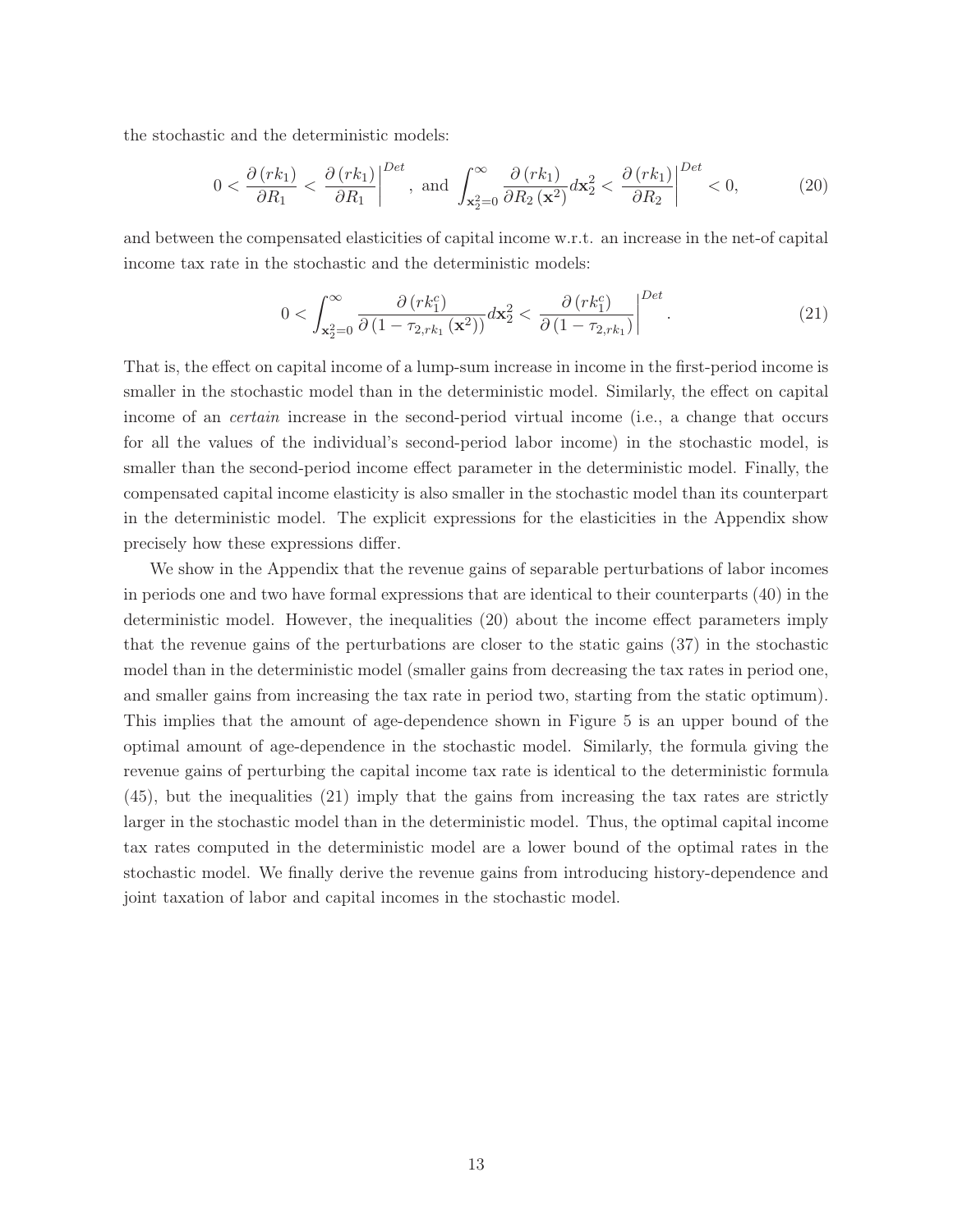# A Proofs for the Stochastic Model

## A.0.1 First-order conditions of the individual's problem

It is easy to check that the first order conditions of the original problem (1) and the linearized problem (2) are the same. They write

$$
[c_1]: \t u_c(c_1, z_1/\theta_1) = \lambda_1,
$$
  
\n
$$
[z_1]: \t \frac{1}{\theta_1} u_l(c_1, z_1/\theta_1) + \lambda_1 (1 - \tau_{1,z_1}) - \int_0^\infty \lambda_2 (\theta_2) \tau_{2,z_1} d\theta_2 = 0,
$$
  
\n
$$
[c_2(\theta_2)]: \t \beta u_c(c_2, z_2/\theta_2) f_{2|1}(\theta_2 | \theta_1) = \lambda_2 (\theta_2),
$$
  
\n
$$
[z_2(\theta_2)]: \t \beta \frac{1}{\theta_2} u_l(c_2, z_2/\theta_2) f_{2|1}(\theta_2 | \theta_1) + \lambda_2 (\theta_2) (1 - \tau_{2,z_2}) = 0,
$$
  
\n
$$
[k_1]: \t \lambda_1 (1 + \tau_{1,rk_1}r) = \int_0^\infty \lambda_2 (\theta_2) (1 + (1 - \tau_{2,rk_1})r) d\theta_2,
$$
  
\n(22)

and the budget constraints write

$$
c_1 = (1 - \tau_{1,z_1}) z_1 - (1 + \tau_{1,rk_1} r) k_1 + R_1,
$$
  
\n
$$
c_2 = -\tau_{2,z_1} z_1 + (1 - \tau_{2,z_2}) z_2 + (1 + (1 - \tau_{2,rk_1}) r) k_1 + R_2, \quad \forall \theta_2 \in \mathbb{R}_+.
$$
\n(23)

We thus obtain, after rearranging the first order conditions (22):

$$
-\frac{1}{\theta_1}u_l(c_1, z_1/\theta_1) = (1 - \tau_{1,z_1}) u_c(c_1, z_1/\theta_1) - \beta \mathbb{E}_{\theta_2} [\tau_{2,z_1} u_c(c_2, z_2/\theta_2) | \theta_1],
$$
  

$$
-\frac{1}{\theta_2}u_l(c_2, z_2/\theta_2) = (1 - \tau_{2,z_2}) u_c(c_2, z_2/\theta_2), \quad \forall \theta_2 \in \mathbb{R}_+,
$$
  

$$
0 = (1 + \tau_{1,rk_1}r) u_c(c_1, z_1/\theta_1) - \beta \mathbb{E}_{\theta_2} [(1 + (1 - \tau_{2,rk_1})r) u_c(c_2, z_2/\theta_2) | \theta_1].
$$
  
(24)

We can express these first order conditions in terms of  $z_1, \{z_2 : \theta_2 \in \mathbb{R}_+\}$ ,  $rk_1$  only, using the budget constraints, as follows. The intratemporal condition in period one writes

$$
-\frac{1}{\theta_1} u_l \left\{ (1 - \tau_{1,z_1}) z_1 - (1 + \tau_{1,rk_1} r) k_1 + R_1, z_1/\theta_1 \right\}
$$
  
=  $(1 - \tau_{1,z_1}) u_c \left\{ (1 - \tau_{1,z_1}) z_1 - (1 + \tau_{1,rk_1} r) k_1 + R_1, z_1/\theta_1 \right\}$   

$$
-\beta \mathbb{E}_{\theta_2} \left[ \tau_{2,z_1} u_c \left\{ -\tau_{2,z_1} z_1 + (1 - \tau_{2,z_2}) z_2 + (1 + (1 - \tau_{2,rk_1}) r) k_1 + R_2, z_2/\theta_2 \right\} | \theta_1 \right].
$$
  
(25)

The intratemporal condition in period two and state  $\theta_2 \in \mathbb{R}_+$  writes

$$
-\frac{1}{\theta_2}u_l\{-\tau_{2,z_1}z_1+(1-\tau_{2,z_2})z_2+(1+(1-\tau_{2,rk_1})r)k_1+R_2,z_2/\theta_2\}
$$
  
=
$$
(1-\tau_{2,z_2})u_c\{-\tau_{2,z_1}z_1+(1-\tau_{2,z_2})z_2+(1+(1-\tau_{2,rk_1})r)k_1+R_2,z_2/\theta_2\}.
$$
 (26)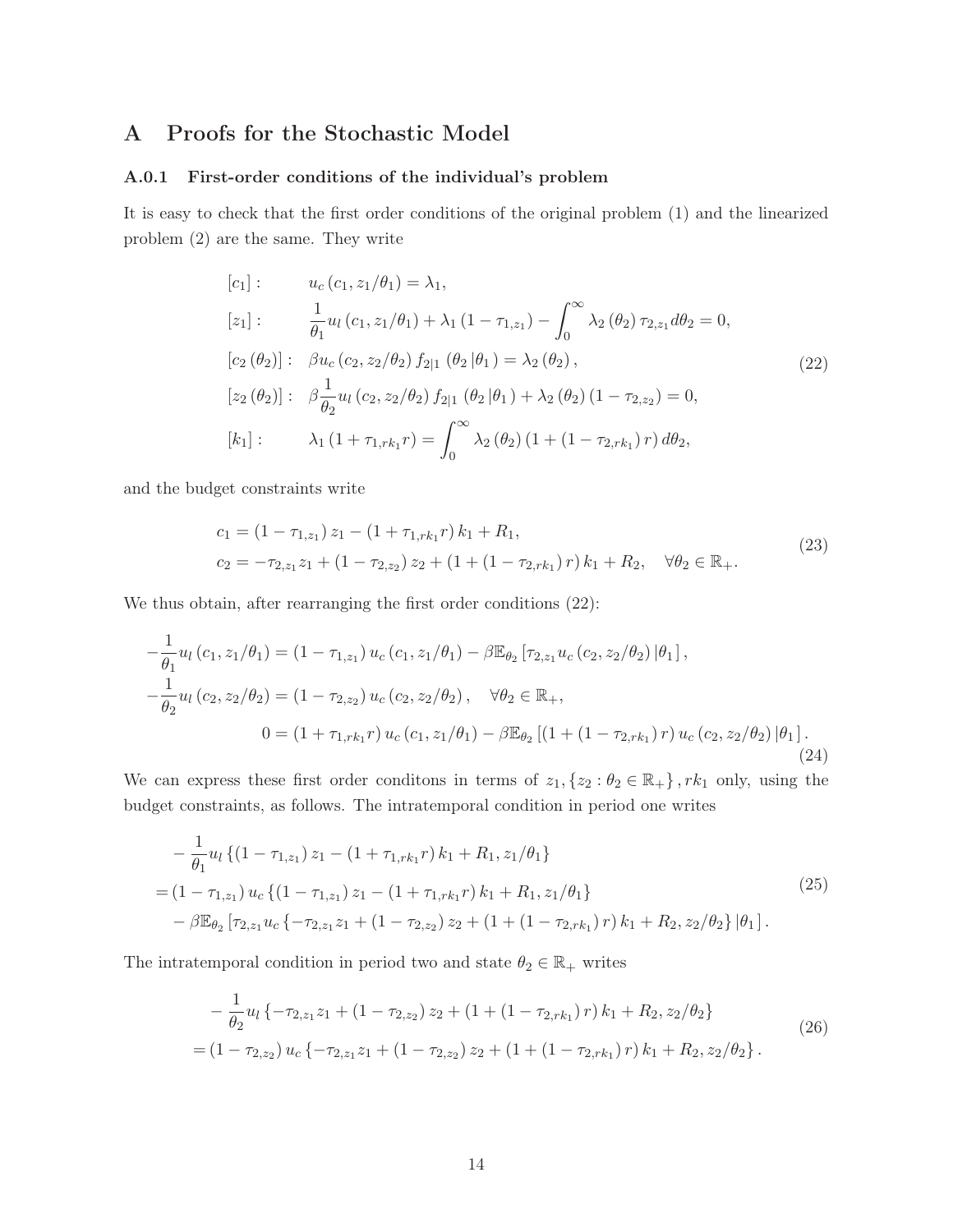The intertemporal condition writes

$$
(1 + \tau_{1,rk_1}r) u_c \{ (1 - \tau_{1,z_1}) z_1 - (1 + \tau_{1,rk_1}r) k_1 + R_1, z_1/\theta_1 \}
$$
  
=  $\beta \mathbb{E}_{\theta_2} [(1 + (1 - \tau_{2,rk_1})r) u_c \{-\tau_{2,z_1} z_1 + (1 - \tau_{2,z_2}) z_2 + (1 + (1 - \tau_{2,rk_1})r) k_1 + R_2, z_2/\theta_2 \} |\theta_1].$  (27)

For the proof of Proposition 11, it will be useful to rewrite them in terms of the tax functions and their partial derivatives, rather than the marginal tax rates and virtual incomes. The intratemporal condition in period one writes

$$
-\frac{1}{\theta_1}u_l\left\{z_1+k_0-k_1-T_1(z_1,rk_1),z_1/\theta_1\right\} =\left(1-\frac{\partial T_1(z_1,rk_1)}{\partial z_1}\right)u_c\left\{z_1+k_0-k_1-T_1(z_1,rk_1),z_1/\theta_1\right\} -\beta\mathbb{E}_{\theta_2}\left[\frac{\partial T_2(z_1,z_2,rk_1)}{\partial z_1}u_c\left\{z_2+(1+r)k_1-T_2(z_1,z_2,rk_1),z_2/\theta_2\right\}|\theta_1\right].
$$
\n(28)

The intratemporal condition in period two and state  $\theta_2 \in \mathbb{R}_+$  writes

$$
-\frac{1}{\theta_2}u_l\left\{z_2+(1+r)k_1-T_2(z_1,z_2,rk_1),z_2/\theta_2\right\} =\left(1-\frac{\partial T_2(z_1,z_2,rk_1)}{\partial z_2}\right)u_c\left\{z_2+(1+r)k_1-T_2(z_1,z_2,rk_1),z_2/\theta_2\right\}.
$$
(29)

The intertemporal condition writes

$$
\left(1+\frac{\partial T_{1}\left(z_{1},rk_{1}\right)}{\partial\left(rk_{1}\right)}r\right)u_{c}\left\{z_{1}+k_{0}-k_{1}-T_{1}\left(z_{1},rk_{1}\right),z_{1}/\theta_{1}\right\}
$$
\n
$$
=\beta\mathbb{E}_{\theta_{2}}\left[\left(1+\left(1-\frac{\partial T_{2}\left(z_{1},z_{2},rk_{1}\right)}{\partial\left(rk_{1}\right)}\right)r\right)u_{c}\left\{z_{2}+\left(1+r\right)k_{1}-T_{2}\left(z_{1},z_{2},rk_{1}\right),z_{2}/\theta_{2}\right\}|\theta_{1}\right].
$$
\n(30)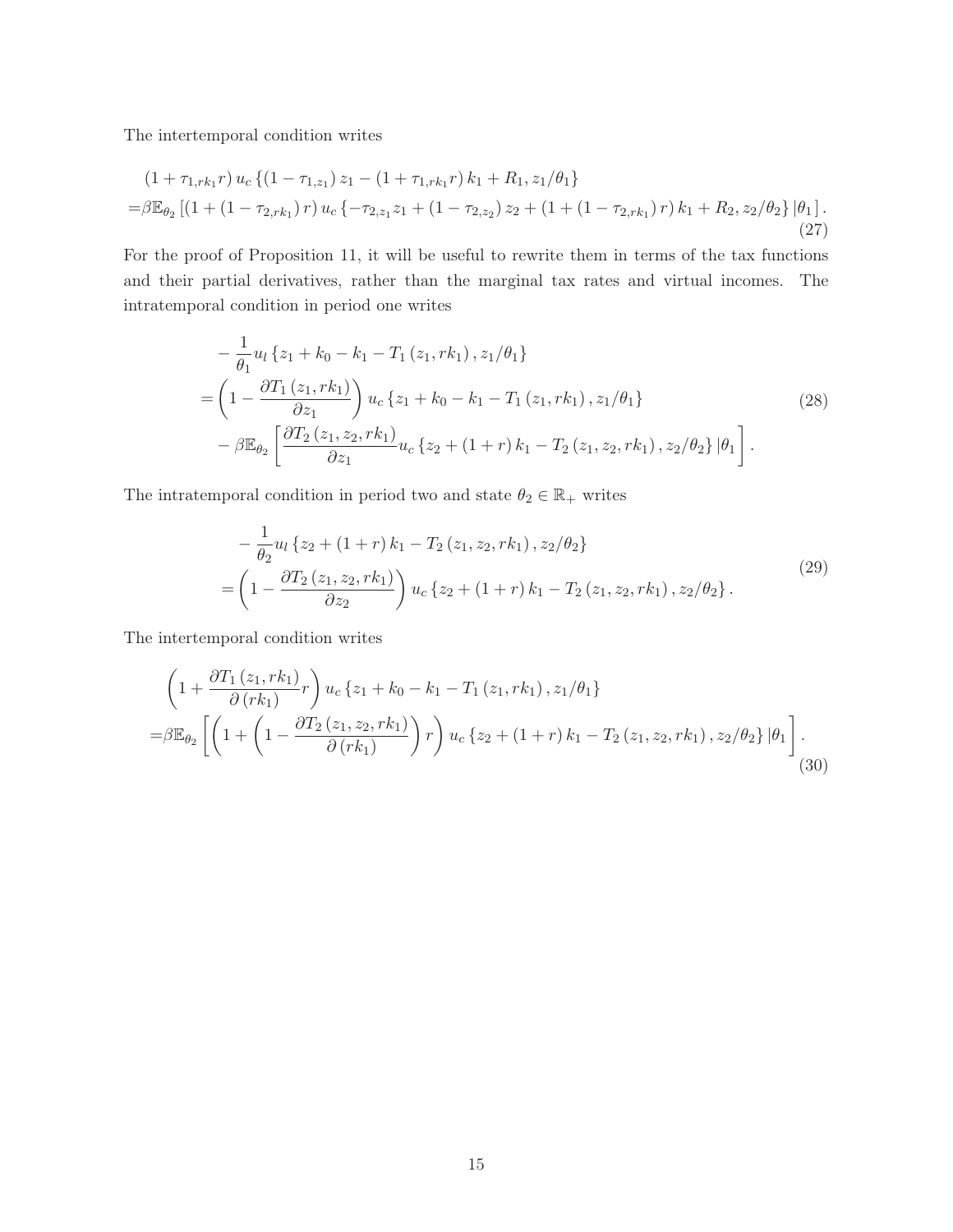#### A.0.2 Slutsky Equations

Consider an individual with first period labor income and savings  $z_1, rk_1$ , and let  $\mathbf{x}^2 = (z_1, \mathbf{x}_2^2, rk_1)$ . We define, for  $x \in \{z_1, z_2(\theta_2), rk_1\}$ , the compensated demands as

$$
\frac{\partial x^{c}}{\partial (1 - \tau_{1,z_1})} = \frac{\partial x}{\partial (1 - \tau_{1,z_1})} - \frac{\partial x}{\partial R_1} z_1,
$$
\n
$$
\frac{\partial x^{c}}{\partial \tau_{1,rk_1}} = \frac{\partial x}{\partial \tau_{1,rk_1}} + \frac{\partial x}{\partial R_1} (rk_1),
$$
\n
$$
\frac{\partial x^{c}}{\partial \tau_{2,z_1} (\mathbf{x}^2)} = \frac{\partial x}{\partial \tau_{2,z_1} (\mathbf{x}^2)} + \frac{\partial x}{\partial R_2 (\mathbf{x}^2)} z_1,
$$
\n
$$
\frac{\partial x^{c}}{\partial (1 - \tau_{2,z_2} (\mathbf{x}^2))} = \frac{\partial x}{\partial (1 - \tau_{2,z_2} (\mathbf{x}^2))} - \frac{\partial x}{\partial R_2 (\mathbf{x}^2)} \mathbf{x}^2_2,
$$
\n
$$
\frac{\partial x^{c}}{\partial (1 - \tau_{2,rk_1} (\mathbf{x}^2))} = \frac{\partial x}{\partial (1 - \tau_{2,rk_1} (\mathbf{x}^2))} - \frac{\partial x}{\partial R_2 (\mathbf{x}^2)} (rk_1).
$$

Therefore, we obtain the compensated demand elasticities, with  $\tilde{\tau}_{1,x} = 1 - \tau_{1,z_1}$  if  $x = z_1$ ,  $\tilde{\tau}_{1,x}r = 1 + \tau_{1,rk_1}r$  if  $x = rk_1$ , and  $\tilde{\tau}_{1,x} = 1$  if  $x = z_2(\theta_2)$ , and with  $\tilde{\tau}_{2,x}(\mathbf{x}^2) = 1 - \tau_{2,z_2}(\mathbf{x}^2)$  if  $x = z_2(\theta_2), \, \tilde{\tau}_{2,x}(\mathbf{x}^2) = \tau_{2,z_1}(\mathbf{x}^2)$  if  $x = z_1$ , and  $\tilde{\tau}_{2,x}(\mathbf{x}^2)$   $r = 1 + (1 - \tau_{2,rk_1}(\mathbf{x}^2))$  r if  $x = rk_1$ ,

$$
\zeta_{x,1-\tau_{1,z_1}}^c = \zeta_{x,1-\tau_{1,z_1}}^u - \frac{(1-\tau_{1,z_1})z_1}{\tilde{\tau}_{1,x}x} \eta_{x,R_1},
$$
\n
$$
\zeta_{x,\tilde{\tau}_{1,rk_1}}^c = \zeta_{x,\tilde{\tau}_{1,rk_1}}^u + \frac{\tilde{\tau}_{1,rk_1}r k_1}{\tilde{\tau}_{1,x}x} \eta_{x,R_1},
$$
\n
$$
\zeta_{x,\tau_{2,z_1}(\mathbf{x}^2)}^c = \zeta_{x,\tau_{2,z_1}(\mathbf{x}^2)}^u + \frac{\tau_{2,z_1}(\mathbf{x}^2)z_1}{\tilde{\tau}_{2,x}(\mathbf{x}^2) x} \eta_{x,R_2(\mathbf{x}^2)},
$$
\n
$$
\zeta_{x,1-\tau_{2,z_2}(\mathbf{x}^2)}^c = \zeta_{x,1-\tau_{2,z_2}(\mathbf{x}^2)}^u - \frac{(1-\tau_{2,z_2}(\mathbf{x}^2))\mathbf{x}_2^2}{\tilde{\tau}_{2,x}(\mathbf{x}^2)x} \eta_{x,R_2(\mathbf{x}^2)},
$$
\n
$$
\zeta_{x,\tilde{\tau}_{2,rk_1}}^c = \zeta_{x,\tilde{\tau}_{2,rk_1}}^u - \frac{\tilde{\tau}_{2,rk_1}(\mathbf{x}^2)rk_1}{\tilde{\tau}_{2,x}(\mathbf{x}^2)x} \eta_{x,R_2(\mathbf{x}^2)}.
$$
\n(31)

#### A.0.3 Elasticities and income effect parameters: Explicit expressions

To obtain explicit expressions for the elasticities, we differentiate the first-order conditions (25), (26) and (27) with respect to  $\tau_{p,y}$ , where  $\tau_{p,y} \in {\tau_{1,z_1}, \tau_{1,rk_1}, R_1, \tau_{2,z_1} (\mathbf{x}^2), \tau_{2,z_2} (\mathbf{x}^2), \tau_{2,rk_1} (\mathbf{x}^2), R_2 (\mathbf{x}^2)}.$ Everywhere we denote by  $\theta_2^*$  the second-period type such that  $z_2(\theta_1, \theta_2^*) = \mathbf{x}_2^2$  (i.e., such that

$$
(z_1(k_0, \theta_1), z_2(k_0, \theta_1, \theta_2^*), rk_1(k_0, \theta_1)) = \mathbf{x}^2,
$$

where  $\mathbf{x}^2$  is the point at which the marginal tax functions  $\tau_{2,y}$  are perturbed).

As a preliminary step before differentiating the first order conditions, we let  $u_{t,a}$  denote the partial derivative of the period-t flow utility u with respect to its variable  $a$  (consumption or leisure), and we can write the partial derivatives of  $u_{t,a}$  with respect to the marginal tax rates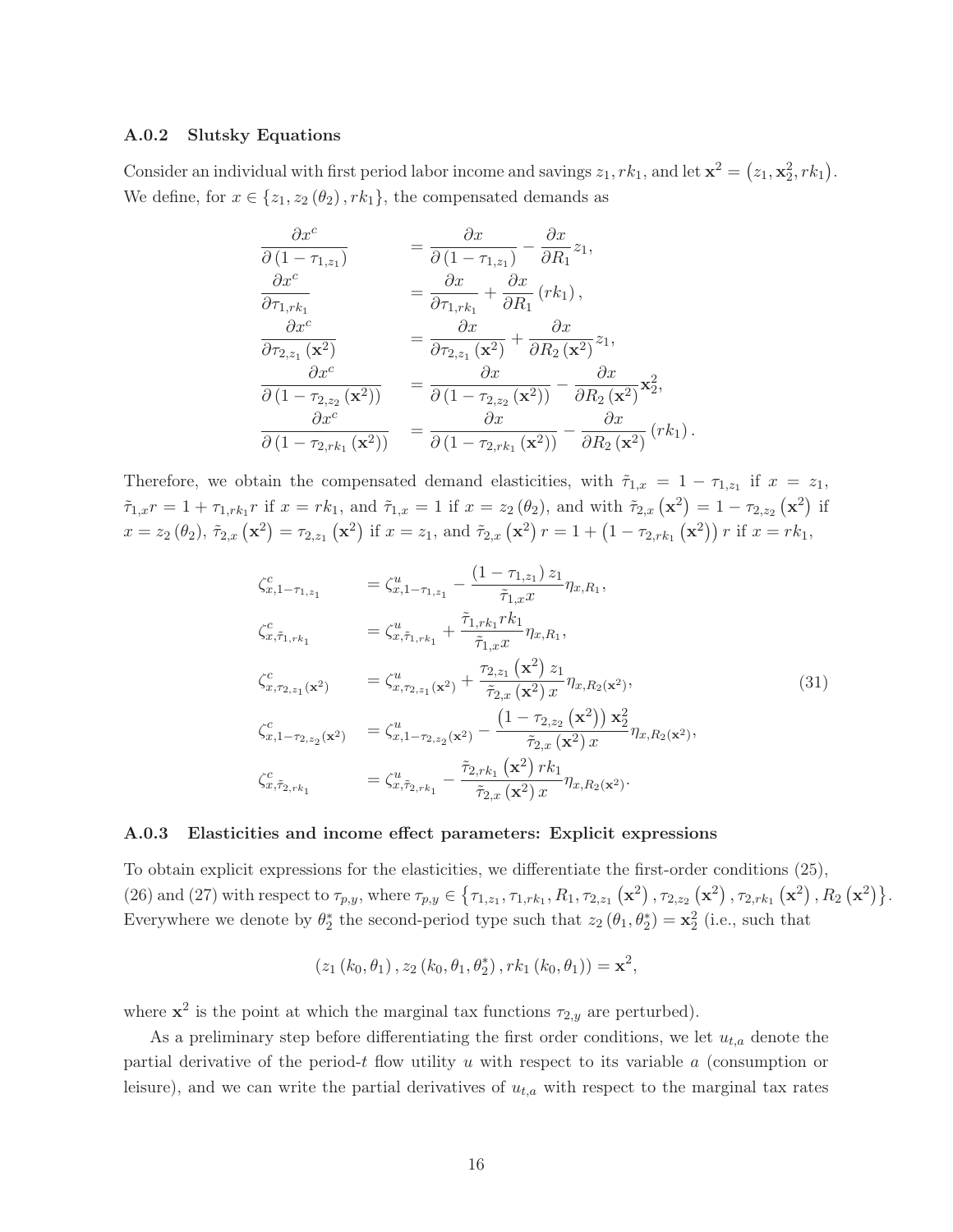as:

$$
\frac{\partial u_{1,a}}{\partial \tau_{p,y}} = \frac{\partial}{\partial \tau_{p,y}} u_a \left\{ (1 - \tau_{1,z_1}) z_1 - (1 + \tau_{1,rk_1} r) k_1 + R_1, z_1/\theta_1 \right\}
$$
\n
$$
= \left\{ (1 - \tau_{1,z_1}) u_{1,ac} + \frac{1}{\theta_1} u_{1,al} \right\} \frac{\partial z_1}{\partial \tau_{p,y}} + \left\{ -\frac{1}{r} (1 + \tau_{1,rk_1} r) u_{1,ac} \right\} \frac{\partial (rk_1)}{\partial \tau_{p,y}} \qquad (32)
$$
\n
$$
+ \left\{ -yu_{p,ac} \right\} \mathbf{1}_{\{\tau_{p,y} = \tau_{1,y}\}} + \left\{ u_{p,ac} \right\} \mathbf{1}_{\{\tau_{p,y} = R_1\}},
$$

and, for all  $\theta_2 \in \mathbb{R}_+,$ 

$$
\frac{\partial u_{2,a}}{\partial \tau_{p,y}} = \frac{\partial}{\partial \tau_{p,y}} u_a \{-\tau_{2,z_1} z_1 + (1 - \tau_{2,z_2}) z_2 + (1 + (1 - \tau_{2,rk_1}) r) k_1 + R_2, z_2 / \theta_2 \}
$$
\n
$$
= \{-\tau_{2,z_1} u_{2,ac}\} \frac{\partial z_1}{\partial \tau_{p,y}} + \left\{ (1 - \tau_{2,z_2}) u_{2,ac} + \frac{1}{\theta_2} u_{2,al} \right\} \frac{\partial z_2}{\partial \tau_{p,y}} + \left\{ \frac{1}{r} (1 + (1 - \tau_{2,rk_1}) r) u_{2,ac} \right\} \frac{\partial (rk_1)}{\partial \tau_{p,y}} + \left\{ -yu_{p,ac} (\mathbf{x}^2 (\theta_2^*)) \right\} \mathbf{1}_{\{\tau_{p,y} = \tau_{2,y} (\mathbf{x}^2 (\theta_2^*))\}} + \left\{ u_{p,ac} (\mathbf{x}^2 (\theta_2^*)) \right\} \mathbf{1}_{\{\tau_{p,y} = R_2 (\mathbf{x}^2 (\theta_2^*))\}}.
$$
\n(33)

Differentiating the first-order conditions w.r.t.  $\tau_{p,y}$  using (32) and (33) then yields

$$
0 = \frac{1}{\theta_{1}} \frac{\partial u_{1,l}}{\partial \tau_{p,y}} + (1 - \tau_{1,z_{1}}) \frac{\partial u_{1,c}}{\partial \tau_{p,y}} - \beta \mathbb{E}_{\theta_{2}} \left[ \tau_{2,z_{1}} \frac{\partial u_{2,c}}{\partial \tau_{p,y}} | \theta_{1} \right]
$$
  
\n
$$
- u_{1,c} \mathbf{1}_{\{\tau_{p,y} = \tau_{1,z_{1}}\}} - \beta u_{2,c} (\mathbf{x}^{2} (\theta_{2}^{*})) f_{2|1} (\theta_{2}^{*} |\theta_{1}) \mathbf{1}_{\{\tau_{p,y} = \tau_{2,z_{1}} (\mathbf{x}^{2} (\theta_{2}^{*}))\}},
$$
  
\n
$$
0 = \frac{1}{\theta_{2}} \frac{\partial u_{2,l}}{\partial \tau_{p,y}} + (1 - \tau_{2,z_{2}}) \frac{\partial u_{2,c}}{\partial \tau_{p,y}} - u_{2,c} (\mathbf{x}^{2} (\theta_{2}^{*})) \mathbf{1}_{\{\tau_{p,y} = \tau_{2,z_{2}} (\mathbf{x}^{2} (\theta_{2}^{*}))\}}, \quad \forall \theta_{2} \in \mathbb{R}_{+}, \qquad (34)
$$
  
\n
$$
0 = (1 + \tau_{1,rk_{1}} r) \frac{\partial u_{1,c}}{\partial \tau_{p,y}} - \beta \mathbb{E}_{\theta_{2}} \left[ (1 + (1 - \tau_{2,rk_{1}}) r) \frac{\partial u_{2,c}}{\partial \tau_{p,y}} | \theta_{1} \right]
$$
  
\n
$$
+ r u_{1,c} \mathbf{1}_{\{\tau_{p,y} = \tau_{1,rk_{1}}\}} + \beta r u_{2,c} (\mathbf{x}^{2} (\theta_{2}^{*})) f_{2|1} (\theta_{2}^{*} |\theta_{1}) \mathbf{1}_{\{\tau_{p,y} = \tau_{2,rk_{1}} (\mathbf{x}^{2} (\theta_{2}^{*}))\}}.
$$

Thus, the differentiated intratemporal first order condition in period one writes:

$$
\begin{split}\n&\left\{\left(1-\tau_{1,z_1}\right)\left(\left(1-\tau_{1,z_1}\right)u_{1,cc}+\frac{1}{\theta_1}u_{1,cl}\right)+\frac{1}{\theta_1}\left(\left(1-\tau_{1,z_1}\right)u_{1,cl}+\frac{1}{\theta_1}u_{1,ll}\right)+\beta\mathbb{E}_{\theta_2}\left[\tau_{2,z_1}^2u_{2,cc}\left|\theta_1\right]\right\}\frac{\partial z_1}{\partial \tau_{p,y}} \\
&+\int_0^\infty\left\{-\beta\tau_{2,z_1}\left(\left(1-\tau_{2,z_2}\right)u_{2,cc}+\frac{1}{\theta_2}u_{2,cl}\right)f_{2|1}\left(\theta_2\left|\theta_1\right)\right\}\frac{\partial z_2\left(\theta_2\right)}{\partial \tau_{p,y}}d\theta_2 \\
&+\left\{-\left(\frac{1}{r}+\tau_{1,rk_1}\right)\left(\left(1-\tau_{1,z_1}\right)u_{1,cc}+\frac{1}{\theta_1}u_{1,cl}\right)-\beta\mathbb{E}_{\theta_2}\left[\tau_{2,z_1}\left(\frac{1}{r}+\left(1-\tau_{2,rk_1}\right)\right)u_{2,cc}\left|\theta_1\right|\right]\right\}\frac{\partial\left(rk_1\right)}{\partial \tau_{p,y}} \\
&=\left\{y\left(\left(1-\tau_{1,z_1}\right)u_{1,cc}+\frac{1}{\theta_1}u_{1,cl}\right)+u_{1,c}1_{\{y=z_1\}}\right\}1_{\{\tau_{p,y}=\tau_{1,y}\}}+\left\{-\left(1-\tau_{1,z_1}\right)u_{1,cc}-\frac{1}{\theta_1}u_{1,cl}\right\}1_{\{\tau_{p,y}=R_1\}} \\
&+\left\{-\beta\left[y\tau_{2,z_1}\left(\mathbf{x}^2\left(\theta_2^*\right)\right)u_{2,cc}\left(\mathbf{x}^2\left(\theta_2^*\right)\right)-u_{2,c}\left(\mathbf{x}^2\left(\theta_2^*\right)\right)1_{\{y=z_1\}}\right]f_{2|1}\left(\theta_2^*\left|\theta_1\right\rangle\right\}1_{\{\tau_{p,y}=\tau_{2,y}\left(\mathbf{x}^2\left(\theta_2^*\right)\right)\}}\right) \\
&+\left\{\tau_{2,z_1}\left(\mathbf
$$

Similarly, the differentiated intratemporal first order condition in period two and state  $\theta_2\in\mathbb{R}_+$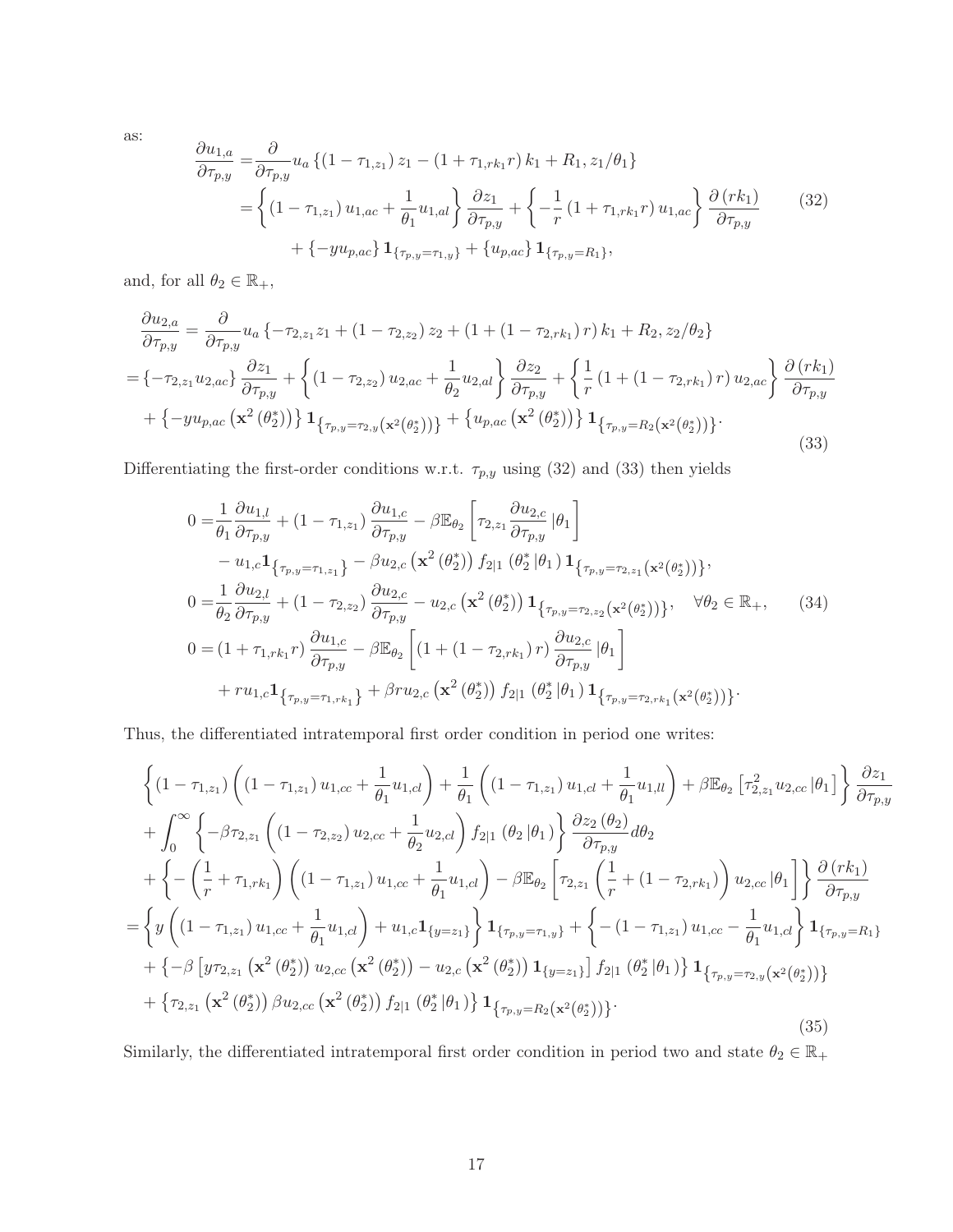writes:

$$
\begin{split}\n&\left\{\tau_{2,z_{1}}\left((1-\tau_{2,z_{2}})u_{2,cc}+\frac{1}{\theta_{2}}u_{2,d}\right)\right\}\frac{\partial z_{1}}{\partial\tau_{p,y}} \\
&+\left\{-(1-\tau_{2,z_{2}})\left((1-\tau_{2,z_{2}})u_{2,cc}+\frac{1}{\theta_{2}}u_{2,d}\right)-\frac{1}{\theta_{2}}\left((1-\tau_{2,z_{2}})u_{2,d}+\frac{1}{\theta_{2}}u_{2,l}\right)\right\}\frac{\partial z_{2}(\theta_{2})}{\partial\tau_{p,y}} \\
&+\left\{-(\frac{1}{r}+(1-\tau_{2,rk_{1}}))\left((1-\tau_{2,z_{2}})u_{2,cc}+\frac{1}{\theta_{2}}u_{2,lc}\right)\right\}\frac{\partial (rk_{1})}{\partial\tau_{p,y}} \\
&=\left\{-y\left((1-\tau_{2,z_{2}}\left(\mathbf{x}^{2}(\theta_{2}^{*})\right))u_{2,cc}\left(\mathbf{x}^{2}(\theta_{2}^{*})\right)+\frac{1}{\theta_{2}^{*}}u_{2,lc}\left(\mathbf{x}^{2}(\theta_{2}^{*})\right)\right)-u_{2,c}\left(\mathbf{x}^{2}(\theta_{2}^{*})\right)\mathbf{1}_{\left\{y=z_{2}\right\}}\right\}\mathbf{1}_{\left\{\tau_{p,y}=\tau_{2,y}\left(\mathbf{x}^{2}(\theta_{2}^{*})\right)\right\}} \\
&+\left\{\left(1-\tau_{2,z_{2}}\left(\mathbf{x}^{2}(\theta_{2}^{*})\right)\right)u_{2,cc}\left(\mathbf{x}^{2}(\theta_{2}^{*})\right)+\frac{1}{\theta_{2}^{*}}u_{2,lc}\left(\mathbf{x}^{2}(\theta_{2}^{*})\right)\right\}\mathbf{1}_{\left\{\tau_{p,y}=R_{2}\left(\mathbf{x}^{2}(\theta_{2}^{*})\right)\right\}}.\n\end{split} \tag{36}
$$

Finally, the differentiated intertemporal first order condition writes:

$$
\begin{split}\n&\left\{\left(\frac{1}{r}+\tau_{1,rk_{1}}\right)\left((1-\tau_{1,z_{1}})u_{1,cc}+\frac{1}{\theta_{1}}u_{1,cl}\right)+\beta\mathbb{E}_{\theta_{2}}\left[\tau_{2,z_{1}}\left(\frac{1}{r}+(1-\tau_{2,rk_{1}})\right)u_{2,cc}|\theta_{1}\right]\right\}\frac{\partial z_{1}}{\partial\tau_{p,y}} \\
&+\int_{0}^{\infty}\left\{-\beta\left(\frac{1}{r}+(1-\tau_{2,rk_{1}})\right)\left((1-\tau_{2,z_{2}})u_{2,cc}+\frac{1}{\theta_{2}}u_{2,cl}\right)f_{2|1}(\theta_{2}|\theta_{1})\right\}\frac{\partial z_{2}}{\partial\tau_{p,y}}d\theta_{2} \\
&+\left\{-\left(\frac{1}{r}+\tau_{1,rk_{1}}\right)^{2}u_{1,cc}-\beta\mathbb{E}_{\theta_{2}}\left[\left(\frac{1}{r}+(1-\tau_{2,rk_{1}})\right)^{2}u_{2,cc}|\theta_{1}\right]\right\}\frac{\partial(rk_{1})}{\partial\tau_{p,y}} \\
&=\left\{y\left(\frac{1}{r}+\tau_{1,rk_{1}}\right)u_{1,cc}-u_{1,c}1_{\{y=rk_{1}\}}\right\}1_{\{\tau_{p,y}=\tau_{1,y}\}}+\left\{-\left(\frac{1}{r}+\tau_{1,rk_{1}}\right)u_{1,cc}\right\}1_{\{\tau_{p,y}=\mathbb{R}_{1}\}} \\
&+\left\{-\beta\left[y\left(\frac{1}{r}+(1-\tau_{2,rk_{1}}\left(\mathbf{x}^{2}(\theta_{2}^{*})\right)\right)\right)u_{2,cc}\left(\mathbf{x}^{2}(\theta_{2}^{*})\right)+u_{2,c}\left(\mathbf{x}^{2}(\theta_{2}^{*})\right)1_{\{y=rk_{1}\}}\right]f_{2|1}(\theta_{2}^{*}|\theta_{1})\right\}1_{\{\tau_{p,y}=\tau_{2,y}\left(\mathbf{x}^{2}(\theta_{2}^{*})\right)\}} \\
&+\left\{\left(\frac{1}{r}+(1-\tau_{2,rk_{1}}\left(\mathbf{x}^{2}(\theta_{2}^{*})\right)\right)\beta u_{2,cc}\left(\mathbf{x}^{2}(\theta_{2}^{*})\right)f_{2|1}(\theta_{2}^{*}
$$

We define the matrix  $A$  as

$$
A = \begin{pmatrix} a_{z_1, z_1} & a_{z_1, \theta_2} & \cdots & a_{z_1, \theta_2} & \cdots & a_{z_1, \bar{\theta}_2} & a_{z_1, k_1} \\ a_{\theta_2, z_1} & a_{\theta_2, \theta_2} & 0 & \cdots & \cdots & 0 & a_{\theta_2, k_1} \\ \vdots & 0 & \ddots & \ddots & 0 & \vdots & \vdots \\ a_{\theta_2, z_1} & \vdots & \ddots & a_{\theta_2, \theta_2} & \ddots & \vdots & a_{\theta_2, k_1} \\ \vdots & \vdots & 0 & \ddots & \ddots & 0 & \vdots \\ a_{\bar{\theta}_2, z_1} & 0 & \cdots & \cdots & 0 & a_{\bar{\theta}_2, \bar{\theta}_2} & a_{\bar{\theta}_2, k_1} \\ a_{k_1, z_1} & a_{k_1, \theta_2} & \cdots & a_{k_1, \theta_2} & \cdots & a_{k_1, \bar{\theta}_2} & a_{k_1, k_1} \end{pmatrix},
$$
\n(38)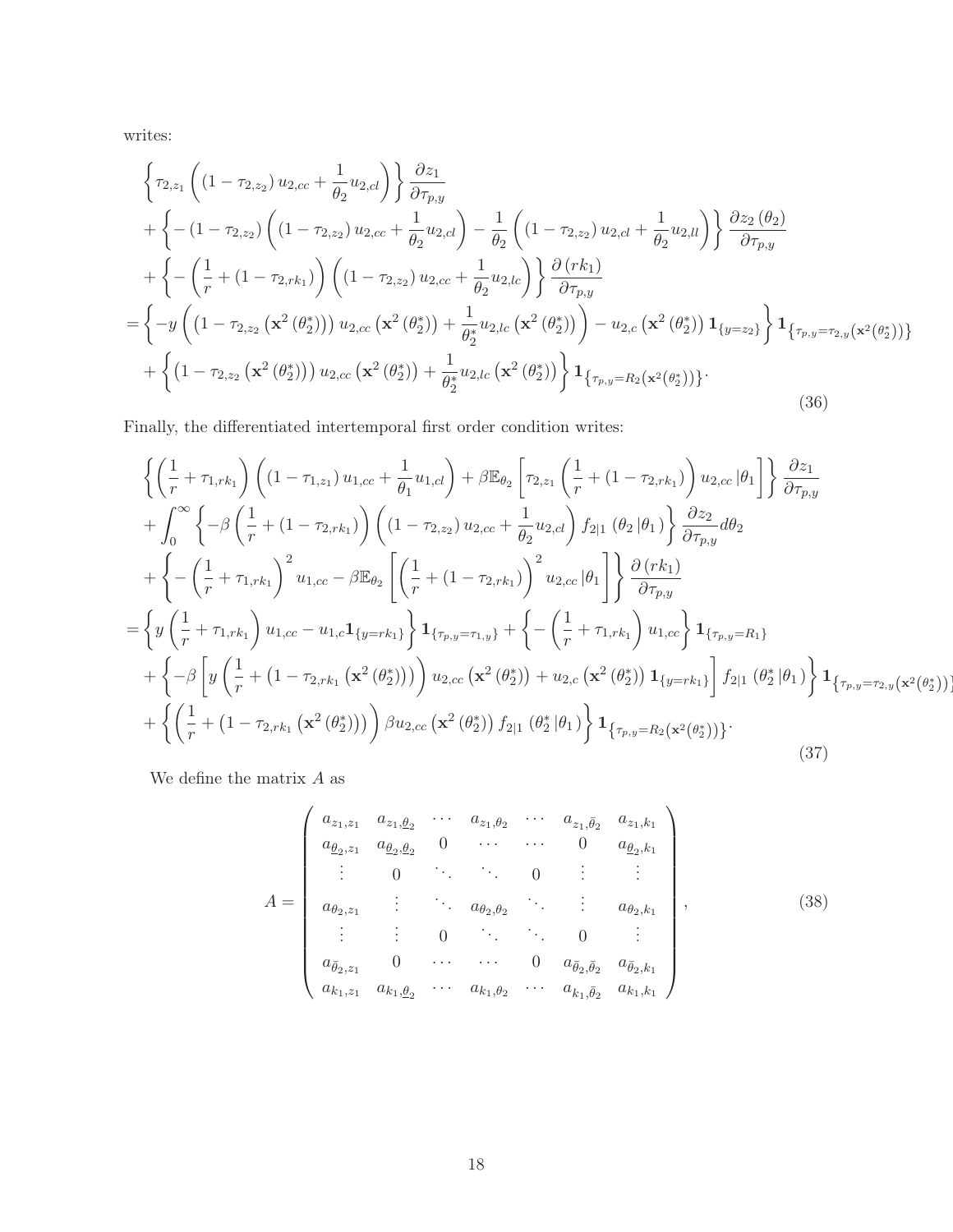where the coefficients on the first line are given by

$$
a_{z_1,z_1} = (1 - \tau_{1,z_1}) \left( (1 - \tau_{1,z_1}) u_{1,cc} + \frac{1}{\theta_1} u_{1,cl} \right) + \frac{1}{\theta_1} \left( (1 - \tau_{1,z_1}) u_{1,cl} + \frac{1}{\theta_1} u_{1,ll} \right) + \beta \mathbb{E}_{\theta_2} \left[ \tau_{2,z_1}^2 u_{2,cc} | \theta_1 \right],
$$
  
\n
$$
a_{z_1,\theta_2} = -\beta \tau_{2,z_1} \left( (1 - \tau_{2,z_2}) u_{2,cc} + \frac{1}{\theta_2} u_{2,cl} \right) f_{2|1} (\theta_2 | \theta_1), \quad \forall \theta_2 \in \mathbb{R}_+,
$$
  
\n
$$
a_{z_1,k_1} = -\left( \frac{1}{r} + \tau_{1,rk_1} \right) \left( (1 - \tau_{1,z_1}) u_{1,cc} + \frac{1}{\theta_1} u_{1,cl} \right) - \beta \mathbb{E}_{\theta_2} \left[ \tau_{2,z_1} \left( \frac{1}{r} + (1 - \tau_{2,rk_1}) \right) u_{2,cc} | \theta_1 \right],
$$

the coefficients on the last line are given by

$$
a_{k_1, z_1} = \left(\frac{1}{r} + \tau_{1, rk_1}\right) \left( (1 - \tau_{1, z_1}) u_{1, cc} + \frac{1}{\theta_1} u_{1, cl} \right) + \beta \mathbb{E}_{\theta_2} \left[ \tau_{2, z_1} \left(\frac{1}{r} + (1 - \tau_{2, rk_1})\right) u_{2, cc} | \theta_1 \right],
$$
  
\n
$$
a_{k_1, \theta_2} = -\beta \left(\frac{1}{r} + (1 - \tau_{2, rk_1})\right) \left( (1 - \tau_{2, z_2}) u_{2, cc} + \frac{1}{\theta_2} u_{2, cl} \right) f_{2|1} (\theta_2 | \theta_1), \quad \forall \theta_2 \in \mathbb{R}_+,
$$
  
\n
$$
a_{k_1, k_1} = -\left(\frac{1}{r} + \tau_{1, rk_1}\right)^2 u_{1, cc} - \beta \mathbb{E}_{\theta_2} \left[ \left(\frac{1}{r} + (1 - \tau_{2, rk_1})\right)^2 u_{2, cc} | \theta_1 \right],
$$

and the coefficients on the interior lines are all equal to zero except on the edges and the diagonal, with for all  $\theta_2 \in \mathbb{R}_+,$ 

$$
a_{\theta_2,1} = \tau_{2,z_1} \left( \left( 1 - \tau_{2,z_2} \right) u_{2,cc} + \frac{1}{\theta_2} u_{2,cl} \right),
$$
  
\n
$$
a_{\theta_2,\theta_2} = -\left( 1 - \tau_{2,z_2} \right) \left( \left( 1 - \tau_{2,z_2} \right) u_{2,cc} + \frac{1}{\theta_2} u_{2,cl} \right) - \frac{1}{\theta_2} \left( \left( 1 - \tau_{2,z_2} \right) u_{2,cl} + \frac{1}{\theta_2} u_{2,ll} \right),
$$
  
\n
$$
a_{\theta_2,k_1} = -\left( \frac{1}{r} + \left( 1 - \tau_{2,rk_1} \right) \right) \left( \left( 1 - \tau_{2,z_2} \right) u_{2,cc} + \frac{1}{\theta_2} u_{2,cl} \right).
$$

We define the vectors  $B_{\tau_{1,y}}$ ,  $B_{R_1}$ , and  $B_{\tau_{1,y}}^c$ , for  $y \in \{z_1, rk_1\}$ , as

$$
B_{\tau_{1,y}} = \begin{pmatrix} b_1^{\tau_{1,y}} \\ 0 \\ \vdots \\ 0 \\ b_{k_1}^{\tau_{1,y}} \end{pmatrix}, B_{R_1} = \begin{pmatrix} b_1^{R_1} \\ 0 \\ \vdots \\ 0 \\ b_{k_1}^{R_1} \end{pmatrix}, B_{\tau_{1,y}}^c = \begin{pmatrix} b_1^{c,\tau_{1,y}} \\ 0 \\ \vdots \\ 0 \\ b_{k_1}^{c,\tau_{1,y}} \end{pmatrix}, \tag{39}
$$

where the coefficients of  $B_{\tau_{1,y}}$  are given by

$$
b_1^{\tau_{1,y}} = u_{1,c} \mathbf{1}_{\{y=z_1\}} + \left( \left(1 - \tau_{1,z_1}\right) u_{1,cc} + \frac{1}{\theta_1} u_{1,cl} \right) y,
$$
  
\n
$$
b_{k_1}^{\tau_{1,y}} = -u_{1,c} \mathbf{1}_{\{y=rk_1\}} + \left( \left(\frac{1}{r} + \tau_{1,rk_1}\right) u_{1,cc} \right) y,
$$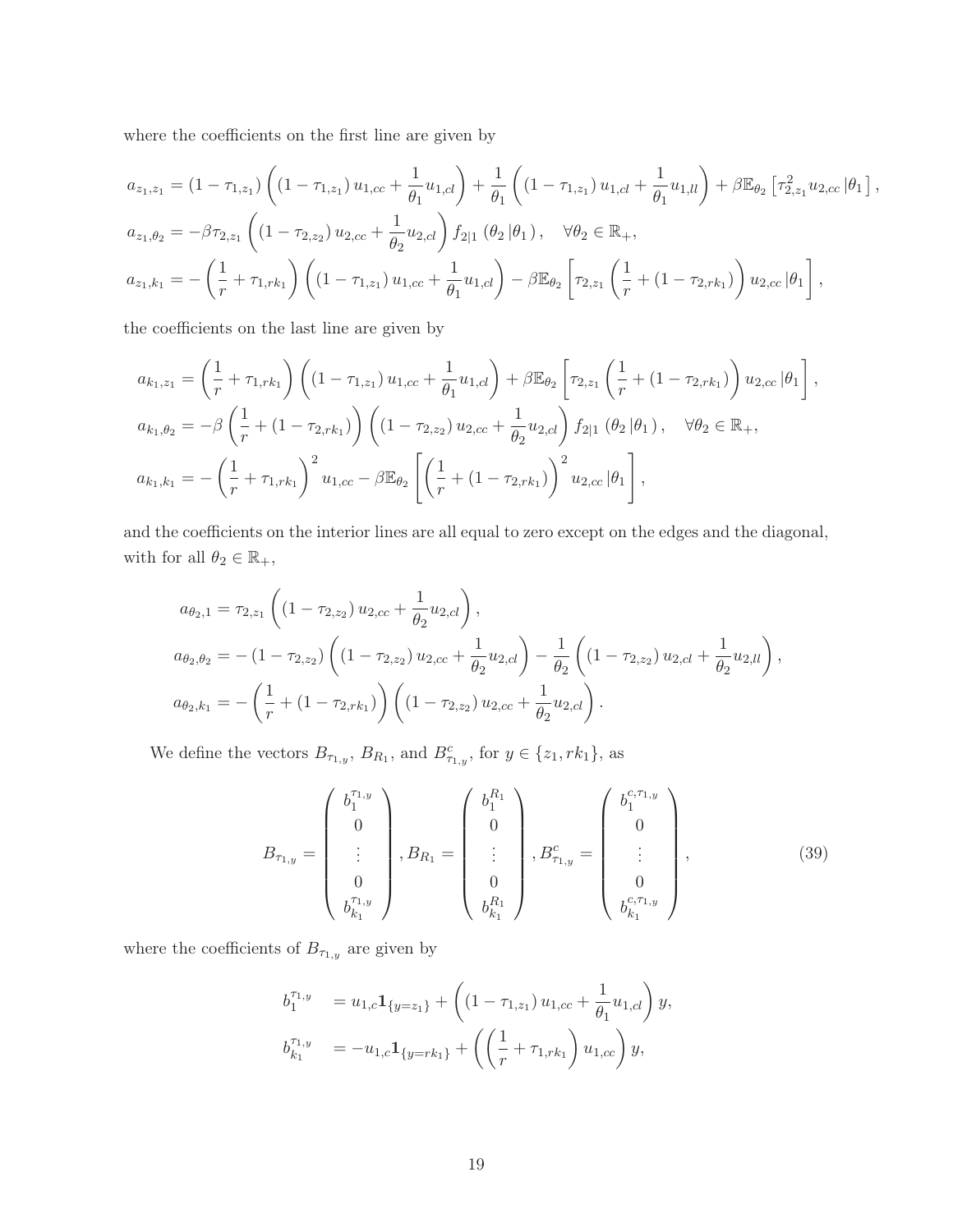the coefficients of  $B_{R_1}$  are given by

$$
b_1^{R_1} = -\left( (1 - \tau_{1,z_1}) u_{1,cc} + \frac{1}{\theta_1} u_{1,cl} \right),
$$
  

$$
b_{k_1}^{R_1} = -\left( \frac{1}{r} + \tau_{1,rk_1} \right) u_{1,cc},
$$

and the coefficients of  $B_{\tau_{1,y}}^c$  are given by

$$
b_1^{c,\tau_{1,y}} = u_{1,c} \mathbf{1}_{\{y=z_1\}},
$$
  
\n
$$
b_{k_1}^{c,\tau_{1,y}} = -u_{1,c} \mathbf{1}_{\{y=rk_1\}}.
$$

Moreover we define the matrix  $B_{\tau_1}^c$  whose first column is the vector  $B_{\tau_{1,z_1}}^c$ , whose interior columns are all zero, and whose last column is the vector  $B_{\tau_{1,rk_1}}^c$ . Thus  $B_{\tau_1}^c$  has only two non-zero components,  $b_1^{c,\tau_{1,z_1}}$  in the first row and first column, and  $b_{k_1}^{c,\tau_{1,rk_1}}$  in the last row and last column.

We also define the vectors  $B_{\tau_{2,y}(\mathbf{x}^2)}$ ,  $B_{R_2(\mathbf{x}^2)}$ , and  $B_{\tau_{2,y}(\mathbf{x}^2)}^c$ , for  $y \in \{z_1, z_2, rk_1\}$  and  $\mathbf{x}^2 =$  $\{z_1, \mathbf{x}_2^2(\theta_2^*), rk_1\}$  (meaning that the individuals who choose  $(z_1, rk_1)$  in the first period, will actually face the tax change in period 2 if their second-period type is  $\theta_2^*$ , so that their second period income is  $z_2 = \mathbf{x}_2^2(\theta_2^*)$ , at the point where the tax function is perturbed), as

$$
B_{\tau_{2,y}(\mathbf{x}^2)} = \begin{pmatrix} b_1^{\tau_{2,y}(\mathbf{x}^2)} \\ 0 \\ \vdots \\ 0 \\ b_{\theta_2^*}^{\tau_{2,y}(\mathbf{x}^2)} \\ 0 \\ \vdots \\ 0 \\ b_{k_1}^{\tau_{2,y}(\mathbf{x}^2)} \end{pmatrix}, B_{R_2(\mathbf{x}^2)} = \begin{pmatrix} b_1^{R_2(\mathbf{x}^2)} \\ 0 \\ \vdots \\ 0 \\ b_{\theta_2^*}^{R_2(\mathbf{x}^2)} \\ 0 \\ \vdots \\ 0 \\ b_{k_1}^{R_2(\mathbf{x}^2)} \end{pmatrix}, B_{\tau_{2,y}(\mathbf{x}^2)}^c = \begin{pmatrix} b_1^{c,\tau_{2,y}(\mathbf{x}^2)} \\ 0 \\ \vdots \\ 0 \\ b_{\theta_2^*}^{c,\tau_{2,y}(\mathbf{x}^2)} \\ 0 \\ \vdots \\ 0 \\ b_{k_1}^{c,\tau_{2,y}(\mathbf{x}^2)} \end{pmatrix}, \quad (40)
$$

where the coefficients of  $B_{\tau_{2,y}(\mathbf{x}^2)}$  are given by

$$
b_{1}^{\tau_{2,y}}(\mathbf{x}^{2}) = \beta (u_{2,c} \mathbf{1}_{\{y=z_{1}\}} - \tau_{2,z_{1}} u_{2,cc} y)\big|_{\mathbf{x}^{2}} f_{2|1} (\theta_{2}^{*}|\theta_{1}),
$$
  
\n
$$
b_{\theta_{2}^{*}}^{\tau_{2,y}}(\mathbf{x}^{2}) = (-u_{2,c} \mathbf{1}_{\{y=z_{2}\}} - ((1-\tau_{2,z_{2}}) u_{2,cc} + \frac{1}{\theta_{2}^{*}} u_{2,cl}) y)\big|_{\mathbf{x}^{2}},
$$
  
\n
$$
b_{k_{1}}^{\tau_{2,y}}(\mathbf{x}^{2}) = \beta (-u_{2,c} \mathbf{1}_{\{y=rk_{1}\}} - (\frac{1}{r} + (1-\tau_{2,rk_{1}})) u_{2,cc} y)\big|_{\mathbf{x}^{2}} f_{2|1} (\theta_{2}^{*}|\theta_{1}),
$$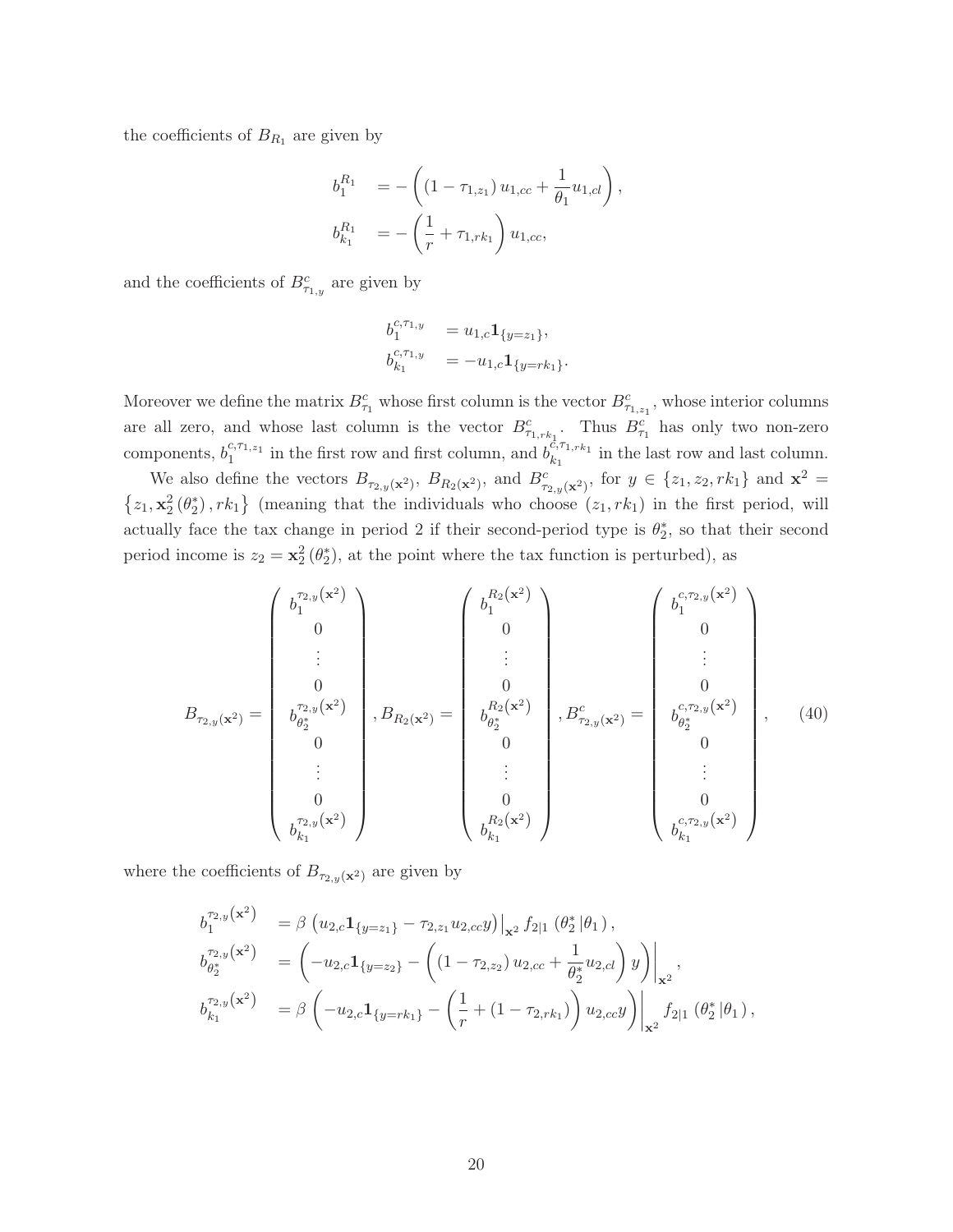the coefficients of  $B_{R_2(\mathbf{x}^2)}$  are given by

$$
b_1^{R_2(\mathbf{x}^2)} = \beta (\tau_{2,z_1} u_{2,cc})|_{\mathbf{x}^2} f_{2|1} (\theta_2^* | \theta_1),
$$
  
\n
$$
b_{\theta_2^*}^{R_2(\mathbf{x}^2)} = ((1 - \tau_{2,z_2}) u_{2,cc} + \frac{1}{\theta_2^*} u_{2,cl})|_{\mathbf{x}^2},
$$
  
\n
$$
b_{k_1}^{R_2(\mathbf{x}^2)} = \beta (\left(\frac{1}{r} + (1 - \tau_{2,rk_1})\right) u_{2,cc})|_{\mathbf{x}^2} f_{2|1} (\theta_2^* | \theta_1),
$$

and the coefficients of  $B^{c}_{\tau_{2,y}(\mathbf{x}^2)}$  are given by

$$
b_1^{c, \tau_{2,y}(\mathbf{x}^2)} = \beta u_{2,c}|_{\mathbf{x}^2} f_{2|1} (\theta_2^* | \theta_1) \mathbf{1}_{\{y=z_1\}},
$$
  
\n
$$
b_{\theta_2^*}^{c, \tau_{2,y}(\mathbf{x}^2)} = -u_{2,c}|_{\mathbf{x}^2} \mathbf{1}_{\{y=z_2\}},
$$
  
\n
$$
b_{k_1}^{c, \tau_{2,y}(\mathbf{x}^2)} = -\beta u_{2,c}|_{\mathbf{x}^2} f_{2|1} (\theta_2^* | \theta_1) \mathbf{1}_{\{y=rk_1\}}.
$$

Note that the only interior row of each of the vectors  $B_{\tau_{2,y}(\mathbf{x}^2)}, B_{R_2(\mathbf{x}^2)}, B_{\tau_{2,y}(\mathbf{x}^2)}^c$  that has a non-zero component is the row indexed by  $\theta_2^*$  (such that  $z_2(\theta_2^*) = \mathbf{x}_2^2$  for the individual who chooses  $(z_1, rk_1) = (\mathbf{x}_1^2, \mathbf{x}_3^2)$ , where  $\mathbf{x}^2 = (\mathbf{x}_1^2, \mathbf{x}_2^2, \mathbf{x}_3^2)$  is the point at which the tax function is perturbed) and where all the components of these vectors are evaluated at  $\theta_2 = \theta_2^*$  and  $X_2 = (z_1, z_2, rk_1) = (\mathbf{x}_1^2, \mathbf{x}_2^2, \mathbf{x}_3^2).$ 

We finally define the matrix  $B_{\tau_2(\mathbf{x}^2)}^c$  whose first column is the vector  $B_{\tau_{2,z_1}(\mathbf{x}^2)}^c$ , whose only non-zero interior column, indexed by  $\theta_2^*$ , is the vector  $B^c_{\tau_{2,z_2}(\mathbf{x}^2)}$ , and whose last column is the vector  $B_{\tau_{2,z_2}(\mathbf{x}^2)}^c$ . Thus  $B_{\tau_2(\mathbf{x}^2)}^c$  has only three non-zero components,  $b_1^{c,\tau_{2,z_1}(\mathbf{x}^2)}$  in the first row and first column,  $b_{\theta^*}^{c,\tau_{2,z_2}(\mathbf{x}^2)}$  $e^{(k, \tau_2, z_2(\mathbf{x}^2))}$  in the  $(\theta_2^*)^{th}$  row and  $(\theta_2^*)^{th}$  column, and  $b^{(k, \tau_2, k_1(\mathbf{x}^2))}_{k_1}$  in the last row and last column.

The system of differentiated first order conditions (35), (36), and (37) then writes, in matrix form, as

$$
A\times (\partial X/\partial \tau_{p,y})=B_{\tau_{p,y}},
$$

for any  $\tau_{p,y} \in \{\tau_{1,z_1}, \tau_{1,rk_1}, R_1, \tau_{2,z_1} (x^2), \tau_{2,z_2} (x^2), \tau_{2,rk_1} (x^2), R_2 (x^2)\}\.$  We show in the next subsection that the matrices with a continuum of rows and columns can be inverted in a natural way. We thus obtain the partial derivatives of the (uncompensated) demands:

$$
\frac{\partial X}{\partial \tau_{p,y}} = \begin{pmatrix} \frac{\partial z_1}{\partial \tau_{p,y}} \\ \frac{\partial z_2}{\partial z_2} \\ \vdots \\ \frac{\partial z_2}{\partial \tau_{p,y}} \end{pmatrix} = A^{-1} \times B_{\tau_{p,y}}.
$$
\n(41)\n
$$
\frac{\partial X}{\partial (rk_1)} / \frac{\partial \tau_{p,y}}{\partial \tau_{p,y}}
$$

Moreover, from the Slutsky equations (31), for any  $\tau_{p,y} \in \{\tau_{1,z_1}, \tau_{1,rk_1}, \tau_{2,z_1}(\mathbf{x}^2), \tau_{2,z_2}(\mathbf{x}^2), \tau_{2,rk_1}(\mathbf{x}^2)\},$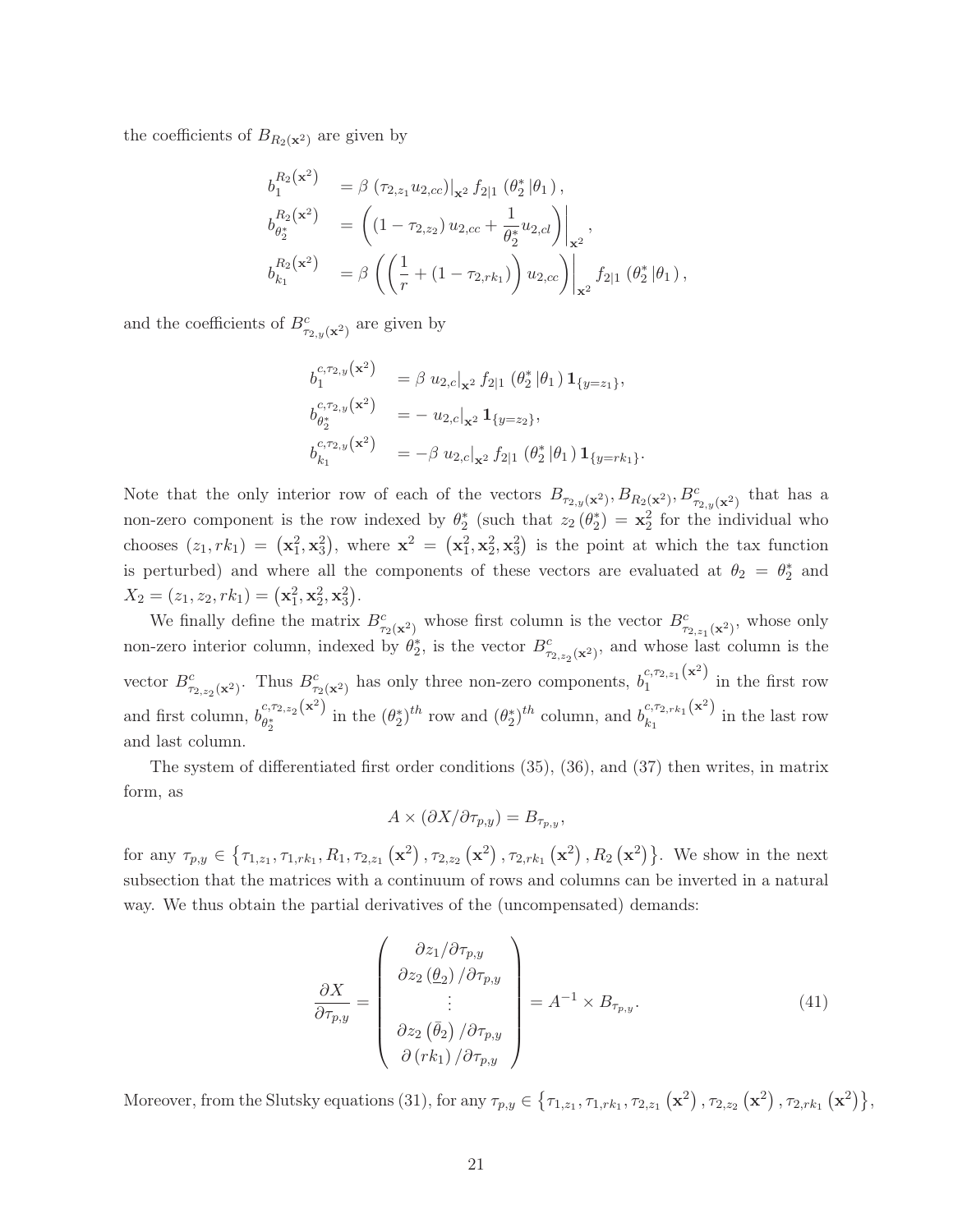we obtain the partial derivatives of the compensated demands:

$$
\frac{\partial X^c}{\partial \tau_{p,y}} = \frac{\partial X}{\partial \tau_{p,y}} + \frac{\partial X}{\partial R_p} y = \begin{pmatrix} \frac{\partial z_1^c}{\partial \tau_{p,y}} \\ \frac{\partial z_2^c}{\partial \tau_{p,y}} \\ \vdots \\ \frac{\partial z_2^c}{\partial \tau_{p,y}} \end{pmatrix} = A^{-1} \times B^c_{\tau_{p,y}}.
$$
\n(42)

Finally, using the definitions of the matrices  $B_{\tau_1}^c$  and  $B_{\tau_2(\mathbf{x}^2)}^c$ , we have

$$
\zeta_{X,\tau_1}^{c,(X)} = A^{-1} B_{\tau_1}^c,
$$
  
\n
$$
\zeta_{X,\tau_2(z_1,z_2(\theta_2),rk_1)}^{c,(X)} = A^{-1} B_{\tau_2(z_1,z_2(\theta_2),rk_1)}^{c},
$$
  
\n
$$
\eta_{X,R_1}^{(X)} = A^{-1} B_{R_1},
$$
  
\n
$$
\eta_{X,R_2(\mathbf{x}^2)}^{(X)} = A^{-1} B_{R_2(\mathbf{x}^2)},
$$
\n(43)

which gives explicit expressions for the matrices of elasticities and vectors of income effect parameters.

### A.0.4 Matrix Operations

We define the product of two matrices  $M$  and  $N$  with a continuum of interior rows and columns (indexed by the values  $\theta_2 \in [\underline{\theta}_2, \overline{\theta}_2] = \mathbb{R}_+$ ), one row at the top and one column on the left (indexed by  $z_1$ ), and one row at the bottom and one column on the right (indexed by  $k_1$ ), as

$$
\left[M \times N\right]_{i,j} = m_{i,z_1} n_{z_1,j} + \int_{\underline{\theta}_2}^{\bar{\theta}_2} m_{i,\theta'_2} n_{\theta'_2,j} d\theta'_2 + m_{i,k_1} n_{k_1,j}, \quad \forall i, j \in \{z_1, \theta_2, k_1\}.
$$

Consider for instance the matrix A defined in (38), whose coefficients are  $a_{\theta_2,\theta'_2} = 0$  for all  $\theta_2 \in \mathbb{R}_+$  with  $\theta_2 \neq \theta_2'$ . The equation that we write formally  $A \times X = B$  (X being a vector or a matrix) means that  $X$  is the solution to the corresponding system of (a continuum of) equations. It easy to solve this system for  $B = I$ , where I is the identity matrix. In this case, we denote the solution to the system as  $X \equiv A^{-1}$ , the inverse of the matrix A. Straightforward algebra shows that, letting  $\lambda_{i,j} = a_{i,j} - \int_0^\infty \frac{a_{i,\theta_2} a_{\theta_2,j}}{a_{\theta_2,\theta_2}}$  $\frac{\partial g}{\partial a_{\theta_2,\theta_2}} d\theta_2$  for  $i, j \in \{z_1, k_1\}$  and  $D = \lambda_{z_1,z_1} \lambda_{k_1,k_1} - \lambda_{z_1,k_1} \lambda_{k_1,z_1}$ ,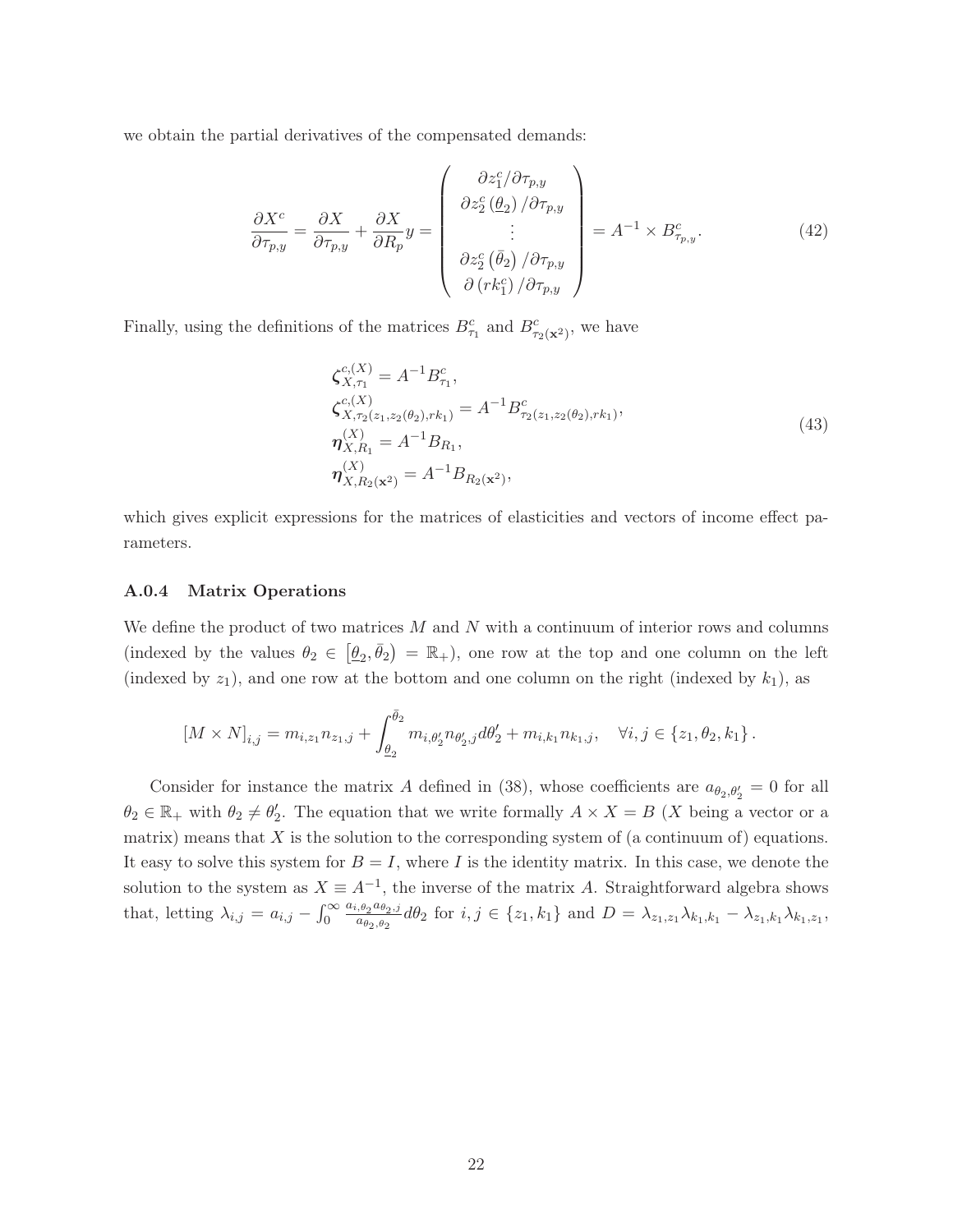the coefficients of the matrix  $A^{-1}$  are given by

$$
\begin{split}\n\left[A^{-1}\right]_{z_1,z_1} &= \frac{1}{D}\lambda_{k_1,k_1},\n\left[A^{-1}\right]_{z_1,k_1} = \frac{-1}{D}\lambda_{z_1,k_1},\n\left[A^{-1}\right]_{k_1,z_1} = \frac{1}{D}\lambda_{k_1,z_1},\n\left[A^{-1}\right]_{k_1,k_1} = \frac{-1}{D}\lambda_{z_1,z_1}, \\
\left[A^{-1}\right]_{\theta_2,z_1} &= \frac{1}{D}\left(\lambda_{k_1,z_1}\frac{a_{\theta_2,k_1}}{a_{\theta_2,\theta_2}} - \lambda_{k_1,k_1}\frac{a_{\theta_2,z_1}}{a_{\theta_2,\theta_2}}\right),\n\left[A^{-1}\right]_{z_1,\theta_2} = \frac{1}{D}\left(\lambda_{z_1,k_1}\frac{a_{k_1,\theta_2}}{a_{\theta_2,\theta_2}} - \lambda_{k_1,k_1}\frac{a_{z_1,\theta_2}}{a_{\theta_2,\theta_2}}\right), \\
\left[A^{-1}\right]_{\theta_2,k_1} &= \frac{-1}{D}\left(\lambda_{z_1,z_1}\frac{a_{\theta_2,k_1}}{a_{\theta_2,\theta_2}} - \lambda_{z_1,k_1}\frac{a_{\theta_2,z_1}}{a_{\theta_2,\theta_2}}\right),\n\left[A^{-1}\right]_{k_1,\theta_2} = \frac{-1}{D}\left(\lambda_{z_1,z_1}\frac{a_{k_1,\theta_2}}{a_{\theta_2,\theta_2}} - \lambda_{k_1,z_1}\frac{a_{z_1,\theta_2}}{a_{\theta_2,\theta_2}}\right), \\
\left[A^{-1}\right]_{\theta_2,\theta_2'} &= \frac{\mathbf{1}_{\{\theta_2=\theta_2'\}}}{a_{\theta_2,\theta_2}} + \frac{1}{D}\left[\frac{a_{\theta_2',k_1}}{a_{\theta_2',\theta_2}}\left(\lambda_{z_1,z_1}\frac{a_{k_1,\theta_2}}{a_{\theta_2,\theta_2}} - \lambda_{k_1,z_1}\frac{a_{z_1,\theta_2}}{a_{\theta_2,\theta_2}}\right) + \frac{a_{\theta_2',z_1}}{a_{\theta_2,\theta_2}}\left(\lambda_{k_1,k_1}\frac{a_{z_
$$

Moreover, we can then easily show that using this definition for  $A^{-1}$ , X is the solution to the system of equations  $X = A^{-1} \times B$ , where the multiplication is defined as above. Therefore, the multiplication and inverse of A, and thus expressions as, e.g., (43), are well defined.

# A.0.5 Elasticities and Income Effect Parameters: Explicit Expressions with the Simplifying Assumptions of Section 6

Suppose, as in Section 6 of the deterministic model, that the flow utility has no income effects,  $u(c, l) = u(c - v(l))$ , that the initial tax system is between  $z_1$ ,  $z_2$ , and  $rk_1$ , and separable consists of a linear capital income tax  $\tau_{2,rk_1} \times (rk_1)$  levied in period two,<sup>5</sup> and a labor income tax schedule  $T_{t,z_t}(z_t)$  in each period t.

Under these assumptions, the matrix A is diagonal,<sup>6</sup> so that  $A^{-1}$  is diagonal with coefficients

$$
a_{z_1,z_1}^{-1} = -\theta_1^2 \left( v_1'' u_1' \right)^{-1}, \quad a_{\theta_2,\theta_2}^{-1} = \theta_2^2 \left( v_2'' u_2' \right)^{-1} \text{ for all } \theta_2 \in \mathbb{R}_+,
$$
  

$$
a_{k_1,k_1}^{-1} = -r^2 \left\{ u_1'' + \beta \mathbb{E}_{\theta_2} \left[ \left( 1 + \left( 1 - \tau_{2,rk_1} \right) r \right)^2 u_2'' \middle| \theta_1 \right] \right\}^{-1}.
$$

Moreover, each of the vectors  $B_{\tau_{1,y}}^c$ ,  $B_{R_1}^c$ ,  $B_{\tau_{2,y}(\mathbf{x}^2)}^c$ ,  $B_{R_2(\mathbf{x}^2)}^c$  has only one non-zero component, with

$$
b_{z_1}^{c,\tau_{1,z_1}} = u'_1, b_{k_1}^{c,\tau_{1,rk_1}} = -u'_1, b_{k_1}^{R_1} = -\frac{1}{r}u''_1, b_{k_1}^{R_2(\mathbf{x}^2)} = \frac{\beta}{r} \left(1 + \left(1 - \tau_{2,rk_1}\right)r\right)u''_2\big|_{\mathbf{x}^2}f_{2|1}\left(\theta_2^*\,|\theta_1\right),
$$
  

$$
b_{z_1}^{c,\tau_{2,z_1}(\mathbf{x}^2)} = \beta u'_2\big|_{\mathbf{x}^2}f_{2|1}\left(\theta_2^*\,|\theta_1\right), b_{\theta_2^*}^{c,\tau_{2,z_2}(\mathbf{x}^2)} = -u'_2\big|_{\mathbf{x}^2}, b_{k_1}^{c,\tau_{2,rk_1}(\mathbf{x}^2)} = -\beta u'_2\big|_{\mathbf{x}^2}f_{2|1}\left(\theta_2^*\,|\theta_1\right).
$$

Therefore, we obtain that the elasticities and income effect parameters of labor incomes are given

<sup>&</sup>lt;sup>5</sup>Note that, since we assume for simplicity that r is deterministic, their capital income tax liability is known to individuals with certainty in period one, when they choose how much to save.

 $6$ As in the deterministic model, in a model with more than two periods, and hence more than one choice of capital income, only the upper-left block of the matrix A (i.e., the rows and columns corresponding to labor incomes) would be diagonal.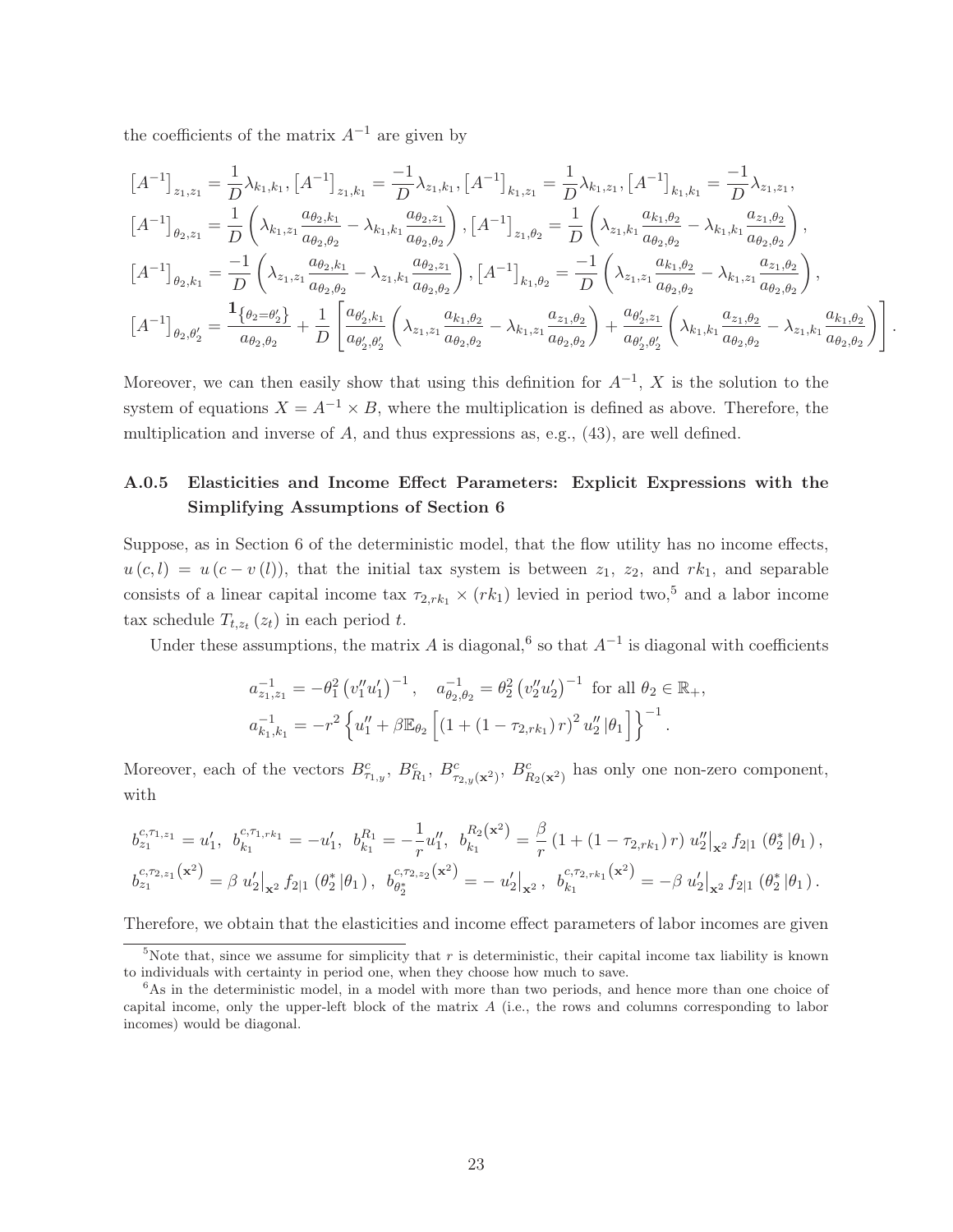by, for all  $\theta_2 \in \mathbb{R}_+$ ,

$$
\frac{\partial z_1^c}{\partial \tau_{1,y}} = \frac{-\theta_1^2}{v_1''} \mathbf{1}_{\{y=z_1\}}, \quad \frac{\partial z_2^c}{\partial \tau_{1,y}} = 0, \quad \frac{\partial z_1}{\partial R_1} = \frac{\partial z_2(\theta_2)}{\partial R_1} = \frac{\partial z_1}{\partial R_2(\mathbf{x}^2)} = \frac{\partial z_2(\theta_2)}{\partial R_2(\mathbf{x}^2)} = 0, \n\frac{\partial z_1^c}{\partial \tau_{2,y}(\mathbf{x}^2)} = -\frac{\theta_1^2}{v_1''} \frac{\beta u_2'(\mathbf{x}^2) f_{2|1}(\theta_2^*|\theta_1)}{u_1'} \mathbf{1}_{\{y=z_1\}}, \quad \frac{\partial z_2^c(\theta_2)}{\partial \tau_{2,y}(\mathbf{x}^2)} = \frac{-\theta_2^*^2}{v_2''(\mathbf{x}_2^2)} \mathbf{1}_{\{y=z_2, \theta_2 = \theta_2^*\}},
$$
\n(44)

and the elasticities and income effect parameters of capital incomes are given by, for all  $\theta_2 \in \mathbb{R}_+$ ,

$$
\frac{\partial (rk_1^c)}{\partial \tau_{1,y}} = \frac{1}{D} r^2 u_1' \mathbf{1}_{\{y = rk_1\}}, \quad \frac{\partial (rk_1^c)}{\partial \tau_{2,y} (\mathbf{x}^2)} = \frac{1}{D} \beta r^2 u_2' (\mathbf{x}^2) f_{2|1} (\theta_2^* | \theta_1) \mathbf{1}_{\{y = rk_1\}}, \n\frac{\partial (rk_1)}{\partial R_1} = \frac{1}{D} ru_1'', \quad \frac{\partial (rk_1)}{\partial R_2 (\mathbf{x}^2)} = \frac{-1}{D} \beta (1 + (1 - \tau_{2,rk_1}) r) u_2'' (\mathbf{x}^2) f_{2|1} (\theta_2^* | \theta_1),
$$
\n(45)

with

$$
D \equiv u_1'' + \beta (1 + (1 - \tau_{2,rk_1}) r)^2 \mathbb{E}_{\theta_2} [u_2'' | \theta_1].
$$

These elasticities are similar to those found in the deterministic (in the case  $T = 2$ ), except that the terms  $u_2''$  in the expressions of the capital income elasticities are replaced with their expectation conditional on  $\theta_1$ . In particular, when the utility function has no income effects and the initial tax system is separable, labor incomes  $z_1$  and  $\{z_2 (\theta_2) : \theta_2 \in \mathbb{R}_+\}$  depend only on the marginal tax rate on labor income that they are actually facing. Thus, there will be no difference between the stochastic and the deterministic model, as will be seen below, as far as the responses of labor incomes to perturbations are concerned. Capital income, however, reacts to a perturbation of  $\tau_{2,z_2}(\mathbf{x}^2)$  even if the individual ends up not being affected by the perturbation, because of the positive probability, from the point of view of period one, that he may end up drawing the type  $\theta_2^*$ , and hence choosing the income  $z_2 = \mathbf{x}_2^2$  at which the tax function  $\tau_{2,z_2}$  is perturbed. Hence a perturbation of  $\tau_{2,z_2}(\mathbf{x}^2)$  induces a change in savings of all individuals. In the deterministic model, on the other hand, this perturbation induced a response only of those who were going to face the new tax rate, i.e. with second-period income **x**<sup>2</sup> <sup>2</sup>. In the stochastic model, these capital income elasticities are weighted by the probability that the individual ends up being affected by the perturbation, i.e. the density  $f_{2|1}(\theta_2^*|\theta_1)$ . Thus, a perturbation of  $\tau_{2,z_2}(\mathbf{x}^2)$  acts as an income effect for all the individuals, weighted by their probability, conditional on their first-period type  $\theta_1$ , that  $\theta_2 = \theta_2^*$ .

In particular, if the utility function is CRRA, we have

$$
u''_1 = -\sigma \left\{ u'_1 \right\}^{1+1/\sigma} = -\sigma \left\{ \beta \left( 1 + (1 - \tau_{2,rk_1}) r \right) \mathbb{E}_{\theta_2} \left[ u'_2 \left| \theta_1 \right] \right\}^{1+1/\sigma} \n\geq \beta^{1+1/\sigma} \left( 1 + (1 - \tau_{2,rk_1}) r \right)^{1+1/\sigma} \mathbb{E}_{\theta_2} \left[ -\sigma \left\{ u'_2 \right\}^{1+1/\sigma} \left| \theta_1 \right] \right] \n= \beta^{1+1/\sigma} \left( 1 + (1 - \tau_{2,rk_1}) r \right)^{1+1/\sigma} \mathbb{E}_{\theta_2} \left[ u''_2 \left| \theta_1 \right] \right],
$$

where the second line follows from Jensen's inequality. Therefore, we obtain the following rela-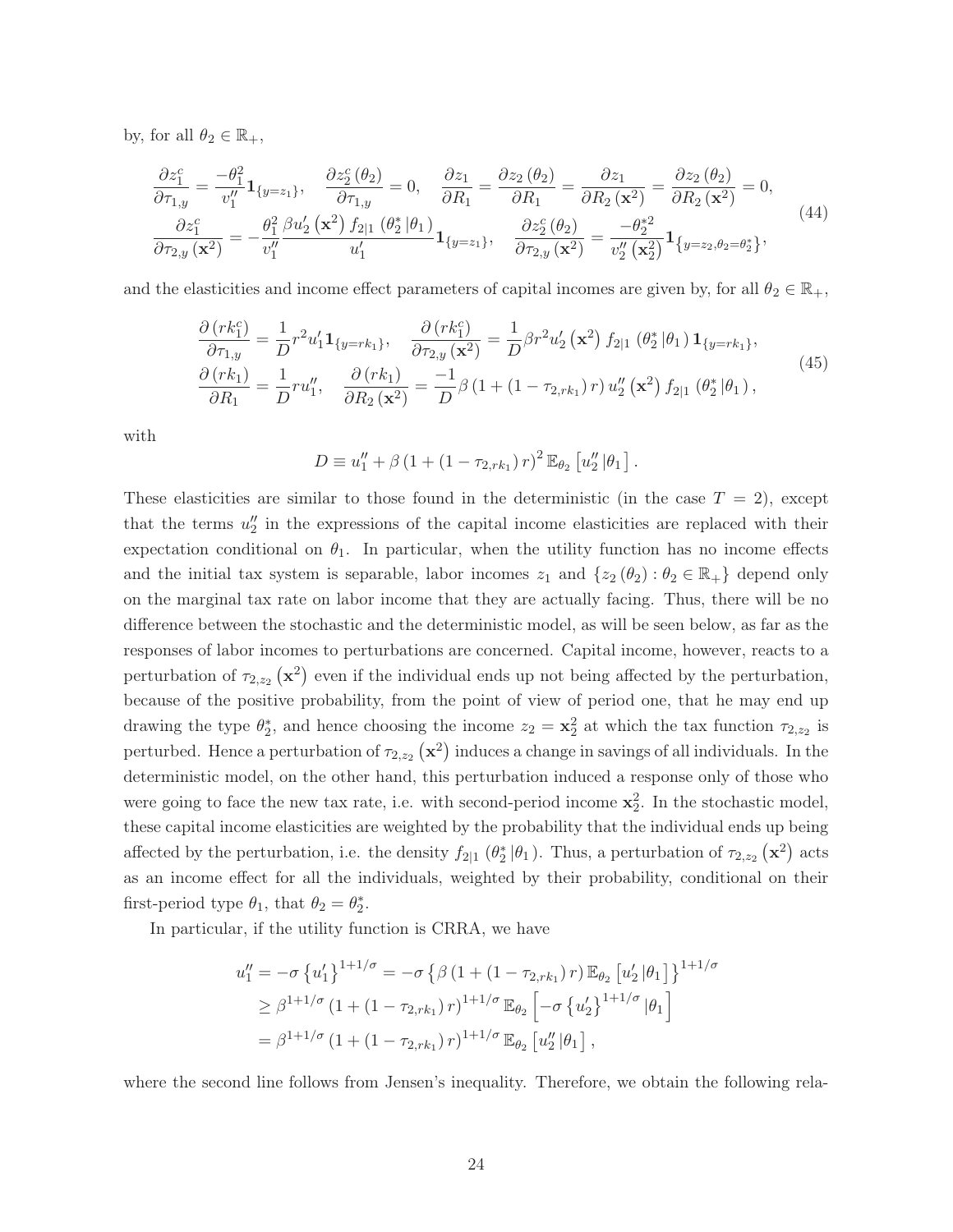tionship between the income effect parameter w.r.t. an increase in the first-period virtual income in the deterministic and the stochastic model:

$$
\frac{\partial (rk_1)}{\partial R_1} = \frac{ru_1''}{u_1'' + \beta (1 + (1 - \tau_{2,rk_1})r)^2 \mathbb{E}_{\theta_2} [u_2'' | \theta_1]} \le \frac{r}{1 + \beta^{-1/\sigma} (1 + (1 - \tau_{2,rk_1})r)^{1 - 1/\sigma}} = \frac{\partial (rk_1)}{\partial R_1} \bigg|^{Det}.
$$

Similarly, comparing the effect on capital income of an *certain* increase in the second-period virtual income (i.e., that occurs for any value of the individual's second-period labor income) to the second-period income effect parameter in the deterministic model, yields:

$$
\int_{\mathbf{x}_{2}^{2}=0}^{\infty} \frac{\partial (rk_{1})}{\partial R_{2}(\mathbf{x}^{2})} d\mathbf{x}_{2}^{2} = \frac{-\beta (1 + (1 - \tau_{2,rk_{1}}) r) \mathbb{E}_{\theta_{2}} [u_{2}'' | \theta_{1}]}{u_{1}'' + \beta (1 + (1 - \tau_{2,rk_{1}}) r)^{2} \mathbb{E}_{\theta_{2}} [u_{2}'' | \theta_{1}]} \n\leq \frac{-\beta^{-1/\sigma} (1 + (1 - \tau_{2,rk_{1}}) r)^{-1/\sigma}}{1 + \beta^{-1/\sigma} (1 + (1 - \tau_{2,rk_{1}}) r)^{1 - 1/\sigma}} = \frac{\partial (rk_{1})}{\partial R_{2}} \bigg|^{Det}.
$$

Finally, we have the following relationships between the compensated elasticity of capital income in the stochastic and the deterministic models:

$$
\int_{\mathbf{x}_{2}^{2}=0}^{\infty} \frac{\partial (rk_{1}^{c})}{\partial (1-\tau_{2,rk_{1}}(\mathbf{x}^{2}))} d\mathbf{x}_{2}^{2} = \frac{-\beta r^{2} \mathbb{E}_{\theta_{2}} [u_{2}'|\theta_{1}]}{u_{1}'' + \beta (1 + (1-\tau_{2,rk_{1}}) r)^{2} \mathbb{E}_{\theta_{2}} [u_{2}''|\theta_{1}]} \n\leq \left(\frac{-u_{1}'}{u_{1}''}\right) \frac{r^{2} (1 + (1-\tau_{2,rk_{1}}) r)^{-1}}{1 + \beta^{-1/\sigma} (1 + (1-\tau_{2,rk_{1}}) r)^{1-1/\sigma}} = \frac{\partial (rk_{1}^{c})}{\partial (1-\tau_{2,rk_{1}})} \bigg|^{Det}.
$$

Thus, all the elasticities and income effect parameters are smaller in the stochastic model than their counterparts in the deterministic model.

Finally, these expressions and the characteristics of the initial tax system assumed in Section 6 imply that the matrix

$$
\hat{A} \equiv \left[ I - \zeta_{X,\tau_1}^{c,(X)} \left( D^2 T_1 \left( X_1 \right) \right) - \int_0^\infty \zeta_{X,\tau_2(\mathbf{x}^{2\prime})}^{c,(X)} \left( D^2 T_2 \left( \mathbf{x}^{2\prime} \right) \right) d\mathbf{x}_2^{2\prime} \right]^{-1}
$$

is diagonal, with components given by

$$
\begin{aligned}\n\hat{a}_{z_1,z_1} &= \left\{ 1 + \frac{z_1}{1 - \tau_{1,z_1}} \zeta_{z_1,1-\tau_{1,z_1}}^{c,(X_1)} T_1''(z_1) \right\}^{-1}, \\
\hat{a}_{\theta_2,\theta_2} &= \left\{ 1 + \frac{z_2(\theta_2)}{1 - \tau_{2,z_2}(\mathbf{x}_2^2(\theta_2))} \zeta_{z_2,1-\tau_{2,z_2}(\mathbf{x}_2^2(\theta_2))}^{c,(\theta_2)} T_2''(\mathbf{x}_2^2(\theta_2)) \right\}^{-1} \\
\hat{a}_{k_1,k_1} &= 1.\n\end{aligned}
$$

Therefore, the behavioral response of the individual  $X (k_0, \theta_1)$  to any perturbation, given by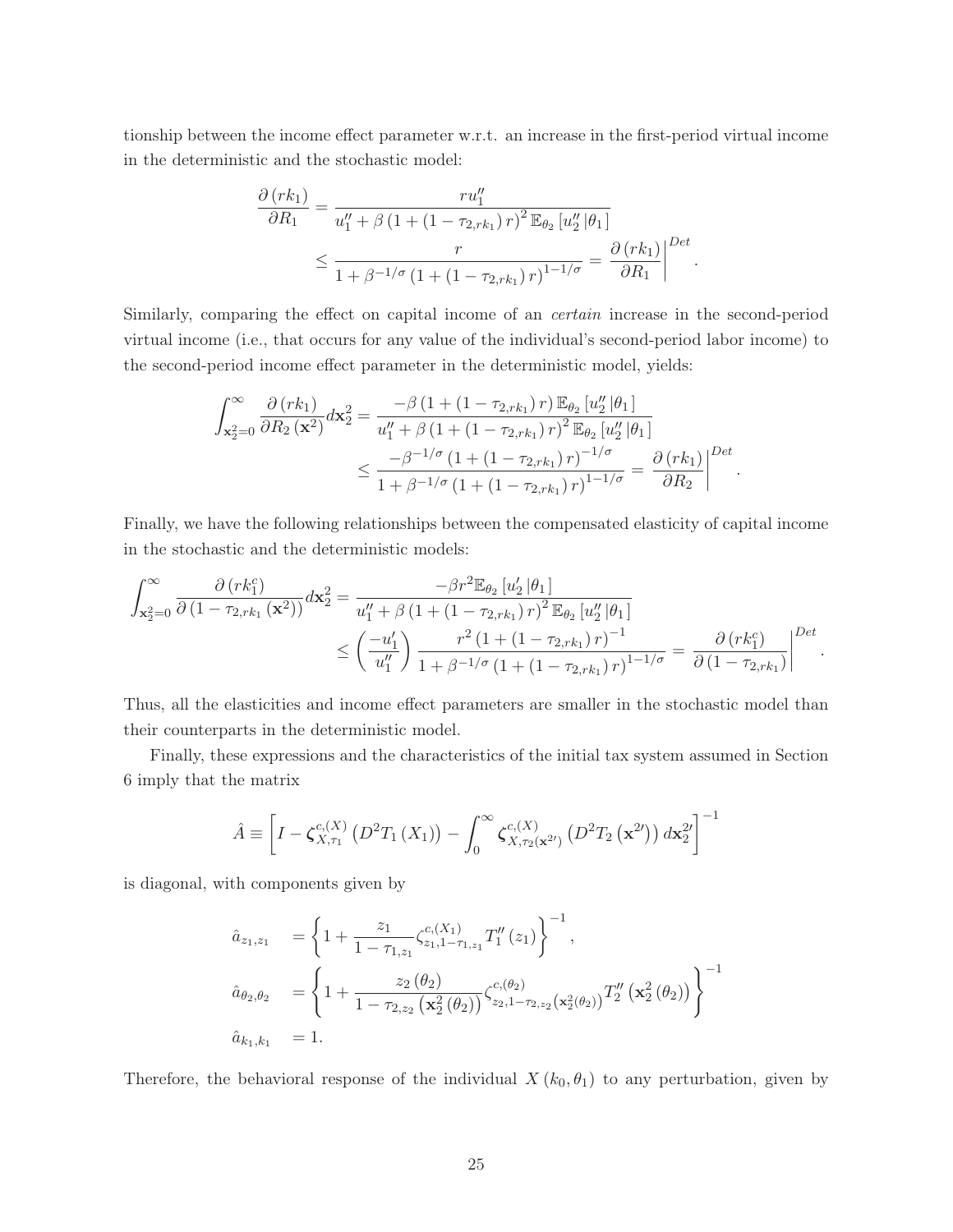formula (19), is given by

$$
dz_{1} = \frac{-z_{1}\zeta_{z_{1},1-\tau_{1,z_{1}}}^{c,(X_{1})}d\tau_{1,z_{1}} + z_{1}(1 - T'_{1}(z_{1}))\frac{1}{\tau_{2,z_{1}}(\mathbf{x}^{2})}\zeta_{z_{1},\tau_{2,z_{1}}(\mathbf{x}^{2})}^{c,(X_{1})}d\tau_{2,z_{1}}(\mathbf{x}^{2})}{1 - T'_{1}(z_{1}) + z_{1}\zeta_{z_{1},1-\tau_{1,z_{1}}}^{c}T''_{1}(z_{1})},
$$
\n
$$
dz_{2}(\theta_{2}) = \frac{-z_{2}(\theta_{2}^{*})\zeta_{z_{2},1-\tau_{2,z_{2}}(\mathbf{x}^{2})}^{c,(X^{2})}d\tau_{2,z_{2}}(\mathbf{x}^{2})}{1 - T'_{2}(z_{2}(\theta_{2}^{*})) + z_{2}(\theta_{2}^{*})\zeta_{z_{2},1-\tau_{2,z_{2}}(\mathbf{x}^{2})}T''_{2}(z_{2}(\theta_{2}^{*}))}, \quad \forall \theta_{2} \in \mathbb{R}_{+},
$$
\n
$$
d(rk_{1}) = r k_{1}\zeta_{rk_{1},\tau_{1,rk_{1}}}^{c,(X_{1})}d\tau_{1,rk_{1}} + \eta_{rk_{1},R_{1}}^{(X_{1})}dR_{1} + \frac{-rk_{1}}{1 - \tau_{2,rk_{1}}}\zeta_{rk_{1},1-\tau_{2,rk_{1}}(\mathbf{x}^{2})}d\tau_{2,rk_{1}}(\mathbf{x}^{2}) + \frac{\eta_{rk_{1},R_{2}(\mathbf{x}^{2})}^{(X_{1})}}{1 + (1 - \tau_{2,rk_{1}})}r dR_{2}(\mathbf{x}^{2}),
$$
\n(46)

where as usual,  $\theta_2^*$  is the second period type such that  $(z_1 (k_0, \theta_1), z_2 (k_0, \theta_1, \theta_2^*), rk_1 (k_0, \theta_1)) =$ **x**2.

#### A.0.6 Social Marginal Welfare Weights

We now provide the intuition for the definition of the marginal social welfare weights defined in (14), which summarize the government's redistributive tastes in the model.

Consider individuals with first period type  $(\bar{k}_0, \bar{\theta}_1)$  and first-period choice vector  $\bar{X}_1$  under the initial tax system, such that  $X_1(\bar{k}_0, \bar{\theta}_1) = \bar{X}_1$ . Similarly, consider one of those individuals, with (realized) second period type  $(\bar{k}_0, \bar{\theta}_1, \bar{\theta}_2)$  and (realized) choice vector  $\bar{X}_2$  under the initial tax system, such that  $X_2(\bar{k}_0, \bar{\theta}_1, \bar{\theta}_2) = \bar{X}_2$ . Suppose that the planner gives lump-sum an additional income  $e_1(\bar{k}_0, \bar{\theta}_1)$  in period 1 to all the individuals  $(\bar{k}_0, \bar{\theta}_1)$ , and an additional income  $e_2(\bar{k}_0, \bar{\theta}_1, \bar{\theta}_2)$  in period 2 to the individual  $(\bar{k}_0, \bar{\theta}_1, \bar{\theta}_2)$ . Individuals with first period type  $(\bar{k}_0, \bar{\theta}_1)$ have an indirect utility  $\mathscr{U}(\bar{k}_0, \bar{\theta}_1, e_1, e_2 (\bar{\theta}_2))$  given by

$$
\mathscr{U}\left(\bar{k}_{0}, \bar{\theta}_{1}, e_{1}, e_{2}\left(\bar{\theta}_{2}\right)\right) \equiv \max u\left(c_{1}, z_{1}/\theta_{1}\right) + \beta \mathbb{E}_{\theta_{2}}\left[u\left(c_{2}, z_{2}/\theta_{2}\right)|\theta_{1}\right]
$$
\ns.t.  $c_{1} + k_{1} = z_{1} + k_{0} - T_{1}\left(z_{1}, rk_{1}\right) + e_{1}$   
\nand  $c_{2}\left(\theta_{2}\right) = z_{2}\left(\theta_{2}\right) + \left(1 + r\right)k_{1} - T_{2}\left(z_{1}, z_{2}\left(\theta_{2}\right), rk_{1}\right) + e_{2}\mathbf{1}_{\left\{\theta_{2} = \bar{\theta}_{2}\right\}}.$ 

By the envelope theorem, the change in the indirect utility of any individual  $(k_0, \theta_1)$  following the reception of the additional income by individuals  $(\bar{k}_0, \bar{\theta}_1)$  in period 1, and  $(\bar{k}_0, \bar{\theta}_1, \bar{\theta}_2)$  in period 2, is given by

$$
\frac{d\mathscr{U}(k_0, \theta_1)}{de_1(\bar{k}_0, \bar{\theta}_1)} = \lambda_1 (\bar{k}_0, \bar{\theta}_1) \mathbf{1}_{\{(k_0, \theta_1) = (\bar{k}_0, \bar{\theta}_1)\}} = u_{c_1}(\bar{k}_0, \bar{\theta}_1) \mathbf{1}_{\{(k_0, \theta_1) = (\bar{k}_0, \bar{\theta}_1)\}} ,
$$
\n
$$
\frac{d\mathscr{U}(k_0, \theta_1)}{de_2(\bar{k}_0, \bar{\theta}_1, \bar{\theta}_2)} = \lambda_2 (\bar{k}_0, \bar{\theta}_1, \bar{\theta}_2) \mathbf{1}_{\{(k_0, \theta_1) = (\bar{k}_0, \bar{\theta}_1)\}} = \beta u_{c_2}(\bar{k}_0, \bar{\theta}_1, \bar{\theta}_2) f_{2|1}(\bar{\theta}_2 | \bar{\theta}_1) \mathbf{1}_{\{(k_0, \theta_1) = (\bar{k}_0, \bar{\theta}_1)\}}.
$$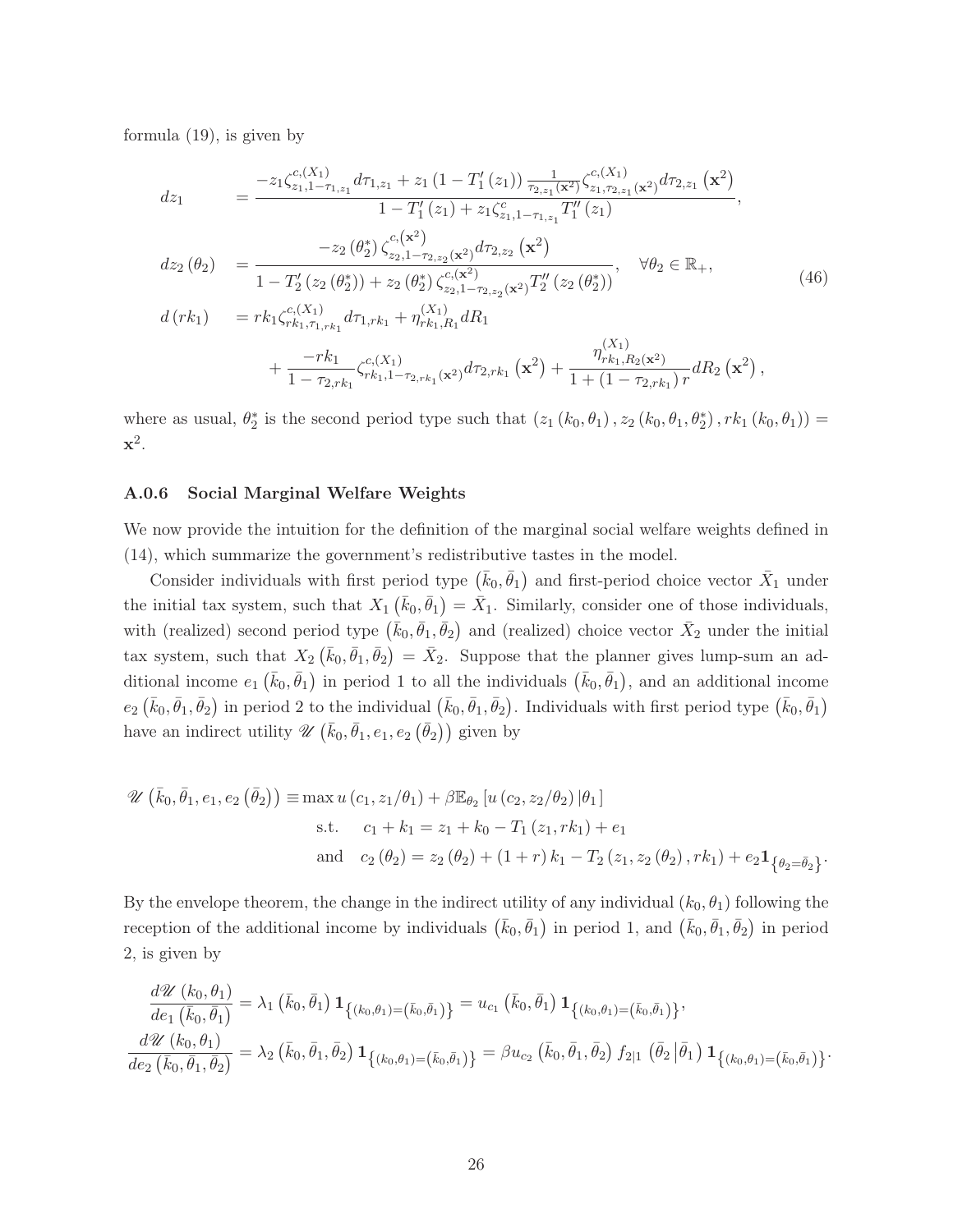(The ex-ante welfare of all the individuals who have potentially the type  $\bar{\theta}_2$  in period two, i.e., individuals with type  $(\bar{k}_0, \bar{\theta}_1)$  in period one, increases, weighted by the probability  $f_{2|1}$   $(\bar{\theta}_2 | \bar{\theta}_1)$ that they end up actually drawing this type.)

We define the period-1 marginal social welfare weight associated with type  $(\bar{k}_0, \bar{\theta}_1)$  as the change in the social welfare  $\mathscr W$  when this individual is given an additional unit of income in period 1. That is,

$$
g_1(\bar{k}_0, \bar{\theta}_1) \equiv \frac{d}{de_1(\bar{k}_0, \bar{\theta}_1)} \left\{ \frac{1}{p} \int_{\mathbb{R} \times \mathbb{R}_+} G(\mathcal{U}(k_0, \theta_1)|_{\mathcal{J}}) dF_1(k_0, \theta_1) \right\}
$$
  
\n
$$
= \frac{1}{p} \int_{\mathbb{R} \times \mathbb{R}_+} G'(\mathcal{U}(k_0, \theta_1)) \frac{d\mathcal{U}(k_0, \theta_1)}{de_1(\bar{k}_0, \bar{\theta}_1)} dF_1(k_0, \theta_1)
$$
  
\n
$$
= \frac{1}{p} \int_{\mathbb{R} \times \mathbb{R}_+} G'(\mathcal{U}(\bar{k}_0, \bar{\theta}_1)) u_{c_1}(\bar{k}_0, \bar{\theta}_1) \mathbf{1}_{\{(k_0, \theta_1) = (\bar{k}_0, \bar{\theta}_1)\}} dF_1(k_0, \theta_1)
$$
  
\n
$$
= \frac{1}{p} G'(\mathcal{U}(\bar{k}_0, \bar{\theta}_1)) u_{c_1}(\bar{k}_0, \bar{\theta}_1) f_1(\bar{k}_0, \bar{\theta}_1),
$$

We then define the period-1 marginal social welfare weight associated with income  $\bar{X}_1$  as

$$
g_1\left(\bar{X}_1\right) \equiv \frac{1}{h_{X_1}\left(\bar{X}_1\right)} \int_{\mathbb{R} \times \mathbb{R}_+} g_1\left(k_0, \theta_1\right) \mathbf{1}_{\left\{X_1\left(k_0, \theta_1\right) = \bar{X}_1\right\}} dk_0 d\theta_1
$$
  
= 
$$
\frac{1}{h_{X_1}\left(\bar{X}_1\right)} \int_{\Theta} \frac{1}{p} G'\left(\mathcal{U}\left(k_0, \theta_1\right)\right) u_{c_1}\left(k_0, \theta_1\right) \mathbf{1}_{\left\{X_1\left(k_0, \theta_1\right) = \bar{X}_1\right\}} dF_1\left(k_0, \theta_1\right).
$$

Using the assumption made above that there is a unique draw  $(k_0, \theta_1)$ , namely  $(\bar{k}_0, \bar{\theta}_1)$ , such that an individual with this particular draw chooses the vector  $\bar{X}_1$ , i.e.  $X_1(\bar{k}_0, \bar{\theta}_1) = \bar{X}_1$ , we can write  $g_1(\bar{X}_1)$  simply as

$$
g_1\left(\bar{X}_1\right) = \frac{1}{p} G'\left(\mathscr{U}\left(\bar{X}_1\right)\right) u_{c_1}\left(\bar{X}_1\right),
$$

which is definition (14).

Similarly, we define the period-2 marginal social welfare weight associated with type  $(\bar{k}_0,\bar{\theta}_1,\bar{\theta}_2)$ as the change in the social welfare  $\mathscr W$  when this individual is given an additional unit of income in period 2. That is,

$$
g_2(\bar{k}_0, \bar{\theta}_1, \bar{\theta}_2) \equiv \frac{\delta^{-1}}{p} \frac{d}{de_2(\bar{k}_0, \bar{\theta}_1, \bar{\theta}_2)} \left\{ \int_{\mathbb{R} \times \mathbb{R}_+} G(\mathcal{U}(k_0, \theta_1)|_{\mathcal{J}}) dF_1(k_0, \theta_1) \right\}
$$
  
\n
$$
= \frac{\delta^{-1}}{p} \int_{\mathbb{R} \times \mathbb{R}_+} G'(\mathcal{U}(k_0, \theta_1)) \frac{d\mathcal{U}(k_0, \theta_1)}{de_2(\bar{k}_0, \bar{\theta}_1, \bar{\theta}_2)} dF_1(k_0, \theta_1)
$$
  
\n
$$
= \frac{\delta^{-1}}{p} \int_{\mathbb{R} \times \mathbb{R}_+} G'(\mathcal{U}(k_0, \bar{\theta}_1)) \left\{ \beta u_{c_2}(\bar{k}_0, \bar{\theta}_1, \bar{\theta}_2) f(\bar{\theta}_2 | \bar{\theta}_1) \right\} \mathbf{1}_{\{(k_0, \theta_1) = (\bar{k}_0, \bar{\theta}_1) \}} dF_1(k_0, \theta_1)
$$
  
\n
$$
= \frac{\beta \delta^{-1}}{p} G'(\mathcal{U}(\bar{k}_0, \bar{\theta}_1)) u_{c_2}(\bar{k}_0, \bar{\theta}_1, \bar{\theta}_2) f_1(\bar{k}_0, \bar{\theta}_1) f_{2|1}(\bar{\theta}_2 | \bar{\theta}_1).
$$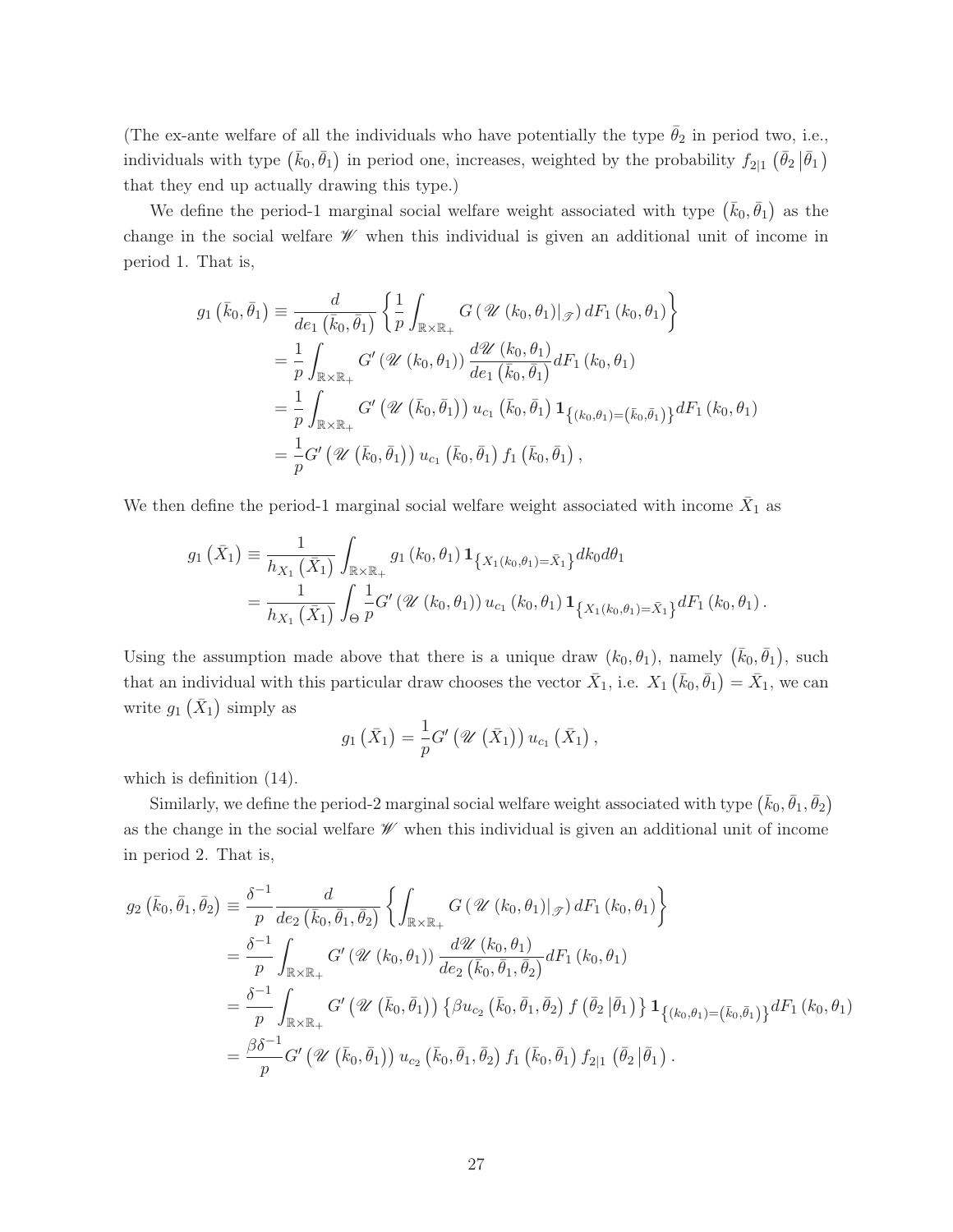We then define the period-2 marginal social welfare weight associated with income  $X_2$  as

$$
g_2\left(\bar{X}_2\right) = \frac{1}{h_{X_2}\left(\bar{X}_2\right)} \int_{\mathbb{R}\times\mathbb{R}_+^2} g_1\left(k_0, \theta_1, \theta_2\right) \mathbf{1}_{\left\{X_2\left(k_0, \theta_1, \theta_2\right) = \bar{X}_2\right\}} dk_0 d\theta_1 d\theta_2
$$
  
=  $\frac{\beta \delta^{-1}}{p} \frac{1}{h_{X_2}\left(\bar{X}_2\right)} \int_{\Theta} G'\left(\mathcal{U}\left(k_0, \theta_1\right)\right) u_{c_2}\left(k_0, \theta_1, \theta_2\right) \mathbf{1}_{\left\{X_2\left(k_0, \theta_1, \theta_2\right) = \bar{X}_2\right\}} f_{2|1}\left(\theta_2 \left|\theta_1\right.\right) f_1\left(k_0, \theta_1\right) dk_0 d\theta_1 d\theta_2.$ 

Using the assumption made above that there is a unique draw  $(k_0, \theta_1, \theta_2)$ , namely  $(\bar{k}_0, \bar{\theta}_1, \bar{\theta}_2)$ , such that an individual with this particular draw chooses the vector  $\bar{X}_2$ , i.e.  $X_2(\bar{k}_0, \bar{\theta}_1, \bar{\theta}_2) = \bar{X}_2$ , we can write  $g_2(\bar{X}_2)$  simply as

$$
g_2\left(\bar{X}_2\right) = \frac{\beta \delta^{-1}}{p} G'\left(\mathcal{U}\left(\bar{X}_1\right)\right) u_{c_2}\left(\bar{X}_2\right),
$$

which is definition (14).

#### A.0.7 Proof of Proposition 11

We now prove the formula (19) of Proposition 11.

Consider an individual who chooses the income vector  $X = (z_1, \{z_2(\theta_2) : \theta_2 \in \mathbb{R}_+ \}, rk_1)$ before the perturbation. This choice vector satisfies the first order conditions (28), (29) and  $(30)$ . Suppose that X belongs to a region of the space where the first-period marginal tax rates and virtual income  $\tau_{1,z_1}, \tau_{1,rk_1}, R_1$  are perturbed by the respective amounts  $d\tau_{1,z_1}, d\tau_{1,rk_1}, dR_1$ , and the second-period marginal tax rates and virtual income  $\tau_{2,z_1}(\mathbf{x}^2)$ ,  $\tau_{2,z_2}(\mathbf{x}^2)$ ,  $\tau_{2,rk_1}(\mathbf{x}^2)$ ,  $R_2(\mathbf{x}^2)$  are perturbed at point  $\mathbf{x}^2 = (z_1, \mathbf{x}_2^2, rk_1)$  by the respective amounts  $d\tau_{2,z_1}, d\tau_{2,z_2}, d\tau_{2,rk_1}$ , dR<sub>2</sub>. Thus, the tax functions  $T_1(\cdot, \cdot)$  and  $T_2(\cdot, \cdot, \cdot)$  are replaced by the tax functions  $\tilde{T}_1(\cdot, \cdot)$  and  $\tilde{T}_2\left(\cdot,\cdot,\cdot\right)$ , with

$$
\tilde{T}_1(z_1, rk_1) = T_1(z_1, rk_1) + dR_1,
$$
  
\n
$$
\frac{\partial \tilde{T}_1}{\partial x_j}(z_1, rk_1) = \frac{\partial T_1}{\partial x_j}(z_1, rk_1) + d\tau_{1,x_j},
$$

for all  $x_j \in \{z_1, rk_1\}$ , and

$$
\tilde{T}_2(z_1, z_2, rk_1) = T_2(z_1, z_2, rk_1) + dR_2 \mathbf{1}_{\{z_2 = \mathbf{x}_2^2\}},
$$
\n
$$
\frac{\partial \tilde{T}_2}{\partial x_j}(z_1, z_2, rk_1) = \frac{\partial T_2}{\partial x_j}(z_1, z_2, rk_1) + d\tau_{2, x_j} \mathbf{1}_{\{z_2 = \mathbf{x}_2^2\}},
$$

for all  $x_j \in \{z_1, z_2, rk_1\}$ . As usual, we define  $\theta_2^*$  such that the individual with first-period incomes  $(z_1, rk_1)$  chooses  $z_2$   $(\theta_1, \theta_2^*) = \mathbf{x}_2^2$  if he draws the type  $\theta_2^*$  in period two. We assume that the change dX is first order in  $dR_t$  and  $d\tau_{t,x_j}$ , i.e. individuals do not jump discretely in response to the perturbation.

Following the perturbation, the individual chooses a new vector  $X + dX$  which satisfies the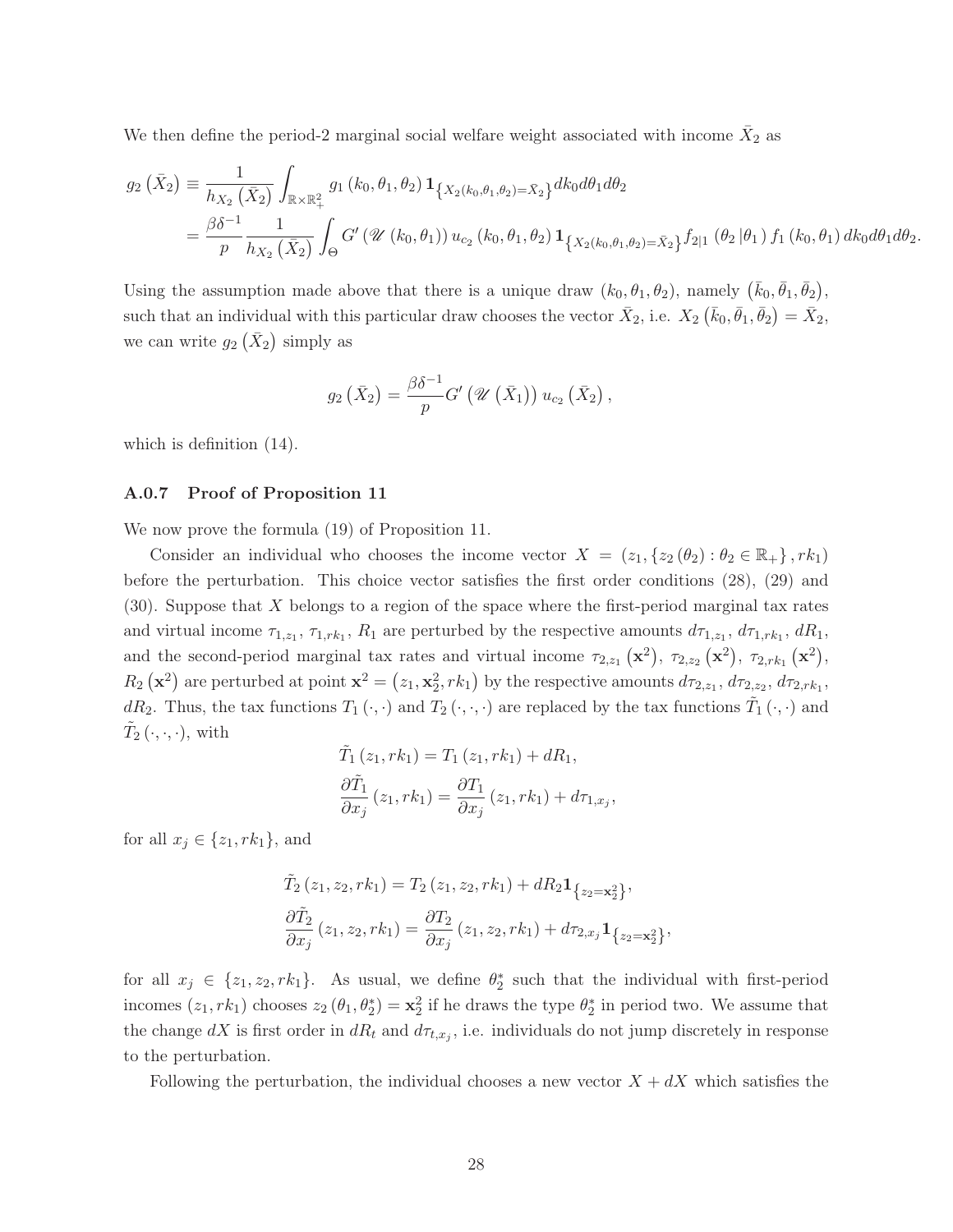following new first order conditions. Denoting  $\tilde{z}_1 \equiv z_1 + dz_1$ ,  $\tilde{k}_1 \equiv k_1 + dk_1$  and  $\tilde{z}_2(\theta_2) \equiv$  $z_2 (\theta_2) + dz_2 (\theta_2)$  for all  $\theta_2 \in \mathbb{R}_+$ , the perturbed first-period intratemporal condition writes:

$$
-\frac{1}{\theta_{1}}u_{l}\left\{\tilde{z}_{1}+k_{0}-\tilde{k}_{1}-T_{1}\left(\tilde{z}_{1},\tilde{r}\tilde{k}_{1}\right)-dR_{1},\tilde{z}_{1}/\theta_{1}\right\}
$$
\n
$$
=\left(1-\frac{\partial T_{1}\left(\tilde{z}_{1},\tilde{r}\tilde{k}_{1}\right)}{\partial z_{1}}-d\tau_{1,z_{1}}\right)u_{c}\left\{\tilde{z}_{1}+k_{0}-\tilde{k}_{1}-T_{1}\left(\tilde{z}_{1},\tilde{r}\tilde{k}_{1}\right)-dR_{1},\tilde{z}_{1}/\theta_{1}\right\}
$$
\n
$$
-\beta\mathbb{E}_{\theta_{2}}\left[\left(\frac{\partial T_{2}\left(\tilde{z}_{1},\tilde{z}_{2}\left(\theta_{2}\right),\tilde{r}\tilde{k}_{1}\right)}{\partial z_{1}}+d\tau_{2,z_{1}}\mathbf{1}_{\left\{z_{2}\left(\theta_{2}\right)=\mathbf{x}_{2}^{2}\right\}}\right)\right]
$$
\n
$$
\times u_{c}\left\{\tilde{z}_{2}\left(\theta_{2}\right)+(1+r)\tilde{k}_{1}-T_{2}\left(\tilde{z}_{1},\tilde{z}_{2}\left(\theta_{2}\right),\tilde{r}\tilde{k}_{1}\right)-dR_{2}\mathbf{1}_{\left\{z_{2}\left(\theta_{2}\right)=\mathbf{x}_{2}^{2}\right\}},\tilde{z}_{2}\left(\theta_{2}\right)/\theta_{2}\right\}|\theta_{1}\right)
$$
\n(47)

The perturbed second-period intratemporal condition writes, for all  $\theta_2 \in \mathbb{R}_+$ :

$$
-\frac{1}{\theta_2} u_l \left\{ \tilde{z}_2 \left( \theta_2 \right) + \left( 1 + r \right) \tilde{k}_1 - T_2 \left( \tilde{z}_1, \tilde{z}_2 \left( \theta_2 \right), r \tilde{k}_1 \right) - dR_2 \mathbf{1}_{\{ z_2(\theta_2) = \mathbf{x}_2^2 \}}, \tilde{z}_2 \left( \theta_2 \right) / \theta_2 \right\}
$$
\n
$$
= \left( 1 - \frac{\partial T_2 \left( \tilde{z}_1, \tilde{z}_2 \left( \theta_2 \right), r \tilde{k}_1 \right)}{\partial z_2} - d\tau_{2, z_2} \mathbf{1}_{\{ z_2(\theta_2) = \mathbf{x}_2^2 \}} \right) \times u_c \left\{ \tilde{z}_2 \left( \theta_2 \right) + \left( 1 + r \right) \tilde{k}_1 - T_2 \left( \tilde{z}_1, \tilde{z}_2 \left( \theta_2 \right), r \tilde{k}_1 \right) - dR_2 \mathbf{1}_{\{ z_2(\theta_2) = \mathbf{x}_2^2 \}}, \tilde{z}_2 \left( \theta_2 \right) / \theta_2 \right\}. \tag{48}
$$

The perturbed intertemporal condition writes:

$$
0 = \left(1 + \frac{\partial T_1(\tilde{z}_1, r\tilde{k}_1)}{\partial (rk_1)}r + d\tau_{1, rk_1}r\right)u_c\left\{\tilde{z}_1 + k_0 - \tilde{k}_1 - T_1(\tilde{z}_1, r\tilde{k}_1) - dR_1, \tilde{z}_1/\theta_1\right\}
$$

$$
-\beta \mathbb{E}_{\theta_2}\left[\left(1 + \left(1 - \frac{\partial T_2(\tilde{z}_1, \tilde{z}_2(\theta_2), r\tilde{k}_1)}{\partial (rk_1)} - d\tau_{2, rk_1}1_{\{z_2(\theta_2) = \mathbf{x}_2^2\}}\right)r\right)\right]
$$

$$
\times u_c\left\{\tilde{z}_2(\theta_2) + (1+r)\tilde{k}_1 - T_2(\tilde{z}_1, \tilde{z}_2(\theta_2), r\tilde{k}_1) - dR_21_{\{z_2(\theta_2) = \mathbf{x}_2^2\}}, \tilde{z}_2(\theta_2)/\theta_2\right\}|\theta_1\right].
$$
(49)

We now linearize this system of equations around the initial point  $X$  with first-order Taylor approximations in  $d\tau_{1,z_1}$ ,  $d\tau_{1,rk_1}$ ,  $dR_1$ ,  $d\tau_{2,z_1}$ ,  $d\tau_{2,z_2}$ ,  $d\tau_{2,rk_1}$ ,  $dR_2$ , using the fact that the system of first order conditions holds both before and after the perturbation (the individual re-optimizes by computing the solution to his new problem following the perturbation). The proof uses similar arguments as in the proof for the deterministic case, hence we only highlight its main steps.

The difference between the perturbed and the initial first-period intratemporal conditions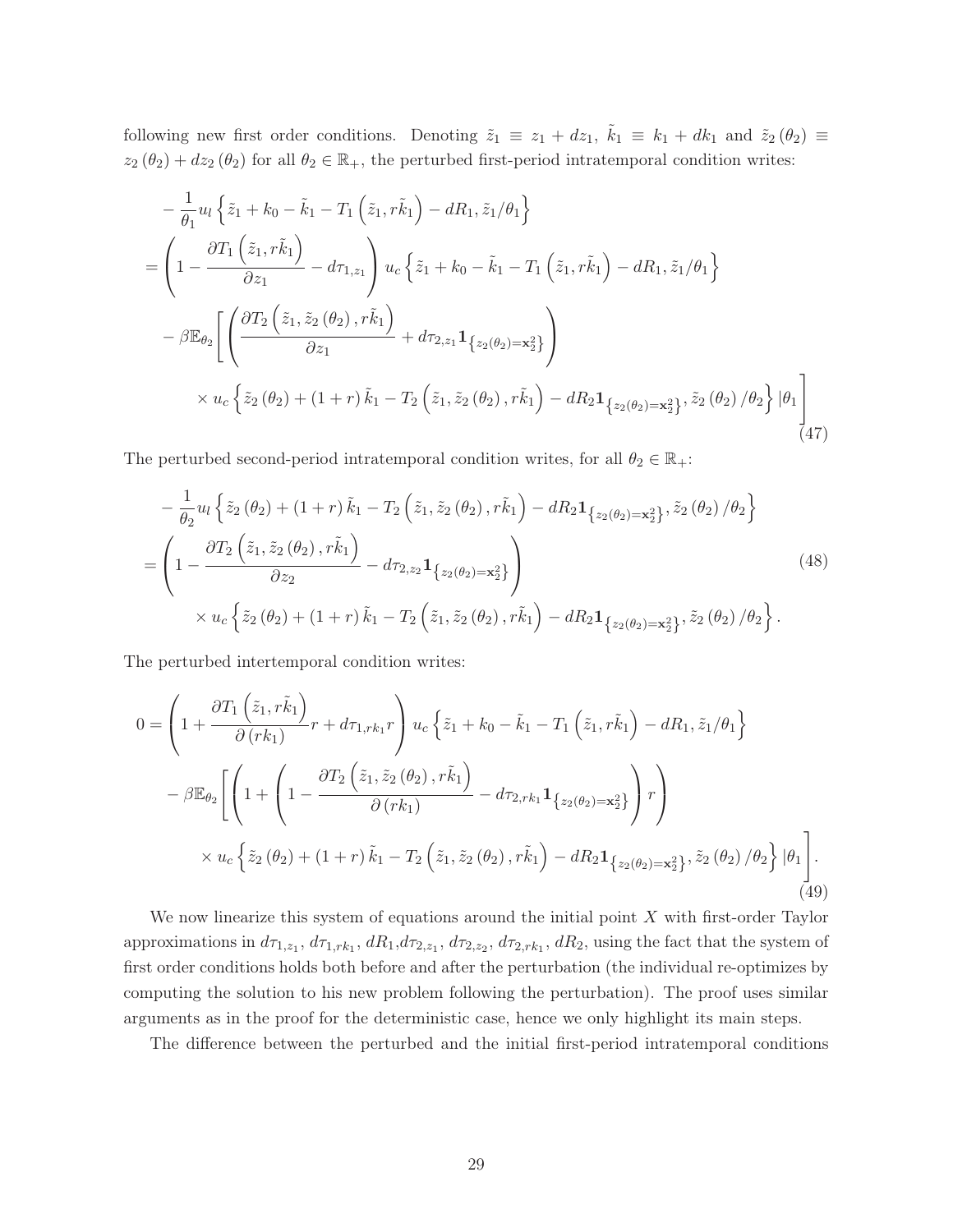writes, to a first order around the initial vector  $X$ ,

$$
[a_{z_1,z_1}] dz_1 + \int_0^\infty [a_{z_1,\theta_2}] dz_2 (\theta_2) d\theta_2 + [a_{z_1,k_1}] d(rk_1)
$$
  
\n
$$
- \left\{ \left[ B^c_{\tau_{1,z_1}} \right]_{z_1} \left( \left[ D^2 T_1(X_1) \right]_{z_1,z_1} dz_1 + \left[ D^2 T_1(X_1) \right]_{z_1,k_1} d(rk_1) \right) \right\}
$$
  
\n
$$
- \int_0^\infty \left\{ \left[ B^c_{\tau_{2,z_1}(z_1,z_2(\theta_2),rk_1)} \right]_{z_1} \left( \left[ D^2 T_2(z_1,z_2(\theta_2),rk_1) \right]_{z_1,z_1} dz_1 + \left[ D^2 T_2(z_1,z_2(\theta_2),rk_1) \right]_{z_1,\theta_2} dz_2 (\theta_2) + \left[ D^2 T_2(z_1,z_2(\theta_2),rk_1) \right]_{z_1,k_1} d(rk_1) \right) \right\} d\theta_2
$$
  
\n
$$
= \left[ B^c_{\tau_{1,z_1}} \right]_{z_1} d\tau_{1,z_1} \left[ B^c_{\tau_{2,z_1}(x^2)} \right]_{z_1} d\tau_{2,z_1} - [B_{R_1}]_{z_1} dR_1 - [B_{R_2(x^2)}]_{z_1} dR_2.
$$
  
\n(50)

The difference between the perturbed and the initial second-period intratemporal conditions writes, to a first order around the initial vector X, for all  $\theta_2 \in \mathbb{R}_+$ ,

$$
[a_{\theta_2,1}] dz_1 + [a_{\theta_2,\theta_2}] dz_2 (\theta_2) + [a_{\theta_2,k_1}] d (rk_1)
$$
  
 
$$
- \left\{ \left[ B_{\tau_{2,z_2}(z_1,z_2(\theta_2),rk_1)}^c \right]_{\theta_2} \left( \left[ D^2 T_2(z_1,z_2(\theta_2),rk_1) \right]_{\theta_2,z_1} dz_1 + \left[ D^2 T_2(z_1,z_2(\theta_2),rk_1) \right]_{\theta_2,\theta_2} dz_2 (\theta_2) + \left[ D^2 T_2(z_1,z_2(\theta_2),rk_1) \right]_{\theta_2,k_1} d (rk_1) \right) \right\}
$$
  
\n
$$
= \left[ B_{\tau_{2,z_2}(\mathbf{x}^2)}^c \right]_{\theta_2^*} \mathbf{1}_{\left\{ \theta_2 = \theta_2^* \right\}} d\tau_{2,z_2} - \left[ B_{R_2(\mathbf{x}^2)} \right]_{\theta_2^*} \mathbf{1}_{\left\{ \theta_2 = \theta_2^* \right\}} dR_2.
$$
  
\n(51)

Finally, the difference between the perturbed and the initial intertemporal conditions writes, to a first order around the initial vector  $X$ ,

$$
[a_{k_1,z_1}] dz_1 + \int_0^\infty [a_{k_1,\theta_2}] dz_2 (\theta_2) d\theta_2 + [a_{k_1,k_1}] d(rk_1)
$$
  
 
$$
- \left\{ \left[ B^c_{\tau_{1,rk_1}} \right]_{k_1} \left( \left[ D^2 T_1 (X_1) \right]_{k_1,z_1} dz_1 + \left[ D^2 T_1 (X_1) \right]_{k_1,k_1} d(rk_1) \right) \right\}
$$
  
 
$$
- \int_0^\infty \left\{ \left[ B^c_{\tau_{2,rk_1}(z_1,z_2(\theta_2),rk_1)} \right]_{k_1} \left( \left[ D^2 T_2 (z_1,z_2(\theta_2),rk_1) \right]_{k_1,z_1} dz_1 + \left[ D^2 T_2 (z_1,z_2(\theta_2),rk_1) \right]_{k_1,\theta_2} dz_2 (\theta_2) + \left[ D^2 T_2 (z_1,z_2(\theta_2),rk_1) \right]_{k_1,k_1} d(rk_1) \right) \right\} d\theta_2
$$
  
 
$$
= \left[ B^c_{\tau_{2,rk_1}(\mathbf{x}^2)} \right]_{k_1} d\tau_{2,rk_1} + \left[ B^c_{\tau_{1,rk_1}} \right]_{k_1} d\tau_{1,rk_1} - [B_{R_1}]_{k_1} dR_1 - [B_{R_2(\mathbf{x}^2)}]_{k_1} dR_2.
$$
  
(52)

Introducing in equations (50), (51) and (52) the coefficients that are equal to zero from the matrices  $D^2T_1(X_1)$ ,  $D^2T_2(\mathbf{x}^2)$ ,  $B^c_{\tau_1}$ ,  $B^c_{\tau_2(z_1,z_2(\theta_2),rk_1)}$ ,  $B^c_{\tau_2(\mathbf{x}^2)}$ , and the vectors  $d\tau_1$ ,  $d\tau_2(\mathbf{x}^2)$ ,  $B_{R_1}$ ,  $B_{R_2(\mathbf{x}^2)}$ , we can rewrite this system as follows. The first-period intratemporal condition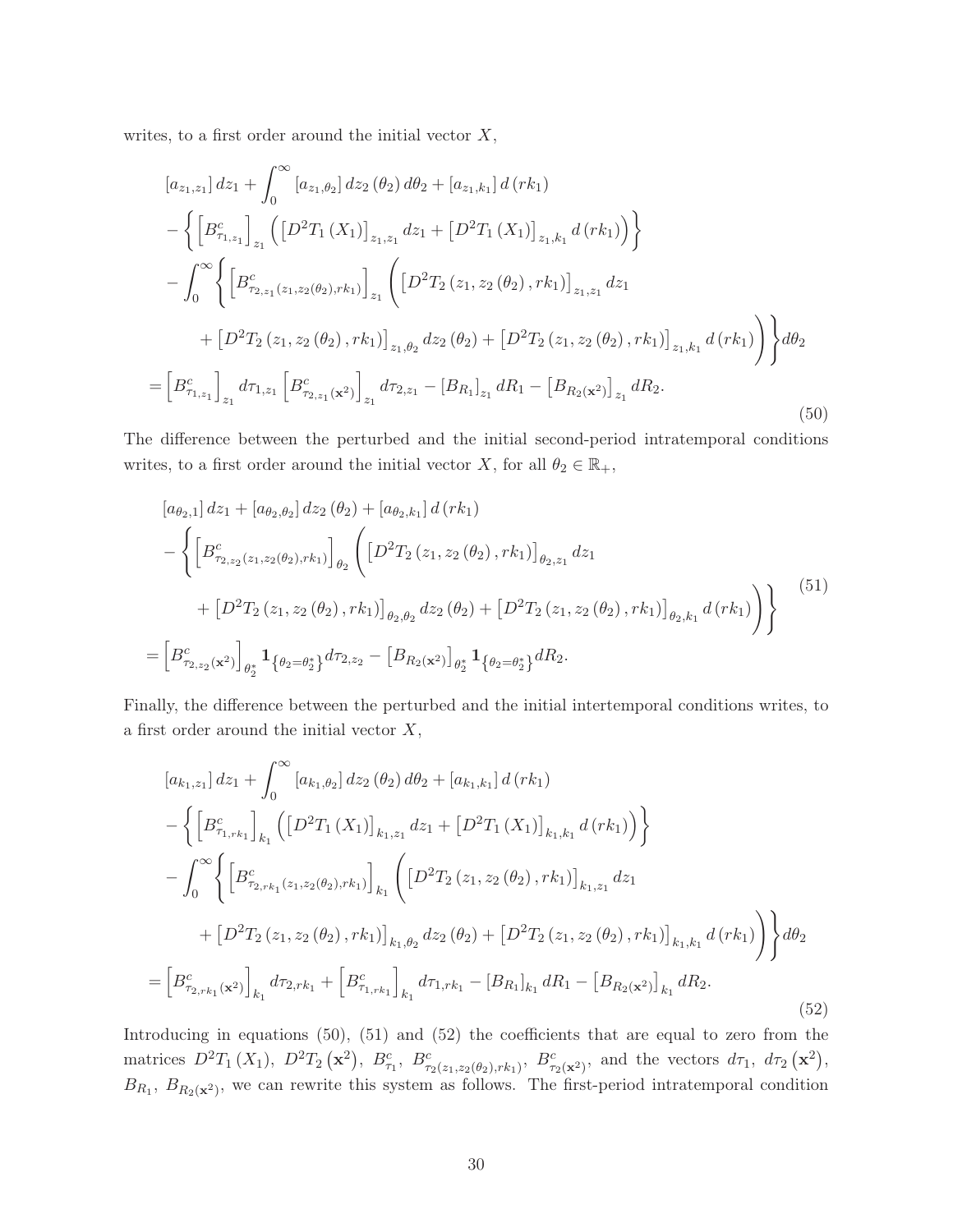becomes

$$
[a_{z_{1},z_{1}}] dz_{1} + \int_{0}^{\infty} [a_{z_{1},\theta_{2}}] dz_{2} (\theta_{2}) d\theta_{2} + [a_{z_{1},k_{1}}] d (rk_{1})
$$
  
\n
$$
- \left\{ \sum_{i=z_{1},\theta_{2}^{\prime\prime} \in \mathbb{R}_{+,k_{1}}} \left( [B_{\tau_{1}}^c]_{z_{1},i} [D^{2}T_{1}(X_{1})]_{i,z_{1}} dz_{1} + \int_{0}^{\infty} [B_{\tau_{1}}^c]_{z_{1},i} [D^{2}T_{1}(X_{1})]_{i,\theta_{2}^{\prime}} dz_{2} (\theta_{2}^{\prime}) d\theta_{2}^{\prime} + [B_{\tau_{1}}^c]_{z_{1},i} [D^{2}T_{1}(X_{1})]_{i,k_{1}} d (rk_{1}) \right) \right\}
$$
  
\n
$$
- \int_{0}^{\infty} \left\{ \sum_{i=z_{1},\theta_{2}^{\prime\prime} \in \mathbb{R}_{+,k_{1}}} \left( \left[ B_{\tau_{2}(z_{1},z_{2}(\theta_{2}),r k_{1})}^{c} \right]_{z_{1},i} [D^{2}T_{2}(z_{1},z_{2}(\theta_{2}),r k_{1})]_{z_{1},z_{1}} dz_{1} + \int_{0}^{\infty} \left[ B_{\tau_{2}(z_{1},z_{2}(\theta_{2}),r k_{1})}^{c} \right]_{z_{1},i} [D^{2}T_{2}(z_{1},z_{2}(\theta_{2}),r k_{1})]_{z_{1},\theta_{2}^{\prime}} dz_{2} (\theta_{2}^{\prime}) d\theta_{2}^{\prime} + \left[ B_{\tau_{2}(z_{1},z_{2}(\theta_{2}),r k_{1})}^{c} \right]_{z_{1},i} [D^{2}T_{2}(z_{1},z_{2}(\theta_{2}),r k_{1})]_{z_{1},k_{1}} d (rk_{1}) \right) \right\} d\theta_{2}
$$
  
\n
$$
= \sum_{i=z_{1},\theta_{2}^{\prime\prime} \in \mathbb{R}_{+,k_{1}}} [B_{\tau_{1}}^{c} \Big|_{z_{1},i} [d\tau_{1}]_{i} + \sum_{i=z_{1},\theta_{2}^{\prime\prime} \in \mathbb{
$$

The second-period intratemporal condition becomes

$$
[a_{\theta_{2},1}] dz_{1} + [a_{\theta_{2},\theta_{2}}] dz_{2} (\theta_{2}) + [a_{\theta_{2},k_{1}}] d (rk_{1})
$$
  
\n
$$
- \left\{ \sum_{i=z_{1},\theta_{2}^{\prime} \in \mathbb{R}_{+},k_{1}} \left( \left[ B_{\tau_{1}}^{c} \right]_{\theta_{2},i} \left[ D^{2}T_{1} (X_{1}) \right]_{i,z_{1}} dz_{1} \right. \\ \left. + \int_{0}^{\infty} \left[ B_{\tau_{1}}^{c} \right]_{\theta_{2},i} \left[ D^{2}T_{1} (X_{1}) \right]_{i,\theta_{2}} dz_{2} (\theta_{2}) d\theta_{2} + \left[ B_{\tau_{1}}^{c} \right]_{\theta_{2},i} \left[ D^{2}T_{1} (X_{1}) \right]_{i,k_{1}} d (rk_{1}) \right) \right\}
$$
  
\n
$$
- \left\{ \sum_{i=z_{1},\theta_{2}^{\prime} \in \mathbb{R}_{+},k_{1}} \left( \left[ B_{\tau_{2}(z_{1},z_{2}(\theta_{2}),rk_{1})}^{c} \right]_{\theta_{2},i} \left[ D^{2}T_{2} (z_{1},z_{2}(\theta_{2}),rk_{1}) \right]_{i,z_{1}} dz_{1} \right. \\ \left. + \left[ B_{\tau_{2}(z_{1},z_{2}(\theta_{2}),rk_{1})}^{c} \right]_{\theta_{2},i} \left[ D^{2}T_{2} (z_{1},z_{2}(\theta_{2}),rk_{1}) \right]_{i,\theta_{2}} dz_{2} (\theta_{2}) \right. \\ \left. + \left[ B_{\tau_{2}(z_{1},z_{2}(\theta_{2}),rk_{1})}^{c} \right]_{\theta_{2},i} \left[ D^{2}T_{2} (z_{1},z_{2}(\theta_{2}),rk_{1}) \right]_{i,k_{1}} d (rk_{1}) \right) \right\}
$$
  
\n
$$
= \sum_{i=z_{1},\theta_{2}^{\prime\prime} \in \mathbb{R}_{+},k_{1}} \left[ B_{\tau_{1}}^{c} \right]_{\theta_{2},i} [d\tau_{1}]_{i} + \sum_{i=z_{1},\theta_{2}^{\prime} \in \mathbb{R}_{+},k_{1}} \left[ B_{\tau
$$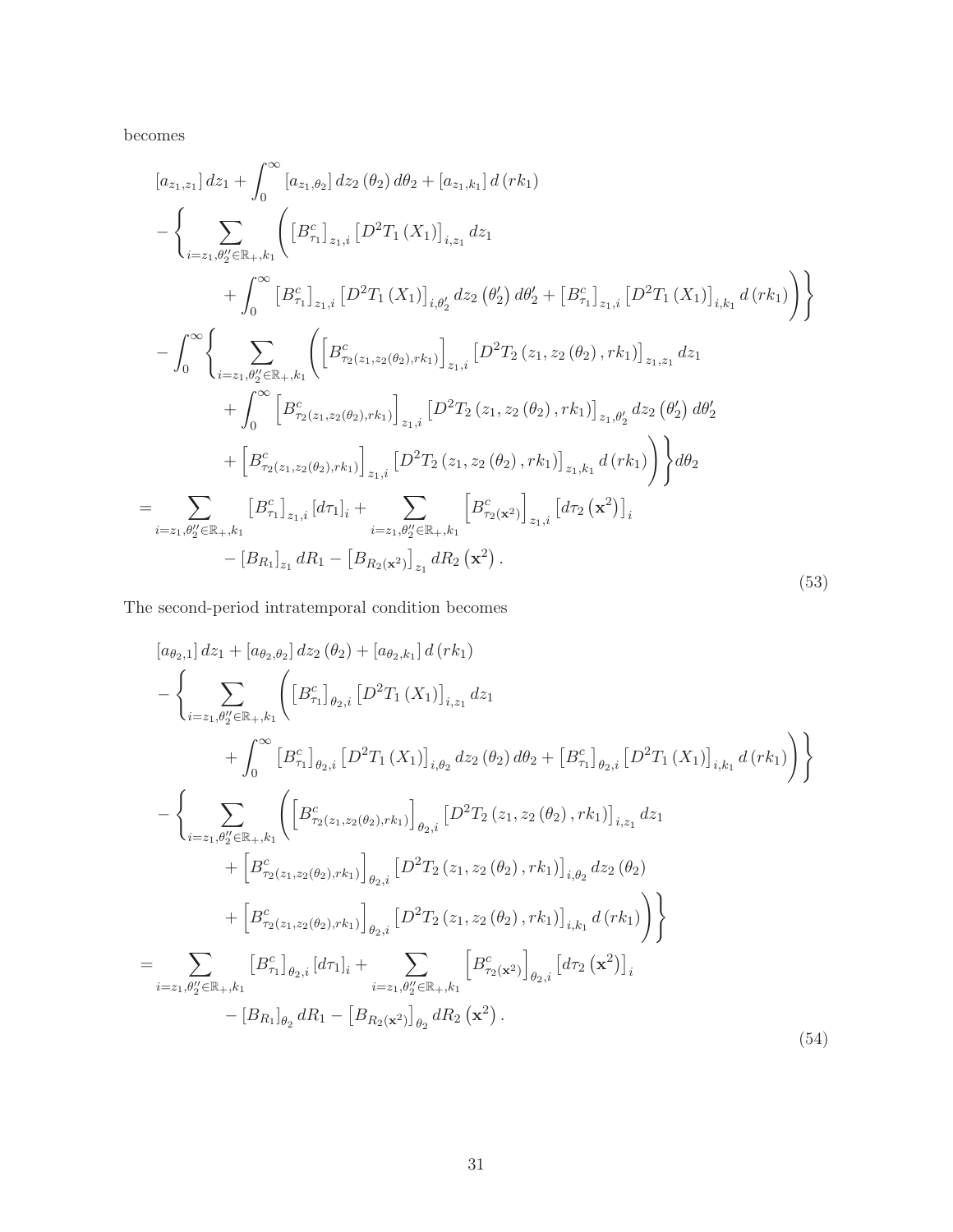The intertemporal condition becomes

$$
[a_{k_1,z_1}] dz_1 + \int_0^\infty [a_{k_1,\theta_2}] dz_2 (\theta_2) d\theta_2 + [a_{k_1,k_1}] d(rk_1)
$$
  
\n
$$
- \left\{ \sum_{i=z_1,\theta_2'' \in \mathbb{R}_+,k_1} \left( [B_{\tau_1}^c]_{k_1,i} [D^2T_1(X_1)]_{i,z_1} dz_1 + \int_0^\infty [B_{\tau_1}^c]_{k_1,i} [D^2T_1(X_1)]_{i,\theta_2} dz_2 (\theta_2) d\theta_2 + [B_{\tau_1}^c]_{k_1,i} [D^2T_1(X_1)]_{i,k_1} d(rk_1) \right) \right\}
$$
  
\n
$$
- \int_0^\infty \left\{ \sum_{i=z_1,\theta_2'' \in \mathbb{R}_+,k_1} \left( \left[ B_{\tau_2(z_1,z_2(\theta_2),rk_1)}^c \right]_{k_1,i} [D^2T_2(z_1,z_2(\theta_2),rk_1)]_{i,z_1} dz_1 + \int_0^\infty \left[ B_{\tau_2(z_1,z_2(\theta_2),rk_1)}^c \right]_{k_1,i} [D^2T_2(z_1,z_2(\theta_2),rk_1)]_{i,\theta_2'} dz_2 (\theta_2') d\theta_2' \right. \\ \left. + \left[ B_{\tau_2(z_1,z_2(\theta_2),rk_1)}^c \right]_{k_1,i} [D^2T_2(z_1,z_2(\theta_2),rk_1)]_{i,k_1} d(rk_1) \right) \right\} d\theta_2
$$
  
\n
$$
= \sum_{i=z_1,\theta_2'' \in \mathbb{R}_+,k_1} [B_{\tau_1}^c]_{k_1,i} [d\tau_1]_i + \sum_{i=z_1,\theta_2'' \in \mathbb{R}_+,k_1} [B_{\tau_2}^c(x^2)]_{k_1,i} [d\tau_2(x^2)]_i
$$
  
\n
$$
- [B_{R_1}]_{k_1} dR_1 - [B_{R_2}(x^2)]_{k_1} dR_2(x^2).
$$
 (55)

Therefore, the system (53), (54) and (55) writes, in matrix form,

$$
A \times dX - B_{\tau_1}^c \left( D^2 T_1 \left( X_1 \right) \right) dX - \int_0^\infty B_{\tau_2(z_1, z_2(\theta_2), r k_1)}^c \left( D^2 T_2 \left( z_1, z_2(\theta_2), r k_1 \right) \right) dX d\theta_2
$$
  
=  $B_{\tau_1}^c d\tau_1 + B_{\tau_2(\mathbf{x}^2)}^c d\tau_2 \left( \mathbf{x}^2 \right) - B_{R_1} dR_1 - B_{R_2(\mathbf{x}^2)} dR_2.$  (56)

We showed that that we can invert the system (56) by multiplying it by the matrix  $A^{-1}$ , to obtain:

$$
\left\{I - \zeta_{X,\tau_1}^{c,(X)}\left(D^2T_1(X_1)\right) - \int_0^\infty \zeta_{X,\tau_2(z_1,z_2(\theta_2),rk_1)}^{c,(X)}\left(D^2T_2(z_1,z_2(\theta_2),rk_1)\right)d\theta_2\right\}dX = \zeta_{X,\tau_1}^{c,(X)}d\tau_1 + \zeta_{X,\tau_2(x^2)}^{c,(X)}d\tau_2(\mathbf{x}^2) - \eta_{X,R_1}^{(X)}dR_1 - \eta_{X,R_2(x^2)}^{(X)}dR_2(\mathbf{x}^2).
$$
\n(57)

We can finally invert the system  $(57)$  to obtain  $dX$ , as in formula (19).

# A.0.8 Welfare Effects of Tax Reforms

We derived (equation (46)) the expression for vector  $dX$ , defined by (19), under the assumptions of this subsection. We use this vector to derive the revenue gains of tax reforms in the sequel.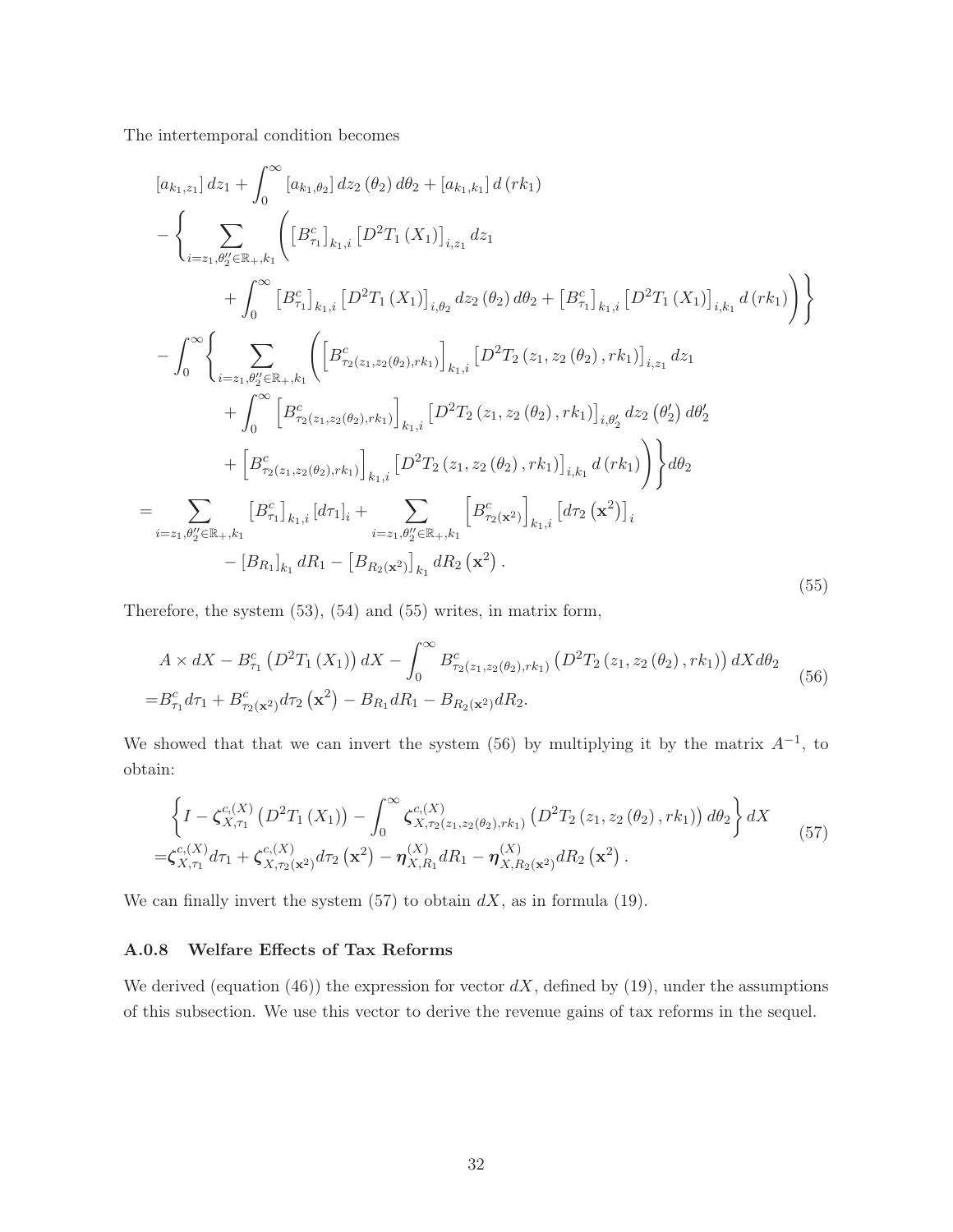#### A.0.9 Separable Perturbations of the First-Period Labor Income Tax Schedule

Consider a separable perturbation of the first-period labor income tax schedule at point  $\bar{z}_1$ . That is, we increase the marginal tax rate  $T'_{1,z_1}(z_1)$  by  $d\tau_{1,z_1}$  on  $[\bar{z}_1,\bar{z}_1+d\bar{x}]$ , and increase the total tax liability  $T_{1,z_1}(z_1)$  lump sum by  $dR_1$  on  $[\bar{z}_1 + d\bar{x}, \infty)$ .

Consider first individuals with first-period type  $(k_0, \theta_1)$  such that  $X_1 (k_0, \theta_1) = (z_1, rk_1)$ , with  $z_1 \in \overline{z_1}, \overline{z_1} + d\overline{x}$  when the initial tax system is in place. In response to the perturbation, they change their first-period labor income  $z_1$  by the amount

$$
dz_1|_{(\bar{z}_1,rk_1)} = \frac{-\bar{z}_1 \zeta_{z_1,1-\tau_{1,z_1}}^{c,(\bar{z}_1,rk_1)} }{1 - T'_{1,z_1}(\bar{z}_1) + \bar{z}_1 \zeta_{z_1,1-\tau_{1,z_1}}^{c,(\bar{z}_1,rk_1)} T''_{1,z_1}(\bar{z}_1)} d\tau_{1,z_1}.
$$
(58)

Their capital income  $rk_1$  does not change, i.e.  $d (rk_1)=0$ , and for any second-period type  $\theta_2$ that they may draw, their choice of second period labor income  $z_2$  ( $\theta_2$ ) will be the same as the one they would have chosen in the absence of the perturbation, i.e.  $dz_2 (\theta_2)=0$  for all  $\theta_2 \in \mathbb{R}_+$ .

Now consider individuals with first-period type  $(k_0, \theta_1)$  such that  $X_1 (k_0, \theta_1) = (z_1, r k_1)$ , with  $z_1 \geq \bar{z}_1 + d\bar{x}$  when the initial tax system is in place. In response to the perturbation, they change their capital income  $rk_1$  by the amount

$$
d\left(rk_1\right)|_{(z_1,rk_1)} = \eta_{rk_1,R_1}^{(z_1,rk_1)}\left(-dR_1\right),\tag{59}
$$

and their first- and second-period incomes do not change.

Using (58) and (59), we obtain that the total effect of the perturbation on government revenue is

$$
\frac{\Gamma_{1,z_1}(\bar{z}_1)}{dR_1} = [1 - H_{z_1}(\bar{z}_1)] \n+ \int_{\mathbb{R}} T'_{1,z_1}(\bar{z}_1) \left\{ \frac{dz_1|_{(\bar{z}_1,rk_1)}}{d\tau_{1,z_1}} \right\} h_{rk_1|z_1} (rk_1|\bar{z}_1) h_{z_1}(\bar{z}_1) d(rk_1) \n- \int_{\bar{z}_1}^{\infty} \int_{\mathbb{R}} \delta \tau_k \left\{ \frac{d(rk_1)|_{(z_1,rk_1)}}{-dR_1} \right\} h_{X_1}(z_1,rk_1) dz_1 d(rk_1).
$$
\n(60)

Using the fact that the compensated elasticity  $\zeta_{z_1,1-\tau_{1,z}}^{c,(\bar{z}_1,rk_1)}$  $z_{1,1-T_{1,z_1}}^{(z_1,r\kappa_1)} = (\theta_1v'_1)/(\bar{z}_1v''_1)$  does not depend on  $rk_1$ , the integral in the second line of  $(60)$  is equal to

$$
\int_{\mathbb{R}} T'_{1,z_1}(\bar{z}_1) \left\{ \frac{dz_1|_{(\bar{z}_1,rk_1)}}{d\tau_{1,z_1}} \right\} h_{rk_1|z_1} (rk_1|\bar{z}_1) h_{z_1}(\bar{z}_1) d(rk_1)
$$
\n
$$
= T'_{1,z_1}(\bar{z}_1) \frac{\bar{z}_1 \zeta_{z_1,1-\tau_{1,z_1}}^{c,(\bar{z}_1)}}{1 - T'_{1,z_1}(\bar{z}_1) + \bar{z}_1 \zeta_{z_1,1-\tau_{1,z_1}}^{c,(\bar{z}_1)} T''_{1,z_1}(\bar{z}_1)} h_{z_1}(\bar{z}_1).
$$
\n(61)

Moreover, letting  $\mathbb{E}\left[\eta_{rk_1,R_1}^{(X_1)}\middle| z_1 \geq \bar{z}_1\right]$  denote the average income effect parameter of capital in-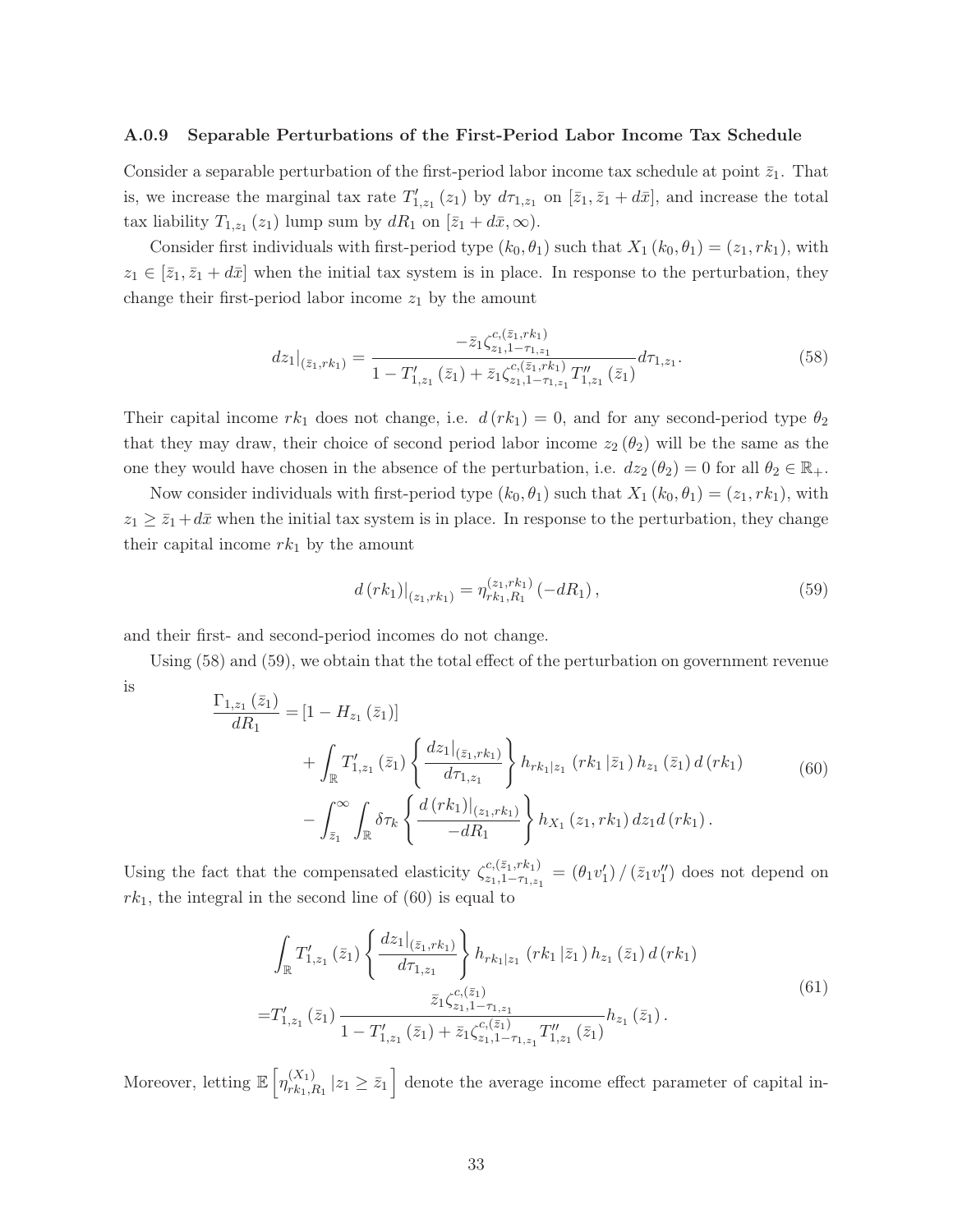come w.r.t. period-one virtual income, among individuals with first-period labor income  $z_1 \geq \bar{z}_1$ , the integral in the third line of (60) is equal to

$$
-\delta\tau_{k} \int_{\bar{z}_{1}}^{\infty} \int_{\mathbb{R}} \eta_{rk_{1},R_{1}}^{(z_{1},rk_{1})} \frac{h_{X_{1}}(z_{1},rk_{1})}{1 - H_{z_{1}}(\bar{z}_{1})} dz_{1} d(rk_{1}) = -\delta\tau_{k} \int_{\bar{z}_{1}}^{\infty} \bar{\eta}_{rk_{1},R_{1}}^{(z_{1})} \frac{h_{z_{1}}(z_{1})}{1 - H_{z_{1}}(\bar{z}_{1})} dz_{1}
$$
  

$$
= -\delta\tau_{k} \mathbb{E}\left[\eta_{rk_{1},R_{1}}^{(X_{1})} | z_{1} \geq \bar{z}_{1}\right].
$$
 (62)

If the utility function is CARA, the income effect parameters  $\eta_{rk_1,R_1}^{(z_1,r_{k_1})}$  are constant, independent of  $z_1$  and rk<sub>1</sub>, and hence this term is simply equal to  $-\delta \tau_k \eta_{rk_1,R_1}$ . If the utility function is CRRA, however, the income effect parameters  $\eta_{rk_1,R_1}^{(z_1,r_{k_1})}$  are not constant (as they were in the deterministic model).

Therefore, substituting (61) and (62) in (60) normalizing the revenue gains by  $1 - H_{z_1}(\bar{z}_1)$ , we obtain

$$
\frac{\gamma_{1,z_1}(\bar{z}_1)}{dR_1} = 1 - \frac{T'_{1,z_1}(\bar{z}_1)}{1 - T'_{1,z_1}(\bar{z}_1) + \bar{z}_1 \zeta_{z_1,1-\tau_{1,z_1}}^{\text{c},(\bar{z}_1)} T''_{1,z_1}(\bar{z}_1)} \zeta_{z_1,1-\tau_{1,z_1}}^{\text{c},(\bar{z}_1)} \frac{\bar{z}_1 h_{z_1}(\bar{z}_1)}{1 - H_{z_1}(\bar{z}_1)} -\delta \tau_k \int_{\bar{z}_1}^{\infty} \bar{\eta}_{rk_1,R_1}^{(z_1)} \frac{h_{z_1}(z_1)}{1 - H_{z_1}(\bar{z}_1)} dz_1.
$$
\n
$$
(63)
$$

Formula (63) shows that the revenue effect of perturbing the first-period labor income tax rate in the stochastic model is formally identical to the effect in the deterministic model, given by (40) with  $T = 2$ . However, the inequalities (20) and (21) imply that for all  $z_1$ , we have  $0 < \bar{\eta}_{rk_1,R_1}^{(z_1)} <$  $\bar{\eta}_{rk_1,R_1}^{(z_1),Det}$ . Thus, starting from the static optimum, the revenue gains from decreasing the labor income tax rates in period one are smaller in the stochastic model, than in the deterministic model. This implies that the computations of Figure 5 give an upper bound of the optimal amount of age-dependence in a stochastic economy: the tax schedules should be closer to the static optimum in the early periods than predicted by the deterministic model.

#### A.0.10 Separable Perturbations of the Second-Period Labor Income Tax Schedule

Consider a separable perturbation of the second-period labor income tax schedule at point  $\bar{z}_2$ . That is, we increase the marginal tax rate  $T'_{2,z_2}(z_2)$  by  $d\tau_{2,z_2}$  on  $[\bar{z}_2,\bar{z}_2+d\bar{x}]$ , and increase the total tax liability  $T_{2,z_2}(z_2)$  lump sum by  $dR_2$  on  $[\bar{z}_2 + d\bar{x}, \infty)$ . That is, in the notations of this section, the perturbation of the virtual income is  $dR_2(\mathbf{x}^2) = (-dR_2) \mathbf{1}_{\{\mathbf{x}_2^2 \ge \bar{z}_2\}}$ .

Consider an individual with first-period type  $(k_0, \theta_1)$ , such that  $X_1 (k_0, \theta_1) = (z_1, rk_1)$ . This individual has a positive probability of drawing the second-period type  $\theta_2^*(k_0, \theta_1)$ , which induces him to choose second-period labor income  $z_2(\theta_2^*(k_0, \theta_1)) \in [\bar{z}_2, \bar{z}_2 + d\bar{x}]$  when the initial tax system is in place. That is, he will be directly affected by the perturbation with positive probability. He changes his second-period income  $z_2$  ( $\theta_2$ ) relative to the income he would have chosen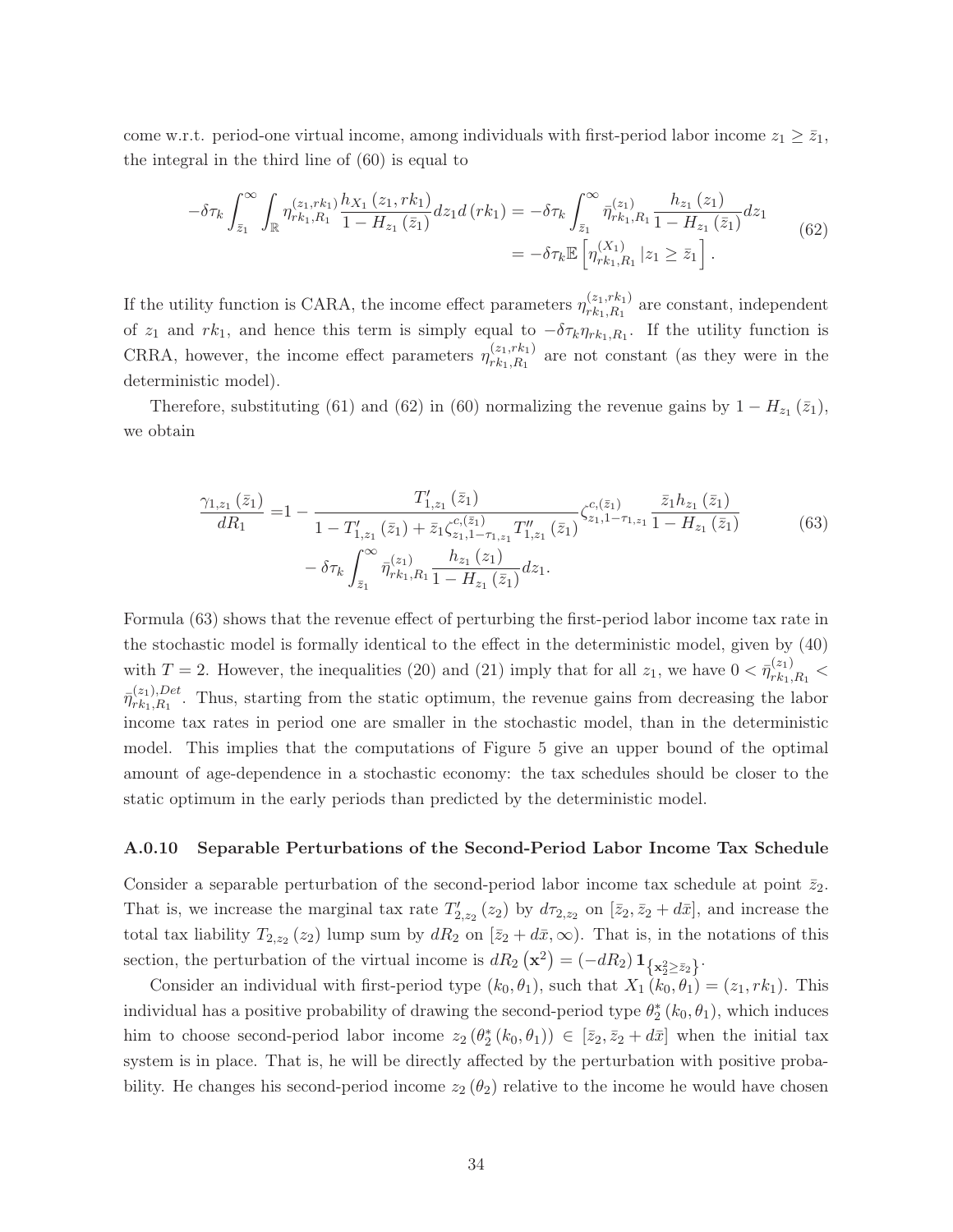in the absence of a perturbation only if his second-period type is drawn in the set of  $\theta_2$ 's such that  $z_2$   $(\theta_2 (k_0, \theta_1)) \in [\overline{z}_2, \overline{z}_2 + d\overline{x}]$  (see explicit expressions (44), and (45) for the elasticities). Note moreover that the elasticity  $\zeta_{z_2,1-\tau_{2,z_2}(\mathbf{x}^2)}^{c,(x^2)} = -\theta_2^* v_2' (x_2^2) / (x_2^2 v_2'' (x_2^2))$ , and thus the change  $dz_2$  ( $\theta_2^*$ ), depend only on the individual's second-period income  $\mathbf{x}_2^2$ .<sup>7</sup> Thus, any individual with second-period income  $z_2 = \bar{z}_2$  before the perturbation changes this income, in response to the perturbation, by the amount

$$
dz_2|_{\bar{z}_2} = \frac{-\bar{z}_2 \zeta_{z_2,1-\tau_{2,z_2}}^{c,(\bar{z}_2)} d\tau_{2,z_2}}{1 - T'_2(\bar{z}_2) + \bar{z}_2 \zeta_{z_2,1-\tau_{2,z_2}}^{c,(\bar{z}_2)} T''_2(\bar{z}_2)}.
$$
(64)

Any individual with first-period type  $(k_0, \theta_1)$ , such that  $X_1 (k_0, \theta_1) = (z_1, r k_1)$ , has a positive probability of drawing the second-period type  $\theta_2 (k_0, \theta_1)$ , which induces him to choose secondperiod labor income  $z_2 (\theta_2 (k_0, \theta_1)) \in [\bar{z}_2 + d\bar{x}, \infty)$  when the initial tax system is in place. He changes his capital income  $rk_1$  (chosen in period one) relative to the capital income he would have chosen in the absence of a perturbation, because of the positive probability that he ends up being poorer in the second period, by the amount

$$
d(rk_1)|_{X_1} = \int_{\mathbb{R}_+^2 \times \mathbb{R}} \frac{\eta_{rk_1, R_2(\mathbf{x}^2)}^{(X_1)}}{1 + (1 - \tau_{2, rk_1}) r} dR_2(\mathbf{x}^2) d\mathbf{x}^2
$$
  
= 
$$
\frac{-1}{1 + (1 - \tau_k) r} \left\{ \int_{\bar{z}_2}^{\infty} \eta_{rk_1, R_2(X_1, \mathbf{x}_2^2)}^{(X_1)} d\mathbf{x}_2^2 \right\} dR_2.
$$
 (65)

Note that the explicit expressions for the income effect parameters  $\eta_{rk_1,R_2(\mathbf{x}^2)}^{(X_1)}$  show that the change in capital income of an individual in response to an additional dollar given to him if his income in period two is  $z_2 \geq \overline{z}_2$ , i.e. the integral in (65), is equal to

$$
\int_{\bar{z}_2}^{\infty} \eta_{rk_1,R_2(X_1,x_2^2)}^{(X_1)} d\mathbf{x}_2^2 = \frac{-\beta (1 + (1 - \tau_k) r)^2 \mathbb{E} [u_2'' \mathbf{1}_{\{z_2 \ge \bar{z}_2\}} | X_1]}{u_1'' + \beta (1 + (1 - \tau_k) r)^2 \mathbb{E} [u_2'' | X_1]}
$$
  
=  $(1 - H_{z_2}(\bar{z}_2)) \frac{-\beta (1 + (1 - \tau_k) r)^2 \mathbb{E} [u_2'' | X_1, z_2 \ge \bar{z}_2]}{u_1'' + \beta (1 + (1 - \tau_k) r)^2 \mathbb{E} [u_2'' | X_1]}.$ 

It is equal to the change in capital income of the individual with first-period income vector  $X_1$ , if he receives an additional dollar in the states of the world where he chooses a second-period income larger than  $\bar{z}_2$ . We then denote by  $\bar{\eta}_{rk_1,R_2(z_2\geq \bar{z}_2)}$  the change in aggregate capital income in the economy, when an additional dollar is distributed lump-sum in period two, uniformly among all the individuals whose labor income in period two is above  $\bar{z}_2$ , irrespective of their first-period

<sup>&</sup>lt;sup>7</sup>It also depends on the second-period type  $\theta_2^*$ , but there is a one-to-one map between  $\theta_2^*$  and  $z_2$ , independent of  $z_1, rk_1$ , given by the second-period intratemporal first order condition,  $v'(z_1/\theta_1) = \theta_1 (1 - T'_1(z_1)).$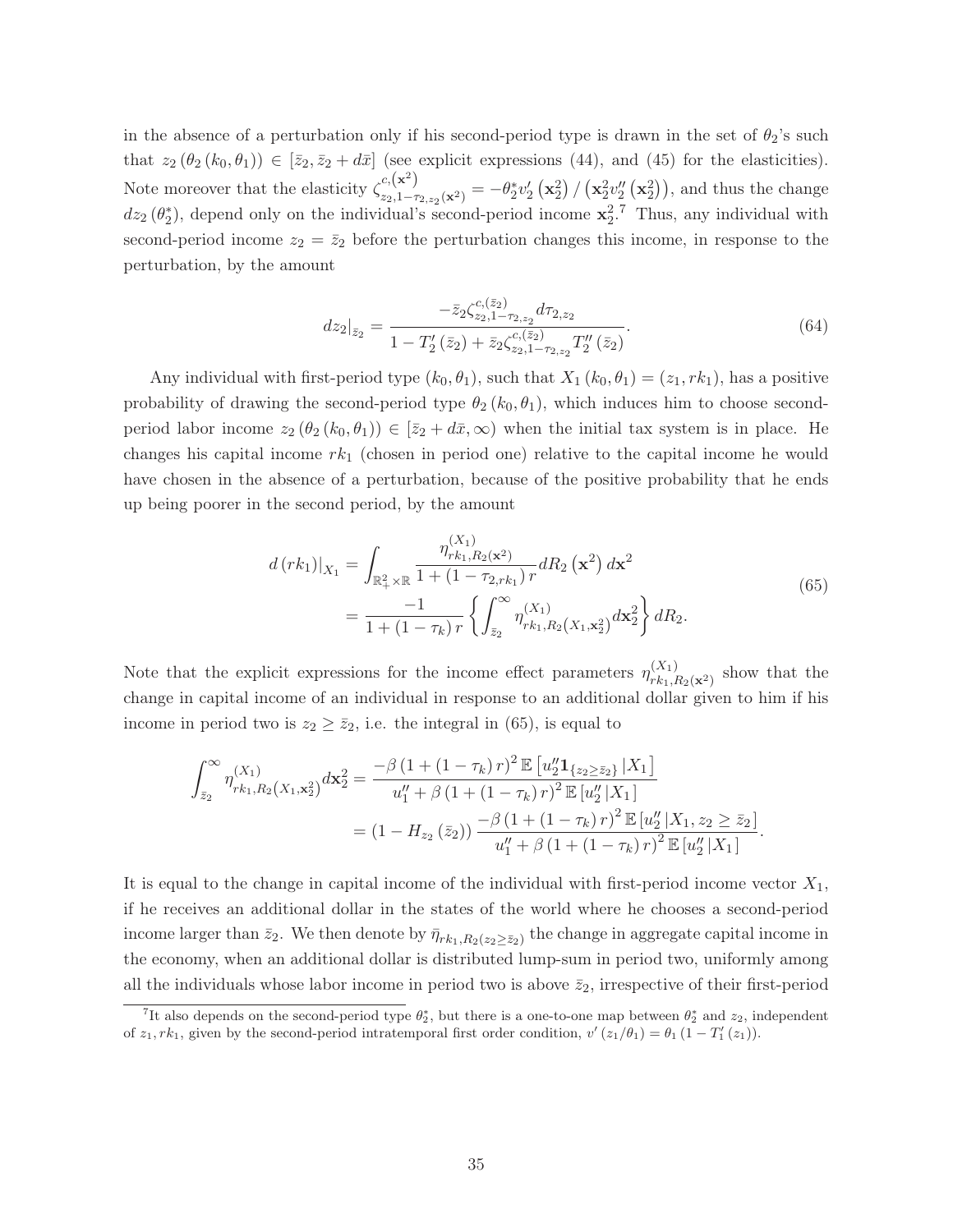income choices. That is,

$$
\bar{\eta}_{rk_1,R_2(z_2\geq \bar{z}_2)} \equiv \frac{1}{1-H_{z_2}(\bar{z}_2)} \int_{\mathbb{R}_+} \int_{\mathbb{R}} \left\{ \int_{\bar{z}_2}^{\infty} \eta_{rk_1,R_2(X_1,\mathbf{x}_2^2)}^{(X_1)} d\mathbf{x}_2^2 \right\} h_{X_1}(z_1,rk_1) dz_1 d(rk_1).
$$
 (66)

Using (64) and (65), the change in government revenue due to the perturbation is thus given by

$$
\frac{\Gamma_{2,z_2}(\bar{z}_2)}{dR_2} = \delta \left[ 1 - H_{z_2}(\bar{z}_2) \right] + \delta T'_{2,z_2}(\bar{z}_2) \left\{ \frac{dz_2|_{\bar{z}_2}}{d\tau_{2,z_2}} \right\} h_{z_2}(\bar{z}_2) \n- \int_{\mathbb{R}_+} \int_{\mathbb{R}} \delta \tau_k \left\{ \frac{d \left( rk_1 \right)|_{(z_1, rk_1)}}{-dR_2} \right\} h_{X_1}(z_1, rk_1) dz_1 d \left( rk_1 \right).
$$
\n(67)

Normalizing by  $1-H_{z_2}(\bar{z}_2)$ , and using the definition (66) of the average income effect parameter, we can rewrite the revenue gains (67) as

$$
\gamma_{2,z_2}(\bar{z}_2) / (\delta dR_2)
$$
  
=1 - 
$$
\frac{T'_{2,z_2}(\bar{z}_2)}{1 - T'_2(\bar{z}_2) + \bar{z}_2 \zeta_{z_2,1-\tau_{2,z_2}}^{c,(5_2)} T''_2(\bar{z}_2)} \zeta_{z_2,1-\tau_{2,z_2}}^{c,(5_2)} \frac{\bar{z}_2 h_{z_2}(\bar{z}_2)}{1 - H_{z_2}(\bar{z}_2)} - \frac{\tau_k}{1 + (1 - \tau_k) r} \bar{\eta}_{r k_1, R_2(z_2 \ge \bar{z}_2)},
$$
(68)

Formula (68) shows that the revenue effect of perturbing the second-period labor income tax rate in the stochastic model is formally similar to the effect in the deterministic model, given by (40) with  $T = 2$ . However, using the explicit expressions for the income effect parameters in the deterministic and the stochastic models to obtain inequalities similar to (20) and (21), we obtain that the savings effect in the stochastic setting,  $\bar{\eta}_{rk_1,R_2(z_2\geq\bar{z}_2)}$ , is strictly larger than in the deterministic setting,  $\int_{\bar{z}_2}^{\infty} \bar{\eta}_{rk_1,R_2}^{(z_2)} h_{z_2}(z_2) / (1 - H_{z_2}(\bar{z}_2)) dz_2$ . Thus, starting from the static optimum, the revenue gains from increasing the labor income tax rates in period two are smaller in the stochastic model, than in the deterministic model. This implies that the computations of Figure 5 give an upper bound of the optimal amount of age-dependence in a stochastic economy: the tax schedules should be closer to the static optimum in the late periods than predicted by the deterministic model.

#### A.0.11 Separable Perturbations of the Capital Income Tax Schedule

Consider a separable perturbation of the capital income tax schedule at point  $r\bar{k}_1$ . That is, we increase the marginal tax rate  $T'_{2,rk_1}(rk_1) = \tau_k$  by  $d\tau_{2,rk_1}$  on  $\left[r\bar{k}_1, r\bar{k}_1 + d\bar{x}\right]$ , and increase the total tax liability  $T_{2,rk_1}(rk_1)$  lump-sum by  $dR_k$  on  $\left[r\bar{k}_1 + d\bar{x}, \infty\right)$ .

Consider an individual with first-period type  $(k_0, \theta_1)$  such that  $X_1 (k_0, \theta_1) = (z_1, rk_1)$ , with  $rk_1 \in [r\bar{k}_1, r\bar{k}_1 + d\bar{x}]$  when the initial tax system is in place. In response to the perturbation,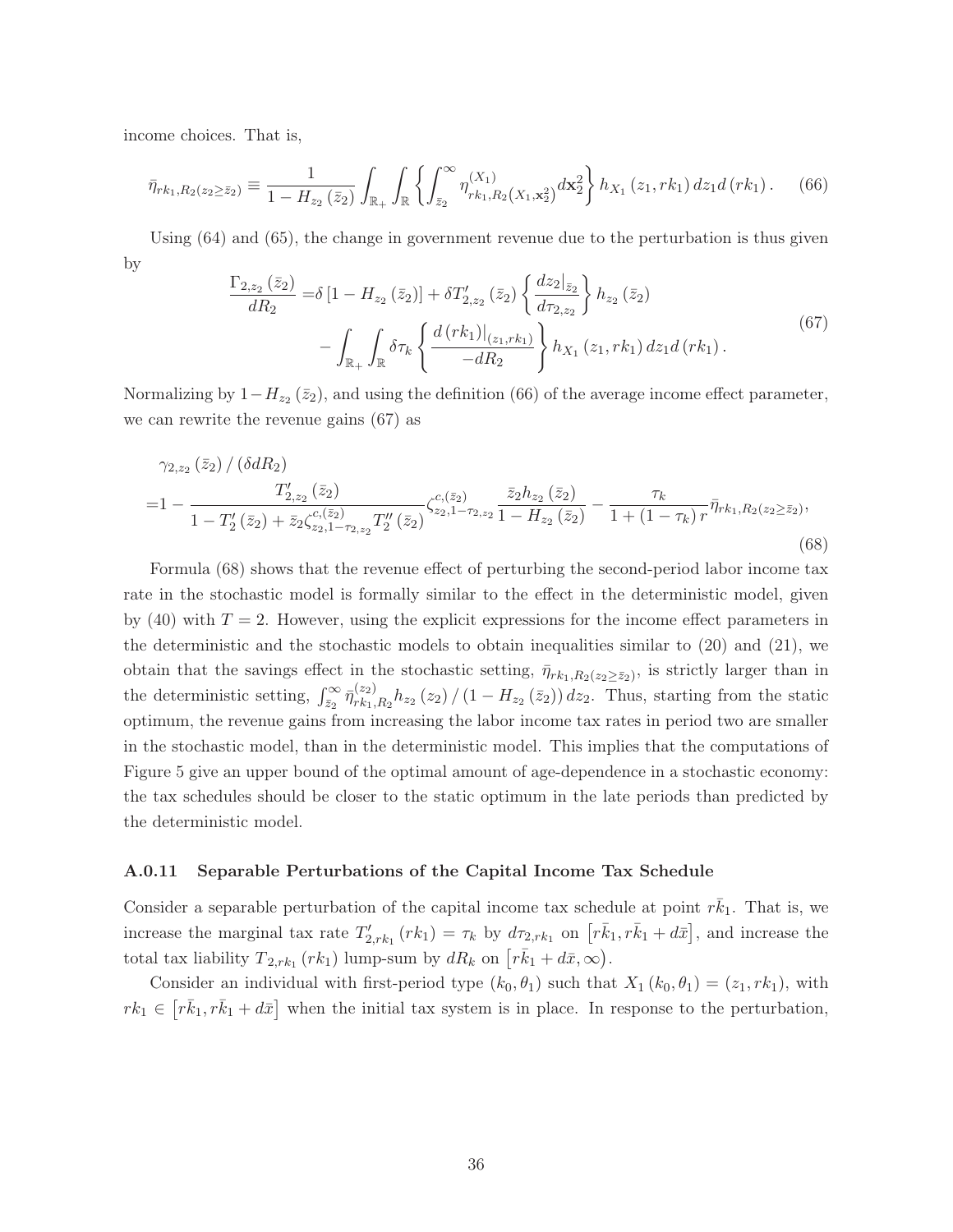he changes his capital income  $rk_1$  by the amount

$$
d\left(rk_{1}\right)\big|_{\left(z_{1},r\bar{k}_{1}\right)} = \frac{-r\bar{k}_{1}}{1+\left(1-\tau_{k}\right)r} \left\{ \int_{\mathbb{R}} \zeta_{rk_{1},1-\tau_{2},rk_{1}}^{c,\left(z_{1},r\bar{k}_{1}\right)}(z_{1},r\bar{k}_{1},x_{2}^{2}) d\mathbf{x}_{2}^{2} \right\} d\tau_{2,rk_{1}} \n\equiv \frac{-r\bar{k}_{1}}{1+\left(1-\tau_{k}\right)r} \zeta_{rk_{1},1-\tau_{2},rk_{1}}^{c,\left(z_{1},r\bar{k}_{1}\right)} d\tau_{2,rk_{1}},
$$
\n(69)

where  $\zeta_{rk_1,1-\tau_2}^{c,(z_1,\bar{r_k}_1)}$  $\begin{array}{c} c,(z_1,r\kappa_1) \ r\kappa_1, 1-\tau_2,r\kappa_1 \end{array}$  denotes the compensated capital income elasticity of individual  $X_1 = (z_1,r\bar{k}_1),$ w.r.t. to an increase in the capital income tax rate at level  $r\bar{k}_1$  (irrespective of the individual's labor incomes, i.e. separable perturbation). The explicit expression for this elasticity is given by

$$
\frac{\partial (rk_1^c)}{\partial (1 - \tau_{2,rk_1})} = \frac{-r^2 (1 + (1 - \tau_k) r)^{-1} u_1'}{u_1'' + \beta (1 + (1 - \tau_k) r)^2 \mathbb{E} [u_2'' | X_1]}.
$$
(70)

We finally denote by  $\bar{\zeta}_{rk_1,1-i}^{c, (r\bar{k}_1)}$  $r_{r1,1-\tau_{2,rk_1}}^{(n)}$  the average compensated elasticity of savings among individuals with capital income  $r\bar{k}_1$ , that is,

$$
\bar{\zeta}_{rk_1,1-\tau_2,\kappa_1}^{c,(r\bar{k}_1)} \equiv \int_{\mathbb{R}_+} \zeta_{rk_1,1-\tau_2,\kappa_1}^{c,(z_1,\bar{k}_1)} h_{z_1|r k_1} (z_1 | r\bar{k}_1) dz_1.
$$
\n(71)

Consider an individual with first-period type  $(k_0, \theta_1)$  such that  $X_1 (k_0, \theta_1) = (z_1, rk_1)$ , with  $rk_1 \geq r\bar{k}_1 + d\bar{x}$  when the initial tax system is in place. In response to the perturbation, he changes his capital income  $rk_1$  by the amount

$$
d\left(rk_1\right)|_{X_1} = -\left\{\int_0^\infty \frac{\eta_{r k_1, R_2\left(X_1, \mathbf{x}_2^2\right)}^{(X_1)}}{1 + \left(1 - \tau_{2, r k_1}\right)r} d\mathbf{x}_2^2\right\} dR_k \equiv \frac{-1}{1 + \left(1 - \tau_k\right)r} \eta_{r k_1, R_2}^{(z_1, r k_1)} dR_k,\tag{72}
$$

where  $\eta_{rk_1,R_2}^{(z_1,rk_1)}$  denotes the income effect parameter of individual  $X_1 = (z_1, rk_1)$  w.r.t. a *certain* increase in his period-two virtual income (irrespective of his second-period labor income). The explicit expression for this income effect parameter is

$$
\eta_{rk_1,R_2}^{(X_1)} = \frac{-\beta \left(1 + \left(1 - \tau_{2,rk_1}\right) r\right)^2 \mathbb{E}_{\theta_2} \left[u_2''\left|\theta_1\right.\right]}{u_1'' + \beta \left(1 + \left(1 - \tau_{2,rk_1}\right) r\right)^2 \mathbb{E}_{\theta_2} \left[u_2''\left|\theta_1\right.\right]},\tag{73}
$$

We finally denote by  $\mathbb{E}\left[\eta^{(X_1)}_{rk_1,R_2}\left|rk_1\geq r\bar{k}_1\right.\right]$  the average income effect parameter of capital income w.r.t. a certain increase period-two virtual income, among individuals with capital income  $rk_1 \geq$  $r\bar{k}_1$ . That is,

$$
\mathbb{E}\left[\eta_{rk_1,R_2}^{(X_1)}\left|rk_1\geq r\bar{k}_1\right.\right] \equiv \int_{\mathbb{R}_+} \int_{r\bar{k}_1}^{\infty} \eta_{rk_1,R_2}^{(z_1,rk_1)} h_{z_1|rk_1}\left(z_1\left|rk_1\right.\right) \frac{h_{rk_1}\left(rk_1\right)}{1-H_{rk_1}\left(r\bar{k}_1\right)} dz_1 d\left(rk_1\right).
$$
\n
$$
= \int_{r\bar{k}_1}^{\infty} \bar{\eta}_{rk_1,R_2}^{(rk_1)} \frac{h_{rk_1}\left(rk_1\right)}{1-H_{rk_1}\left(r\bar{k}_1\right)} d\left(rk_1\right).
$$
\n(74)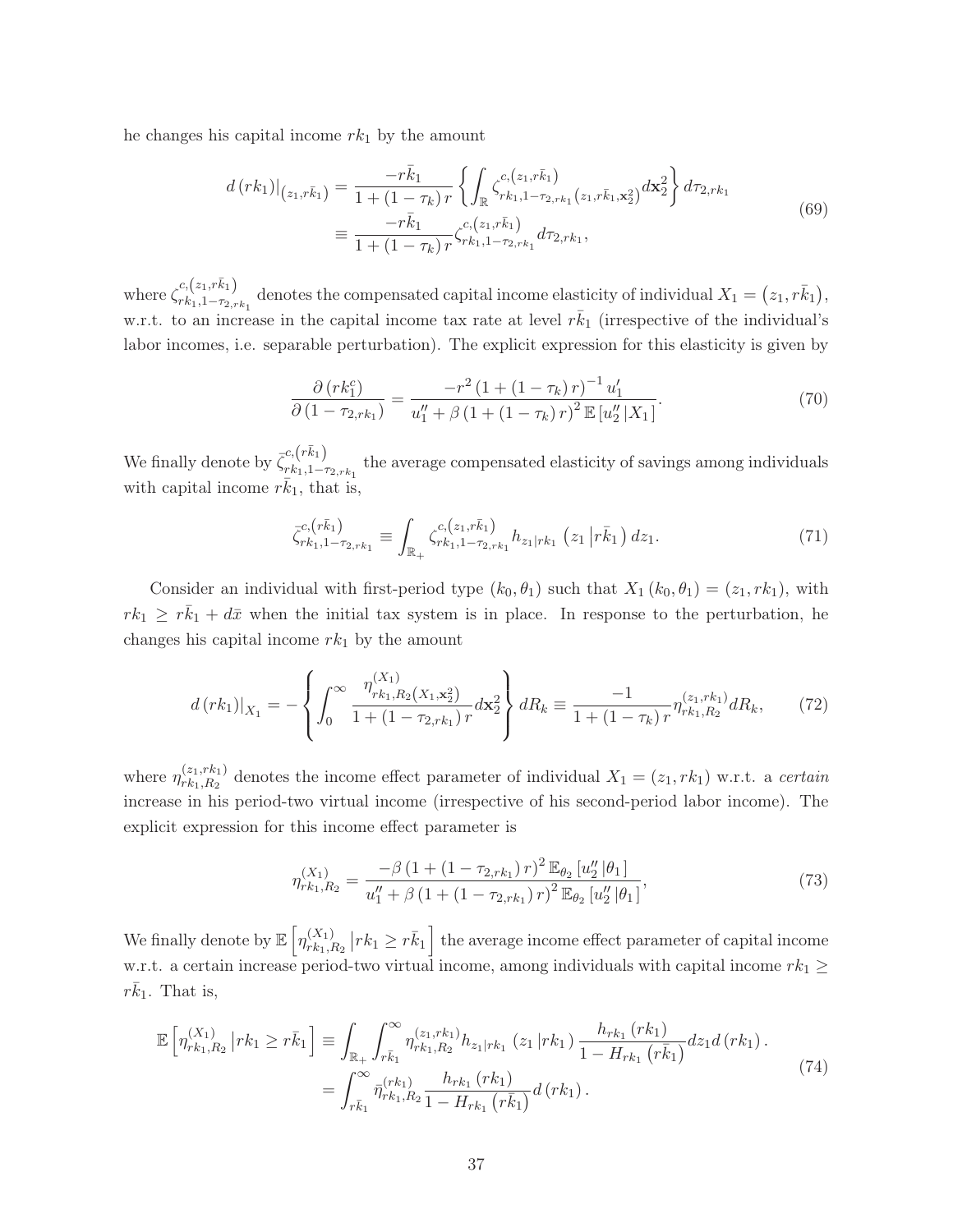Using (69) and (72), we obtain that the total effect of the perturbation on government revenue is thus given by

$$
\frac{\Gamma_{1,rk_1} (r\bar{k}_1)}{dR_k} = \delta \left[ 1 - H_{rk_1} (r\bar{k}_1) \right] + \delta \tau_k \int_{\mathbb{R}_+} \left\{ \frac{d (rk_1)|_{(z_1,r\bar{k}_1)}}{d\tau_{2,rk_1}} \right\} h_{z_1|rk_1} (z_1 |r\bar{k}_1) h_{rk_1} (r\bar{k}_1) dz_1
$$

$$
- \delta \tau_k \int_{r\bar{k}_1}^{\infty} \int_{\mathbb{R}_+} \left\{ \frac{d (rk_1)|_{(z_1,rk_1)}}{-dR_k} \right\} h_{X_1} (z_1,rk_1) dz_1 d(rk_1).
$$
\n(75)

Normalizing by  $1 - H_{rk_1}(r\bar{k}_1)$  and using the definitions of the average compensated elasticities and income effect parameters (71) and (74), we can rewrite these revenue gains (75) as

$$
\gamma_{1,rk_{1}}\left(\bar{rk}_{1}\right)/\left(\delta dR_{k}\right) = 1 - \frac{\tau_{k}}{1 + (1 - \tau_{k})r} \bar{\zeta}_{rk_{1},1-r_{2,rk_{1}}}^{c,\left(\bar{rk}_{1}\right)} \frac{r\bar{k}_{1}h_{rk_{1}}\left(r\bar{k}_{1}\right)}{1 - H_{rk_{1}}\left(r\bar{k}_{1}\right)} - \frac{\tau_{k}}{1 + (1 - \tau_{k})r} \int_{r\bar{k}_{1}}^{\infty} \bar{\eta}_{rk_{1},R_{2}}^{\left(rk_{1}\right)} \frac{h_{rk_{1}}\left(rk_{1}\right)}{1 - H_{rk_{1}}\left(r\bar{k}_{1}\right)} d\left(rk_{1}\right). \tag{76}
$$

Formula (76) shows that the revenue effect of perturbing the capital income tax rate in the stochastic model is formally identical to the effect in the deterministic model, given by (45) with  $T = 2$ . However, the inequalities (20) and (21) show that the average compensated capital income elasticity in the stochastic model,  $\bar{\zeta}_{rk_1,1-i}^{c, (r\bar{k}_1)}$  $r_{k_1,1-\tau_{2,rk_1}}^{(n)}$ , is (positive and) smaller than its counterpart in the deterministic model,  $\bar{\zeta}_{rk_1,1-\tau_{2,1}}^{c,(\bar{r}\bar{k}_1),Det}$  $r_{k_1,1-\tau_{2,rk_1}}$ . Similarly, the average income effect parameters in the stochastic model,  $\bar{\eta}_{rk_1,R_2}^{(rk_1)}$ , are (negative and) smaller than their counterparts in the deterministic model,  $\bar{\eta}_{rk_1,R_2}^{(rk_1),Det}$ . Thus, the revenue gains from increasing the capital income tax rates in period two in the stochastic model are larger than in the deterministic model. On the one hand, the increase in the tax rate induces a smaller decrease in capital income (in the stochastic model) for individuals with  $rk_1 = r\bar{k}_1$ . On the other hand, the increase in the lump-sum tax liability induces a larger increase in capital income (in the stochastic model) for individuals with  $rk_1 \geq r\bar{k}_1$ . Both effect imply that the optimal capital income tax rate in the deterministic model is a lower bound of the optimal tax rate in the stochastic model.

## A.0.12 Joint Perturbations: History Dependence

Consider a joint perturbation of the first- and second-period labor income tax schedules in period two. That is, we increase the marginal tax rate  $T'_{2,z_1}(z_1)$  by  $d\tau_{2,z_1}$  on  $[\bar{z}_1,\bar{z}_1+d\bar{x}] \times [\bar{z}_2,\infty)$ , increase the marginal tax rate  $T'_{2,z_2}(z_2)$  by  $d\tau_{2,z_2}$  on  $[\bar{z}_1,\infty)\times[\bar{z}_2,\bar{z}_2+d\bar{x}]$ , and increase the total tax liability  $T_{2,z_2}(z_2)$  lump-sum by  $dR_2$  on  $[\bar{z}_1 + d\bar{x}, \infty) \times [\bar{z}_2 + d\bar{x}, \infty)$ .

Consider an individual with first-period income  $z_1 \in [\bar{z}_1, \bar{z}_1 + d\bar{x}]$  and capital income  $rk_1 \in \mathbb{R}$ . He has positive probability of drawing a second-period type that leads him to choose  $z_2 \in [\bar{z}_2, \infty)$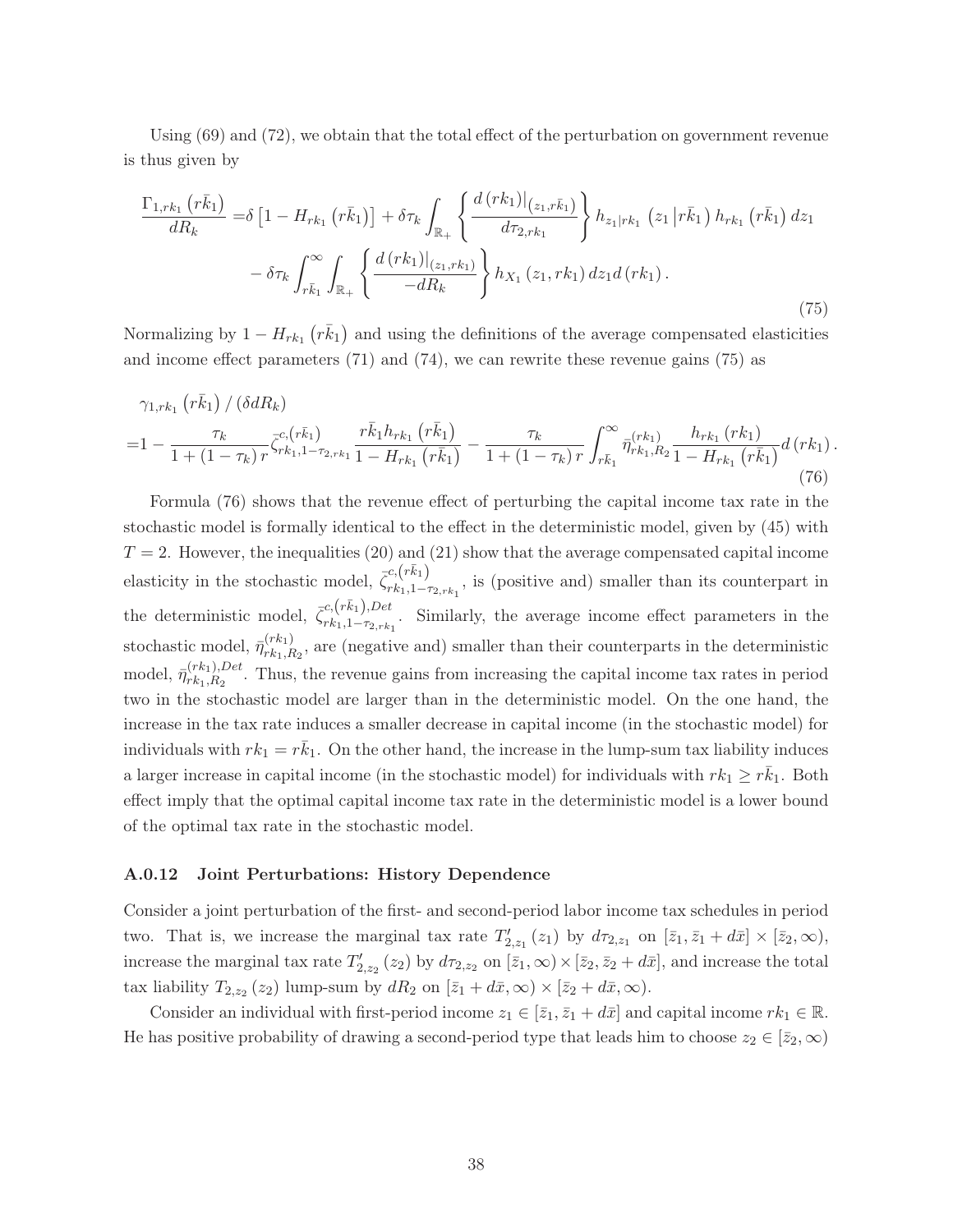in period two. Thus he changes his first period labor income  $z<sub>1</sub>$  by the amount

$$
dz_1|_{(\bar{z}_1,rk_1)} = \frac{\bar{z}_1(1-T'_1(\bar{z}_1))}{1-T'_1(\bar{z}_1)+\bar{z}_1\zeta_{z_1,1-\tau_{1,z_1}}^{c,(\bar{z}_1)}T''_1(\bar{z}_1)} \left\{ \int_{\bar{z}_2}^{\infty} \frac{\zeta_{z_1,\tau_{2,z_1}}^{c,(\bar{z}_1,rk_1)}(\bar{z}_1,\mathbf{x}_2^2,rk_1)}{\tau_{2,z_1}(\bar{z}_1,\mathbf{x}_2^2,rk_1)} d\mathbf{x}_2^2 \right\} d\tau_{2,z_1}.
$$
 (77)

Note that the explicit expression of the elasticity  $\zeta_{-}^{c,(X_1)}$  $\lim_{z_1, \tau_{2,z_1}(X_1,\mathbf{x}_2^2)}$  imply that the integral term in (77) is equal to

$$
\int_{\bar{z}_2}^{\infty} \frac{\zeta_{z_1, r_{2, z_1}}^{c, (\bar{z}_1, \kappa_1)}(\bar{z}_1, \mathbf{x}_2^2, r k_1)}{\tau_{2, z_1}(\bar{z}_1, \mathbf{x}_2^2, r k_1)} d\mathbf{x}_2^2 = -\frac{\theta_1^2}{v_1''(\bar{z}_1)} \frac{\beta \mathbb{E}\left[u_2' \mathbf{1}_{\{z_2 \ge \bar{z}_2\}} | X_1\right]}{u_1'}.
$$
\n(78)

Note that in the stochastic model, the elasticity  $\zeta_{-}^{c,(X_1)}$  $z_{1}, z_{2}, z_{1}(X_{1}, x_{2}^{2})$ , i.e. the response of first-period income  $z_1$  to an increase in period two of the first-period labor income tax rate  $\tau_{2,z_1}$ , does not depend only on first-period income  $z_1$ , as was the case in the deterministic model, unless this tax change is certain, i.e. it occurs for all choices of  $z_2$  (that is, if  $\bar{z}_2 = 0$  in the integral of (78)). If this is the case, then the elasticity is the same as in the deterministic model. We denote by  $\bar{\zeta}_{z_1,\tau_{2,z_1}(z_2\geq \bar{z}_2)}^{c,(\bar{z}_1)}$  the aggregate change in capital income, among individuals with labor income  $\bar{z}_1$ , when the tax rate  $\tau_{2,z_1}$  that they face in period two increases if their second-period labor income  $z_2$  is larger than  $\bar{z}_2$ . That is,

$$
\bar{\zeta}_{z_1, \tau_{2, z_1}(z_2 \ge \bar{z}_2)}^{c, (\bar{z}_1)} \equiv \int_{\bar{z}_2}^{\infty} \int_{\mathbb{R}} \frac{\zeta_{z_1, \tau_{2, z_1}}^{c, (\bar{z}_1, \kappa_1)}(\bar{z}_1, \kappa_2^2, r k_1)}{\tau_{2, z_1}(\bar{z}_1, \kappa_2^2, r k_1)} h_{r k_1 | z_1} (r k_1 | \bar{z}_1) d\mathbf{x}_2^2 d(r k_1).
$$
\n(79)

Consider an individual with first-period income  $z_1 \geq \bar{z}_1 + d\bar{x}$  and capital income  $rk_1 \in \mathbb{R}$ . He has positive probability of drawing a second-period type that leads him to choose  $z_2 \in$  $[\bar{z}_2, \bar{z}_2 + d\bar{x}]$  in period two. If he does (and only if he does, once the second-period type has been drawn), then in period two he changes his second-period labor income  $\bar{z}_2$  by the amount

$$
dz_2|_{(z_1,\bar{z}_2,rk_1)} = \frac{-\bar{z}_2 \zeta_{z_2,1-\tau_{2,z_2}}^{c,(z_1,\bar{z}_2,rk_1)}}{1 - T'_{2,z_2}(\bar{z}_2) + \bar{z}_2 \zeta_{z_2,1-\tau_{2,z_2}}^{c,(z_1,\bar{z}_2,rk_1)} T''_{2,z_2}(\bar{z}_2)} d\tau_{2,z_2}
$$
(80)

But the compensated elasticity  $\zeta_{z_2,1-\tau_2,z_1}^{c,(z_1,\bar{z}_2,rk_1)}$  $z_{z,1-\tau_{2,z_2}}^{(z_1,\bar{z}_2,rk_1)} = -\bar{\theta}_2 v_2' (\bar{z}_2) / v_2'' (\bar{z}_2)$  depends only on the individual's second period income  $\bar{z}_2$ , and can thus be written simply as  $\zeta_{z_2,1}^{c,\overline{(z_2)}}$  $\frac{c,(z_2)}{z_2,1-\tau_{2,z_2}}.$ 

Finally, an individual with first period income  $z_1 \geq \bar{z}_1 + d\bar{x}$  and capital income  $rk_1 \in \mathbb{R}$  has a positive probability of drawing a second-period type that leads him to choose  $z_2 \geq \bar{z}_2 + d\bar{x}$  in period two. Thus, this individual will change his capital income, by the amount

$$
d\left(rk_1\right)|_{(z_1,rk_1)} = \frac{1}{1 + (1 - \tau_k)r} \left\{ \int_{\bar{z}_2}^{\infty} \eta_{r k_1, R_2(z_1, \mathbf{x}_2^2, r k_1)}^{(z_1, r k_1)} d\mathbf{x}_2^2 \right\} \left(-dR_2\right). \tag{81}
$$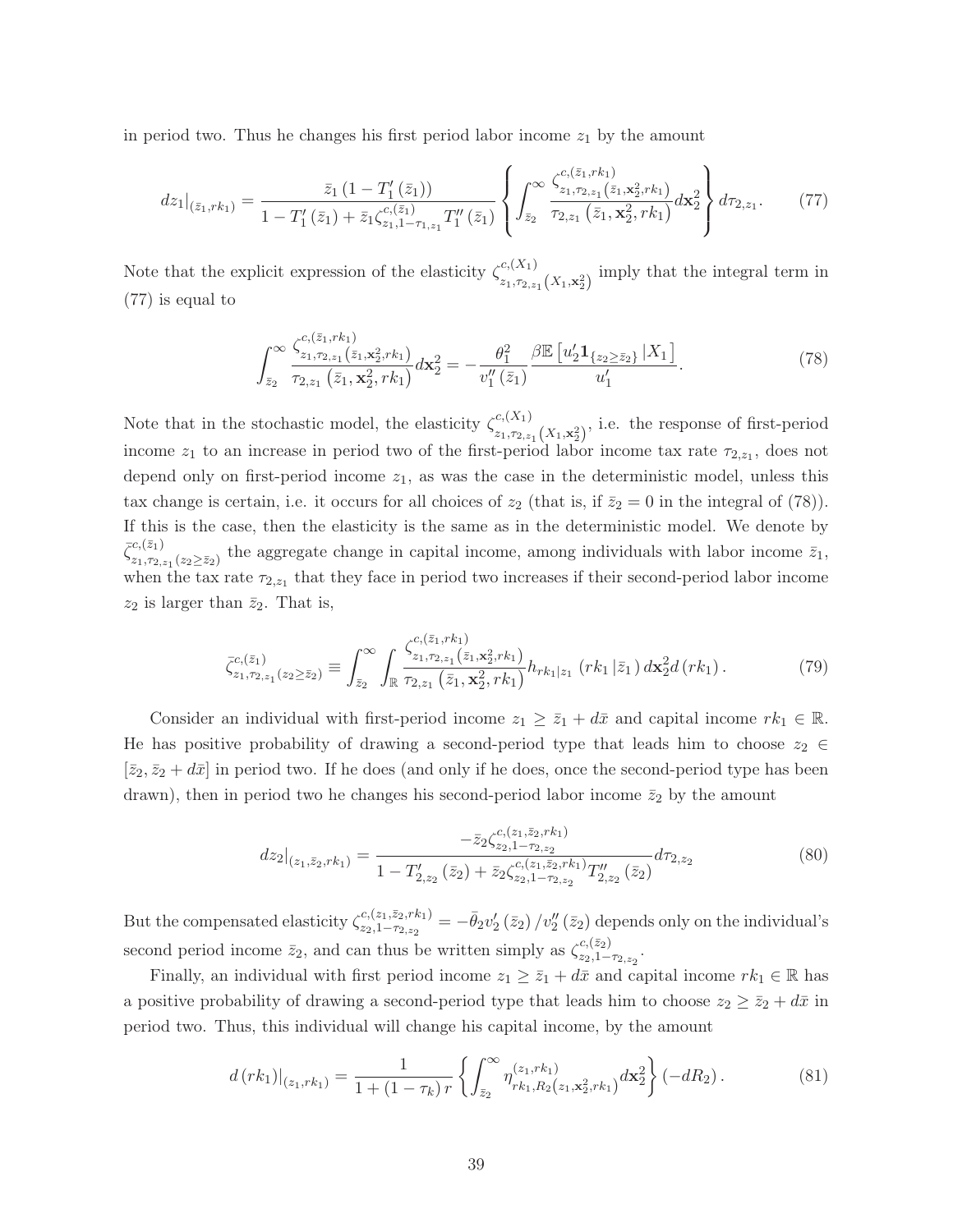The explicit expressions for the income effect parameters imply that the integral in (81) is equal to

$$
\int_{\bar{z}_2}^{\infty} \eta_{rk_1,R_2(z_1,\mathbf{x}_2^2,rk_1)}^{(z_1,rk_1)} d\mathbf{x}_2^2 = \frac{\beta r^2 \left(1 + (1 - \tau_k) r\right) \mathbb{E}\left[u_2' \mathbf{1}_{\{z_2 \ge \bar{z}_2\}} | X_1\right]}{u_1'' + \beta \left(1 + (1 - \tau_k) r\right)^2 \mathbb{E}\left[u_2'' | X_1\right]}.
$$
\n(82)

This term is equal to the change in capital income of individual  $X_1$  if he receives an additional dollar lump-sum if he chooses second-period labor income  $z_2 \geq \overline{z}_2$ . Finally, we denote by  $\bar{\eta}_{rk_1,R_2(z_1\geq\bar{z}_1,z_2\geq\bar{z}_2)}$  the change in aggregate capital income in the economy, when an additional dollar is distributed lump-sum in period two, uniformly among all the individuals whose labor income in period one is above  $\bar{z}_1$  and labor income in period two is above  $\bar{z}_2$ , i.e.

$$
\bar{\eta}_{rk_1,R_2(z_1 \ge \bar{z}_1,z_2 \ge \bar{z}_2)} \equiv \frac{1}{\bar{H}_{z_1,z_2}(\bar{z}_1,\bar{z}_2)} \int_{\bar{z}_1}^{\infty} \int_{\bar{z}_2}^{\infty} \int_{\mathbb{R}} \eta_{rk_1,R_2(X_1,\mathbf{x}_2^2)}^{(X_1)} h_{X_1}(z_1,rk_1) dz_1 d\mathbf{x}_2^2 d(rk_1). \tag{83}
$$

Using (77), (80) and (81), the change in government revenue due to the perturbation thus writes:

$$
\frac{\Gamma_{2,(z_1,z_2)}(\bar{z}_1,\bar{z}_2)}{dR_2} = \delta \left[ 1 - H_{z_1,z_2}(\bar{z}_1,\bar{z}_2) \right]
$$
\n
$$
+ \int_{\mathbb{R}} T'_{1,z_1}(\bar{z}_1) \left\{ \frac{dz_1|_{(\bar{z}_1,rk_1)}}{d\tau_{2,z_1}} \right\} h_{z_1}(\bar{z}_1) h_{rk_1|z_1} (rk_1|\bar{z}_1) d(rk_1)
$$
\n
$$
+ \int_{\bar{z}_1}^{\infty} \int_{\mathbb{R}} \delta T'_{2,z_2}(\bar{z}_2) \left\{ \frac{dz_2|_{(z_1,\bar{z}_2,rk_1)}}{d\tau_{2,z_2}} \right\} h_{z_2}(\bar{z}_2|z_1,rk_1) h_{X_1}(z_1,rk_1) dz_1 d(rk_1)
$$
\n
$$
- \int_{\bar{z}_1}^{\infty} \int_{\mathbb{R}} \delta \tau_k \left\{ \frac{d(rk_1)|_{(z_1,rk_1)}}{-dR_2} \right\} h_{X_1}(z_1,rk_1) dz_1 d(rk_1).
$$
\n(84)

Normalizing by  $H_{z_1,z_2}(\bar{z}_1,\bar{z}_2)$  and using the definitions of the average compensated elasticities and income effect parameters (79) and (83), we can rewrite the revenue gains (84) as

$$
\frac{\gamma_{2,(z_1,z_2)}(\bar{z}_1,\bar{z}_2)}{\delta dR_2} = 1 - \frac{\tau_k}{1 + (1 - \tau_k) r} \bar{\eta}_{rk_1,R_2(z_1 \ge \bar{z}_1,z_2 \ge \bar{z}_2)} \n+ \delta^{-1} \frac{(1 - T'_1(\bar{z}_1)) T'_{1,z_1}(\bar{z}_1)}{1 - T'_1(\bar{z}_1) + \bar{z}_1 \zeta_{z_1,1-r_{1,z_1}}^{\mathcal{C},(\bar{z}_1)} T''_1(\bar{z}_1)} \zeta_{z_1,\tau_{2,z_1}(z_2 \ge \bar{z}_2)}^{\mathcal{C},(\bar{z}_1)} \overline{H}_{z_1,z_2}(\bar{z}_1,\bar{z}_2)} \n- \frac{T'_{2,z_2}(\bar{z}_2)}{1 - T'_{2,z_2}(\bar{z}_2) + \bar{z}_2 \zeta_{z_2,1-r_{2,z_2}}^{\mathcal{C},(\bar{z}_2)} T''_{2,z_2}(\bar{z}_2)} \zeta_{z_2,1-r_{2,z_2}}^{\mathcal{C},(\bar{z}_2)} \overline{H}_{z_1,z_2}(\bar{z}_1,\bar{z}_2)}.
$$
\n(85)

But the formulas giving the revenue gains of the corresponding separable perturbations imply, letting  $\bar{\zeta}_{z_1,\tau_{2,z_1}}^{c,(\bar{z}_1)} \equiv \bar{\zeta}_{z_1,\tau_{2,z_1}(z_2\geq 0)}^{c,(\bar{z}_1)}$  (i.e. the perturbation occurs with certainty to individuals with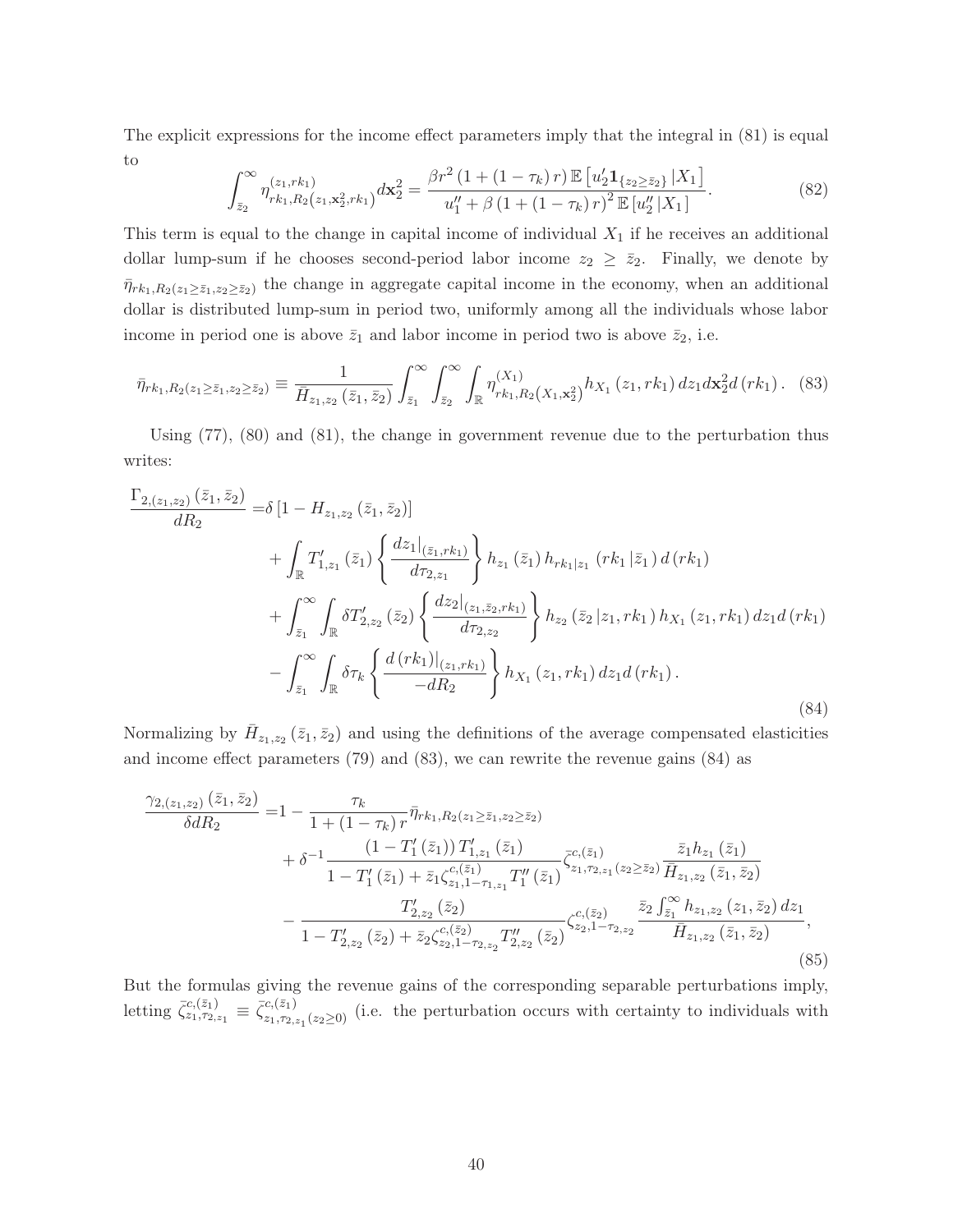$z_1 = \bar{z}_1$ ,

$$
\frac{\delta^{-1} (1 - T_1'(\bar{z}_1)) T_{1,z_1}'(\bar{z}_1)}{1 - T_1'(\bar{z}_1) + \bar{z}_1 \zeta_{z_1,1-\tau_{1,z_1}}^{c,(z_1)} T_1''(\bar{z}_1)} = -\frac{1}{\bar{\zeta}_{z_1,z_2}^{c,(z_1)}} \left( \frac{\bar{z}_1 h_{z_1}(\bar{z}_1)}{1 - H_{z_1}(\bar{z}_1)} \right)^{-1} \left( 1 - \frac{\tau_k}{1 + (1 - \tau_k) r} \bar{\eta}_{r k_1, R_2(z_1 \ge \bar{z}_1)} - \frac{\gamma_{2,z_1}(\bar{z}_1)}{\delta d R_2} \right),
$$
\n(86)

and

$$
\frac{T'_{2,z_2}(\bar{z}_2)}{1 - T'_2(\bar{z}_2) + \bar{z}_2 \zeta_{z_2,1-\tau_{2,z_2}}^{c,(\bar{z}_2)} T''_2(\bar{z}_2)}
$$
\n
$$
= \frac{1}{\zeta_{z_2,1-\tau_{2,z_2}}^{c,(\bar{z}_2)}} \left( \frac{\bar{z}_2 h_{z_2}(\bar{z}_2)}{1 - H_{z_2}(\bar{z}_2)} \right)^{-1} \left( 1 - \frac{\tau_k}{1 + (1 - \tau_k) r} \bar{\eta}_{r k_1, R_2(z_2 \ge \bar{z}_2)} - \frac{\gamma_{2,z_2}(\bar{z}_2)}{\delta d R_2} \right). \tag{87}
$$

Thus, substituting (86) and (87) in (85), the revenue gains of the joint perturbations are equal to

$$
\frac{\gamma_{2,(z_1,z_2)}(\bar{z}_1,\bar{z}_2)}{\delta dR_2} = W_1 \frac{\gamma_{2,z_1}(\bar{z}_1)}{\delta dR_2} + W_2 \frac{\gamma_{2,z_2}(\bar{z}_2)}{\delta dR_2} + \left\{ 1 - W_1 \left( \frac{1+S_1}{1+S_{1,2}} \right) - W_2 \left( \frac{1+S_2}{1+S_{1,2}} \right) \right\} (1+S_{1,2}).
$$
\n(88)

where the weights  $W_1$  and  $W_2$  are defined by

$$
W_{1} = \frac{\bar{\zeta}_{z_{1},\tau_{2,z_{1}}(z_{2}\geq\bar{z}_{2})}^{c_{z_{1},\tau_{2,z_{1}}(z_{2}\geq\bar{z}_{2})}}{\bar{\zeta}_{z_{1},\tau_{2,z_{1}}^{c_{z_{1},\tau_{2,z_{1}}}}}\left(\frac{h_{z_{1}}(\bar{z}_{1})}{1-H_{z_{1}}(\bar{z}_{1})}\right)^{-1}\left(\frac{\int_{\bar{z}_{2}}^{\infty}h_{z_{1},z_{2}}(\bar{z}_{1},z_{2})dz_{2}}{\bar{H}_{z_{1},z_{2}}(\bar{z}_{1},\bar{z}_{2})}\right)\left(\frac{h_{z_{1}}(\bar{z}_{1})}{\int_{\bar{z}_{2}}^{\infty}h_{z_{1},z_{2}}(\bar{z}_{1},z_{2})dz_{2}}\right),
$$

$$
= \frac{1}{\mathbb{P}(z_{2}\geq\bar{z}_{2}|\bar{z}_{1})}\frac{\bar{\zeta}_{z_{1},\tau_{2,z_{1}}(z_{2}\geq\bar{z}_{2})}\left[\lambda_{z_{1},z_{2}}(\bar{z}_{1},\bar{z}_{2})\right]_{1}}{\bar{\zeta}_{z_{1},\tau_{2,z_{1}}^{c_{z_{1},\tau_{2,z_{1}}}}}\lambda_{z_{1}}(\bar{z}_{1})},
$$

$$
W_{2} = \left(\frac{h_{z_{2}}(\bar{z}_{2})}{1-H_{z_{2}}(\bar{z}_{2})}\right)^{-1}\left(\frac{\int_{\bar{z}_{1}}^{\infty}h_{z_{1},z_{2}}(z_{1},\bar{z}_{2})dz_{1}}{\bar{H}_{z_{1},z_{2}}(\bar{z}_{1},\bar{z}_{2})}\right) = \frac{\left[\lambda_{z_{1},z_{2}}(\bar{z}_{1},\bar{z}_{2})\right]_{2}}{\lambda_{z_{2}}(\bar{z}_{2})},
$$
(89)

and the "savings effects"  $S_1, S_2, S_{1,2}$  are defined by

$$
S_1 = -\frac{\tau_k}{1 + (1 - \tau_k) r} \bar{\eta}_{rk_1, R_2(z_1 \ge \bar{z}_1)}, \ S_2 = -\frac{\tau_k}{1 + (1 - \tau_k) r} \bar{\eta}_{rk_1, R_2(z_2 \ge \bar{z}_2)},
$$
  
\n
$$
S_{1,2} = -\frac{\tau_k}{1 + (1 - \tau_k) r} \bar{\eta}_{rk_1, R_2(z_1 \ge \bar{z}_1, z_2 \ge \bar{z}_2)}.
$$
\n
$$
(90)
$$

Formula (88) shows that the revenue gains of introducing history-dependence in the tax system, in the stochastic model, are given by a formula that resembles its counterpart (55) in the deterministic model with, however, several differences. As in the deterministic case, the weight  $W_2$ , given by  $(89)$ , is equal to the ratio of the second component of the multivariate hazard rate of the joint distribution of labor incomes, to the hazard rate of the univariate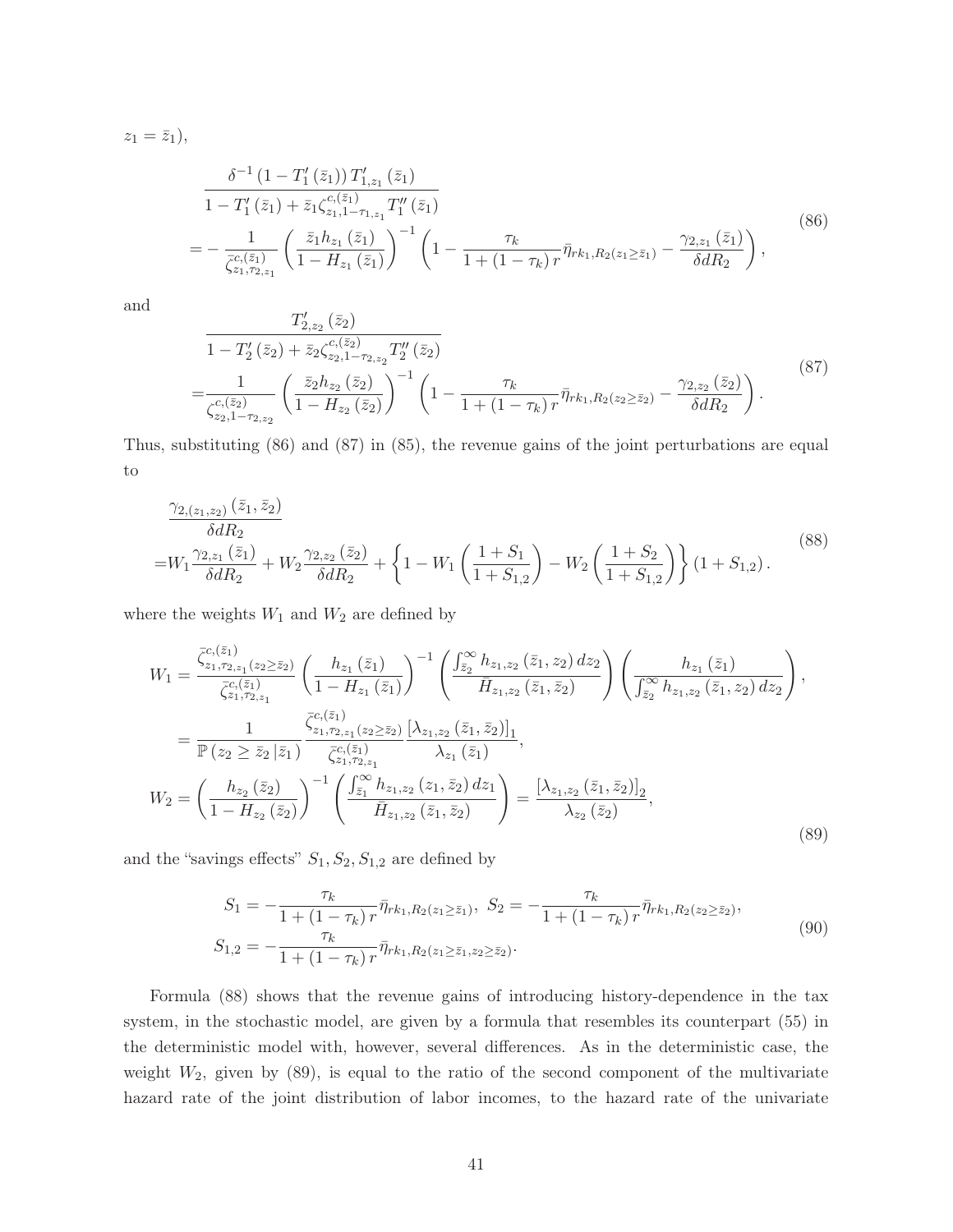distribution of second-period labor income. However, the weight  $W_1$ , given by (89), is equal to the corresponding ratio (first component of the multivariate hazard, to the hazard of the first-period labor income distribution), multiplied by a ratio of conditional to unconditional elasticity, where the unconditional elasticity is weighted by the probability that the individual  $\bar{z}_1$  will indeed be affected by the tax change, i.e.  $z_2 \geq \bar{z}_2$ . This is because in the stochastic model, *all* the individuals with first-period income  $z_1 = \overline{z}_1$ , are potentially affected by the tax change, and hence react to the perturbation by changing their first period income  $z_1$ . Finally, these weights are multiplied by the ratios of "savings effects" (90), which comes from the fact that, even with a CRRA utility function, individuals react differently to perturbations of their lump-sum tax liability, depending on the states of the world in this perturbation takes place.

## A.0.13 Joint Perturbations: Joint Taxation of Labor and Capital Incomes

Consider a joint perturbation of the capital income and second-period labor income tax schedules in period 2. That is, increase the marginal tax rate  $T'_{2,z_2}(z_2)$  by  $d\tau_{2,z_2}$  on  $[\bar{z}_2, \bar{z}_2 + d\bar{x}] \times [r\bar{k}_1, \infty)$ , increase the marginal tax rate  $T'_{2,rk_1}(rk_1)$  by  $d\tau_{2,rk_1}$  on  $[\bar{z}_2,\infty)\times [r\bar{k}_1,r\bar{k}_1+d\bar{x}]$ , and increase the total tax liability  $T_{2,z_2}(z_2)$  lump sum by  $dR_2$  on  $[\bar{z}_2 + d\bar{x}, \infty) \times [r\bar{k}_1 + d\bar{x}, \infty)$ .

Consider first an individual with capital income  $rk_1 \in [r\bar{k}_1, r\bar{k}_1 + d\bar{x}]$ , and with first-period labor income  $z_1 \in \mathbb{R}_+$ . He has positive probability of drawing a second-period type that leads him to choose  $z_2 \in [\bar{z}_2, \infty)$  in period two. Thus he changes his capital income  $rk_1$  by the amount

$$
d\left(rk_1\right)|_{\left(z_1,r\bar{k}_1\right)} = \frac{-r\bar{k}_1}{1+\left(1-\tau_k\right)r} \left\{ \int_{\bar{z}_2}^{\infty} \zeta_{rk_1,1-\tau_{2,rk_1}}^{c,\left(z_1,r\bar{k}_1\right)}(\mathbf{x}_2^2) d\mathbf{x}_2^2 \right\} d\tau_{2,rk_1},\tag{91}
$$

where the explicit expressions for the compensated elasticities imply that the integral in (91) is equal to

$$
\int_{\bar{z}_2}^{\infty} \zeta_{rk_1,1-\tau_{2,rk_1}}^{c,(z_1,r\bar{k}_1)}(\mathbf{x}_2^2) d\mathbf{x}_2^2 = \frac{1}{r\bar{k}_1} \frac{\beta r^2 (1 + (1 - \tau_k) r) \mathbb{E} \left[ u_2' \mathbf{1}_{\{z_2 \ge \bar{z}_2\}} |X_1 \right]}{u_1'' + \beta (1 + (1 - \tau_k) r)^2 \mathbb{E} \left[ u_2'' |X_1 \right]}.
$$
(92)

We denote by  $\zeta_{rk_1,1-\tau_{2,rk_1}(z_2\geq \bar{z}_2)}^{c,(r\bar{k}_1)}$  the aggregate change in capital income, among individuals with capital income  $r\bar{k}_1$ , when the net-of capital income tax rate  $1 - \tau_{2,rk_1}$  that they face in period two increases if their second-period labor income  $z_2$  is larger than  $\bar{z}_2$ . That is,

$$
\zeta_{rk_1,1-\tau_{2,rk_1}(z_2\geq \bar{z}_2)}^{c,(r\bar{k}_1)} \equiv \int_{\mathbb{R}} \int_{\bar{z}_2}^{\infty} \zeta_{rk_1,1-\tau_{2,rk_1}}^{c,(z_1,r\bar{k}_1)}(x_2) h_{z_1|rk_1}(z_1|r\bar{k}_1) dz_1 dx_2^2.
$$
 (93)

Consider now an individual with capital income  $k_1 \geq \bar{k}_1 + d\bar{x}$  and first-period labor income  $z_1 \in \mathbb{R}_+$ . He has positive probability of drawing a second-period type that leads him to choose  $z_2 \in [\bar{z}_2, \bar{z}_2 + d\bar{x}]$  in period two. If he does (and only if he does, once second-period type is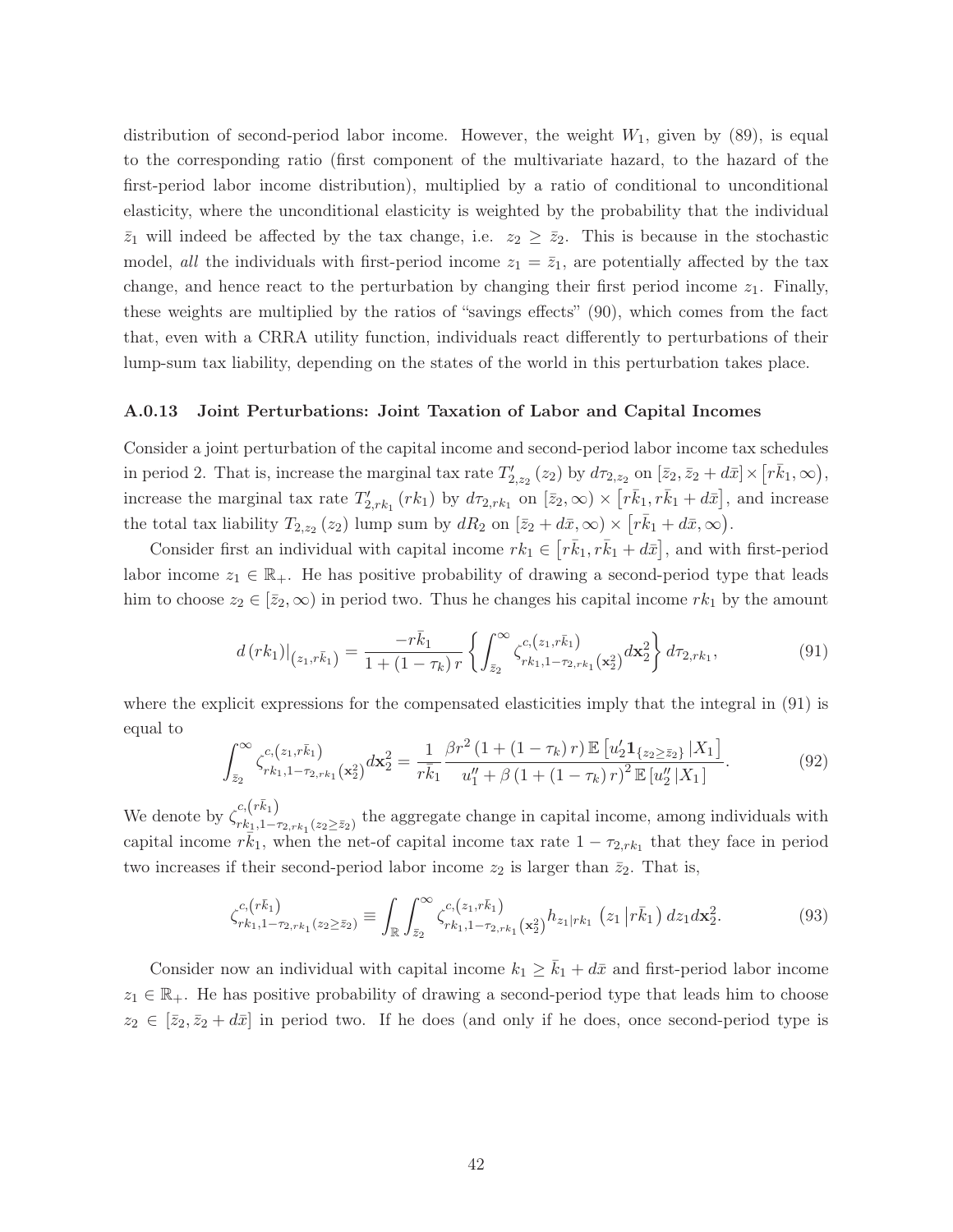revealed), then in period two he changes his second-period labor income  $\bar{z}_2$  by the amount

$$
dz_2|_{(z_1,\bar{z}_2,rk_1)} = \frac{-\bar{z}_2 \zeta_{z_2,1-r_2,z_2}^{c,(z_1,\bar{z}_2,rk_1)}}{1 - T'_{2,z_2}(\bar{z}_2) + \bar{z}_2 \zeta_{z_2,1-r_2,z_2}^{c,(z_1,\bar{z}_2,rk_1)} T''_{2,z_2}(\bar{z}_2)} d\tau_{2,z_2}.
$$
(94)

Note that the compensated elasticity  $\zeta_{z_0,1-\tau_2,z_1}^{c,(z_1,\bar{z}_2,r_{k_1})}$  $\frac{z_{2}(z_{1},z_{2},r_{1})}{z_{2},1-\tau_{2,z_{2}}}$  depends only on the individual's second period income, and can thus simply be written as  $\zeta_{z_2,1}^{c,(\bar{z}_2)}$  $\frac{c,(z_2)}{z_2,1-\tau_{2,z_2}}.$ 

Finally, consider again an individual with capital income  $k_1 \geq r\bar{k}_1 + d\bar{x}$  and first-period labor income  $z_1 \in \mathbb{R}_+$ . He has positive probability of drawing a second-period type that leads him to choose  $z_2 \ge \bar{z}_2 + d\bar{x}$  in period two. Thus, this individual will also change his capital income, by the amount

$$
d\left(rk_1\right)|_{(z_1,rk_1)} = \frac{1}{1 + (1 - \tau_{2,rk_1})r} \left\{ \int_{\bar{z}_2}^{\infty} \eta_{r k_1, R_2(z_1, \mathbf{x}_2^2, r k_1)}^{(z_1, r k_1)} d\mathbf{x}_2^2 \right\} \left(-dR_2\right),\tag{95}
$$

where the explicit expressions for the income effect parameters imply that the integral in (95)

$$
\int_{\bar{z}_2}^{\infty} \eta_{rk_1,R_2(z_1,\mathbf{x}_2^2,rk_1)}^{(z_1,rk_1)} d\mathbf{x}_2^2 = \frac{\beta \left(1 + \left(1 - \tau_k\right)r\right)^2 \mathbb{E}\left[u_2'' \mathbf{1}_{\{z_2 \ge \bar{z}_2\}} | X_1\right]}{u_1'' + \beta \left(1 + \left(1 - \tau_k\right)r\right)^2 \mathbb{E}_{\theta_2}\left[u_2''\left(z_1,z_2,rk_1\right)|\theta_1\right]}.
$$
(96)

It is equal to the change in capital income of the individual  $X_1 = (z_1, rk_1)$  when the second-period virtual income is increased on the interval  $[\bar{z}_2,\infty)$ . Finally, we denote by  $\bar{\eta}_{rk_1,R_2}(z_2\geq \bar{z}_2,rk_1\geq r\bar{k}_1)$  the aggregate change in capital in the economy if one dollar is distributed lump-sum and uniformly in period two among all the individuals whose second-period labor income and capital income are respectively above  $\bar{z}_2$  and above  $r\bar{k}_1$ , that is,

$$
\bar{\eta}_{rk_1,R_2(z_2\geq \bar{z}_2,rk_1\geq r\bar{k}_1)} \equiv \frac{1}{\bar{H}_{z_2,rk_1}(\bar{z}_2,r\bar{k}_1)} \int_{\mathbb{R}} \int_{\bar{z}_2}^{\infty} \int_{r\bar{k}_1}^{\infty} \eta_{rk_1,R_2(z_1,\mathbf{x}_2,rk_1)}^{(z_1,rk_1)} h_{X_1}(z_1,rk_1) dz_1 d\mathbf{x}_2^2 d(rk_1).
$$
\n(97)

Using (91), (94) and (95), we obtain that the change in government revenue due to the perturbation thus writes:

$$
\frac{\Gamma_{2,(z_{2},rk_{1})}(\bar{z}_{2},r\bar{k}_{1})}{dR_{2}} = \delta \left[1 - H_{z_{2},rk_{1}}(\bar{z}_{2},r\bar{k}_{1})\right]
$$
\n
$$
+ \delta \int_{\mathbb{R}} \tau_{k} \left\{\frac{d\left(rk_{1}\right)|_{(z_{1},r\bar{k}_{1})}}{d\tau_{2,rk_{1}}}\right\} h_{rk_{1}}\left(r\bar{k}_{1}\right) h_{z_{1}|rk_{1}}\left(z_{1} | r\bar{k}_{1}\right) dz_{1}
$$
\n
$$
+ \int_{r\bar{k}_{1}}^{\infty} \int_{\mathbb{R}} \delta T'_{2,z_{2}}\left(\bar{z}_{2}\right) \left\{\frac{dz_{2}|_{(z_{1},\bar{z}_{2},rk_{1})}}{d\tau_{2,z_{2}}}\right\} h_{z_{2}}\left(\bar{z}_{2} | z_{1},rk_{1}\right) h_{X_{1}}\left(z_{1},rk_{1}\right) dz_{1} d\left(rk_{1}\right)
$$
\n
$$
- \int_{r\bar{k}_{1}}^{\infty} \int_{\mathbb{R}} \delta \tau_{k} \left\{\frac{d\left(rk_{1}\right)|_{(z_{1},rk_{1})}}{-dR_{2}}\right\} h_{X_{1}}\left(z_{1},rk_{1}\right) dz_{1} d\left(rk_{1}\right).
$$
\n(98)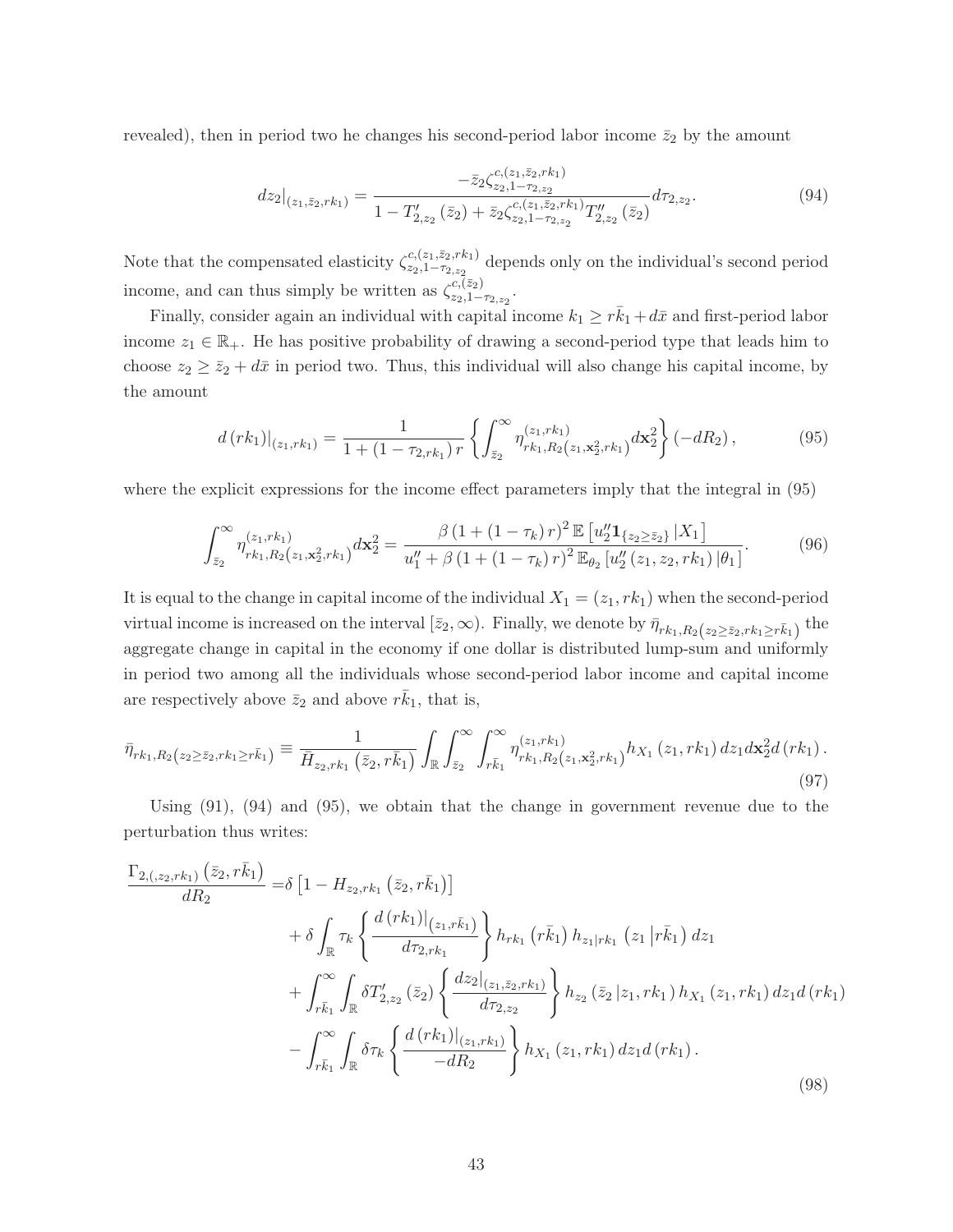Normalizing by  $\bar{H}_{z_2,rk_1}(\bar{z}_2, r\bar{k}_1)$  and using the definitions of the average compensated elasticities and income effect parameters (93) and (97), we can rewrite these revenue gains as

$$
\frac{\gamma_{2,(z_2,rk_1)}(\bar{z}_2,r\bar{k}_1)}{\delta dR_2} = 1 - \frac{\tau_k}{1 + (1 - \tau_k) r} \bar{\eta}_{rk_1,R_2(z_2 \ge \bar{z}_2,rk_1 \ge r\bar{k}_1)} \n- \frac{\tau_k}{1 + (1 - \tau_k) r} \zeta_{rk_1,1-r_2,rk_1}^{c,(\bar{r}\bar{k}_1)} \frac{r\bar{k}_1 h_{rk_1}(r\bar{k}_1)}{\bar{H}_{z_2,rk_1}(\bar{z}_2,r\bar{k}_1)} \n- \frac{T'_{z,z_2}(z_2)}{1 - T'_{z,z_2}(\bar{z}_2) + \bar{z}_2 \zeta_{z_2,1-r_2,z_2} T''_{z,z_2}(\bar{z}_2)} \zeta_{z_2,1-r_2,z_2}^{c,(\bar{z}_2)} \frac{\bar{z}_2 \int_{r\bar{k}_1}^{\infty} h_{z_2,rk_1}(\bar{z}_2,rk_1) d(rk_1)}{\bar{H}_{z_2,rk_1}(\bar{z}_2,r\bar{k}_1)},
$$
\n(99)

But the formulas giving the revenue gains of the corresponding separable perturbations imply, letting  $\bar{\zeta}_{z_1,\tau_{2,z_1}}^{c,(\bar{z}_1)} \equiv \bar{\zeta}_{z_1,\tau_{2,z_1}(z_2\geq 0)}^{c,(\bar{z}_1)}$  (i.e. the perturbation occurs with certainty to individuals with  $z_1 = \bar{z}_1$ ,

$$
\frac{T'_{2,z_2}(\bar{z}_2)}{1 - T'_2(\bar{z}_2) + \bar{z}_2 \zeta_{z_2,1-\tau_{2,z_2}}^{c,(\bar{z}_2)} T''_2(\bar{z}_2)}
$$
\n
$$
= \frac{1}{\zeta_{z_2,1-\tau_{2,z_2}}^{c,(\bar{z}_2)}} \left( \frac{\bar{z}_2 h_{z_2}(\bar{z}_2)}{1 - H_{z_2}(\bar{z}_2)} \right)^{-1} \left( 1 - \frac{\tau_k}{1 + (1 - \tau_k) r} \bar{\eta}_{r k_1, R_2(z_2 \ge \bar{z}_2)} - \frac{\gamma_{2,z_2}(\bar{z}_2)}{\delta d R_2} \right),
$$
\n(100)

and

$$
\frac{\tau_k}{1 + (1 - \tau_k) r} = \frac{1}{\bar{\zeta}_{rk_1, 1 - \tau_{2, rk_1}}^{c, (r\bar{k}_1)} \left(\frac{r\bar{k}_1 h_{rk_1}(r\bar{k}_1)}{1 - H_{rk_1}(r\bar{k}_1)}\right)^{-1} \left(1 - \frac{\tau_k}{1 + (1 - \tau_k) r} \mathbb{E}\left[\eta_{rk_1, R_2}^{(X_1)}\middle| rk_1 \ge r\bar{k}_1\right] - \frac{\gamma_{1, rk_1}(r\bar{k}_1)}{\delta dR_k}\right). \tag{101}
$$

Substituting (100) and (101) in (99), we obtain that the revenue gains of the joint perturbations are equal to

$$
\frac{\gamma_{2,(z_2,rk_1)}(\bar{z}_2, r\bar{k}_1)}{\delta dR_2} = W_k \frac{\gamma_{1,rk_1}(r\bar{k}_1)}{\delta dR_k} + W_2 \frac{\gamma_{2,z_2}(\bar{z}_2)}{\delta dR_2} + \left\{ 1 - W_k \left( \frac{1+S_k}{1+S_{2,k}} \right) - W_2 \left( \frac{1+S_2}{1+S_{2,k}} \right) \right\} (1+S_{2,k}),
$$
\n(102)